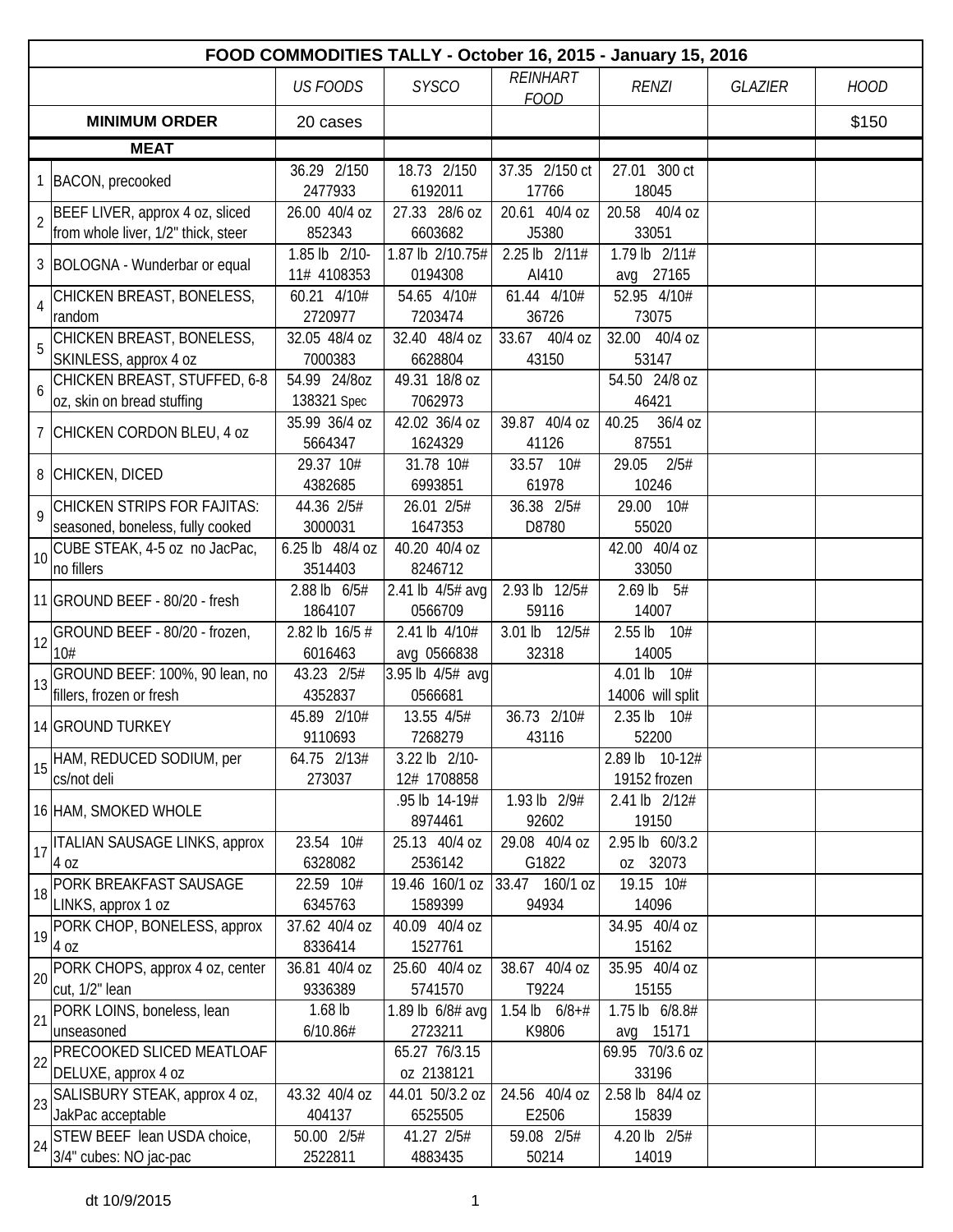|                | FOOD COMMODITIES TALLY - October 16, 2015 - January 15, 2016         |                                |                              |                                 |                                          |                |             |  |  |
|----------------|----------------------------------------------------------------------|--------------------------------|------------------------------|---------------------------------|------------------------------------------|----------------|-------------|--|--|
|                |                                                                      | <b>US FOODS</b>                | <b>SYSCO</b>                 | <b>REINHART</b><br><b>FOOD</b>  | <b>RENZI</b>                             | <b>GLAZIER</b> | <b>HOOD</b> |  |  |
| 25             | TOP ROUNDS: USDA choice,<br>trimmed, split and tied                  | 3.85 lb 3/17#<br>261347        | 3.28 lb 4/9-12#<br>1737238   | $3.15$ lb $3/18+#$<br>H4288     | 4.31 lb 4/14#<br>avg 12011               |                |             |  |  |
| 26             | TURKEY BREAST premium grade,<br>not deli, cooked, skinless           |                                | 2.79 lb 2/8-10#<br>7135759   | 2.88 lb 2/8#<br>B1146           | 2.63 lb 2/10#<br>54036                   |                |             |  |  |
|                | 27 TURKEY BREAST: raw frozen                                         |                                | 2.66 lb 2/8-10#<br>4347126   |                                 | 3.69 lb 4/6#<br>52047                    |                |             |  |  |
|                | 28 TURKEY DOGS                                                       |                                | 11.80 2/5#<br>9822453        |                                 | 1.05 lb $4/5#$<br>23099                  |                |             |  |  |
|                | <b>FROZEN FOODS</b>                                                  |                                |                              |                                 |                                          |                |             |  |  |
|                | 1 BABY BACK RIBS                                                     | 122.84 30#<br>3010121          | 4.46 lb 30#<br>1496728       | 3.15 lb 27#<br>L3704            | $3.55$ lb<br>16/2.50# 17111              |                |             |  |  |
| $\overline{2}$ | BEEF PATTIES: 80% lean, 3<br>patties/pound, round, paper in          | 33.47 30/5.33<br>oz 4327300    | 63.55 45/5.33<br>oz 4562583  | F8032                           | 42.59 30/5.3 oz 34.01 30/5.3 oz<br>11126 |                |             |  |  |
| $\overline{3}$ | BEEF PATTIES: 80% lean, 100%<br>beef, 3 patties/pound, round, paper  | 33.47 30/5.33<br>oz 4327300    | 63.55 45/5.33<br>oz 4562583  |                                 | 34.01 40/5.3 oz<br>11126                 |                |             |  |  |
| 4              | <b>BREAKFAST SAUSAGE LINKS,</b><br><b>TURKEY</b>                     | 33.89 10#<br>6275283           | 28.99 10#<br>8645657         | 33.47 160/1 oz<br>94934         | 2.58 lb<br>160/1<br>oz 54177             |                |             |  |  |
| 5              | <b>BREAKFAST SAUSAGE PATTIES,</b><br>approx 1 oz                     | 34.39 10#<br>3084589           | 15.36 160/1 oz<br>1589332    | 18.88 160/1 oz<br>G1808         | 16.75 160/1 oz<br>14153                  |                |             |  |  |
| 6              | <b>BREAKFAST SAUSAGE PATTIES,</b><br>VEGETARIAN                      | 45.59 112/1.34<br>oz 1140284   | 46.88 112/1.34<br>oz 4800451 |                                 | 87/1.83<br>46.51<br>11078<br>0Z          |                |             |  |  |
| $\overline{7}$ | <b>BREADED CHICKEN PATTY,</b><br>approx 3 oz, oven ready, white meat | 26.99 11.25# (3<br>oz) 4142865 | 69.06 150/3.08<br>oz 5316627 | 49/3.25<br>25.10<br>43144<br>0Z | 24.50 51/3.15<br>oz 77200                |                |             |  |  |
|                | 8 BREADED FISH COOKED                                                | 46.38 10#<br>7323264           | 32.65 10#<br>7845625         |                                 | 46/3.6<br>29.50<br>40161<br>0Z           |                |             |  |  |
| $\overline{9}$ | BREADED FISH : uncooked, ready<br>to bake, NOT DEEP FRY,             | 36.00 10#<br>1247139           | 39.00 4/2.5#<br>1072982      | 23.37 53/3 oz<br>J3762          | 30.10<br>46/3.6<br>oz 42099              |                |             |  |  |
| 10             | <b>BREADED FISH FILLETS - approx</b><br>4 oz                         | 49.25 10#<br>7138100           | 23.45 10#<br>2125789         |                                 |                                          |                |             |  |  |
| 11             | CHICKEN BREAST, BONELESS,<br><b>SKINLESS</b>                         | 33.64 48/4 oz<br>5874870       | 54.65 4/10#<br>7203474       |                                 | 27.95 10#<br>53147                       |                |             |  |  |
| 12             | CHICKEN BREASTS, approx 6.5 oz,<br>bone in and skin on, no backs, no | 7.65 lb 20# avg<br>8193443     |                              |                                 | 59.02 48/8.16<br>53156<br>0Z             |                |             |  |  |
|                | 13 CHICKEN FILLETS, BREADED,<br>approx 4 oz                          | 36.35 40/4 oz<br>6576672       | 40.62 40/4 oz<br>7564954     | 24.29 40/4 oz<br>V6496          | 29.65 40/4 oz<br>55058                   |                |             |  |  |
|                | 14 CHICKEN LEGS, approx 6 oz, IQF                                    | 33.22 48/6.3 oz<br>2337061     | 58.09 60/8.7<br>oz 7917707   | 40.22 48/7.3 oz<br>44150        | 50.80 60/9 oz<br>53200                   |                |             |  |  |
|                | 15 CHICKEN MEAT, DICED: cooked,<br>white & dark meat, IQF            | 29.22 10#<br>4382685           | 31.78 10#<br>6993851         | 33.57 10#<br>61978              | 28.90 2/5#<br>10252                      |                |             |  |  |
|                | 16 CHICKEN NUGGET                                                    | 21.38 2/5#<br>2359370 SPO      | 62.24 6/4.5#<br>5316631      | 19.18 225/.71<br>oz 10# V6492   | 250/.68<br>20.06<br>55068<br>0Z          |                |             |  |  |
|                | 17 CHICKEN PATTY                                                     | 29.27 52/3.1 oz<br>2400703 SPO | 69.06 150/3.08<br>oz 5316627 | 25.10 49/3.25<br>oz 10# 43144   | 18.10 2/5#<br>53199                      |                |             |  |  |
|                | 18 CUBED PORK                                                        | 22.39 2/5#<br>8986077          | 24.52 2/5#<br>1664994        |                                 | $2.35$ lb $2/5#$<br>17079                |                |             |  |  |
|                | 19 DANISH - assorted                                                 | 18.04 50/1.3 oz<br>3102233     | 18.78 5/10 ct<br>2249365     | 66944                           | 23.97 50/1.3 oz 30.07 48/2.5 oz<br>52636 |                |             |  |  |
|                | 20 DICED TURKEY                                                      | 27.26 2/5#<br>7213879          | 27.87 2/5#<br>3054848        | 24.39 2/5#<br>D3490             | 24.25 2/5#<br>10161                      |                |             |  |  |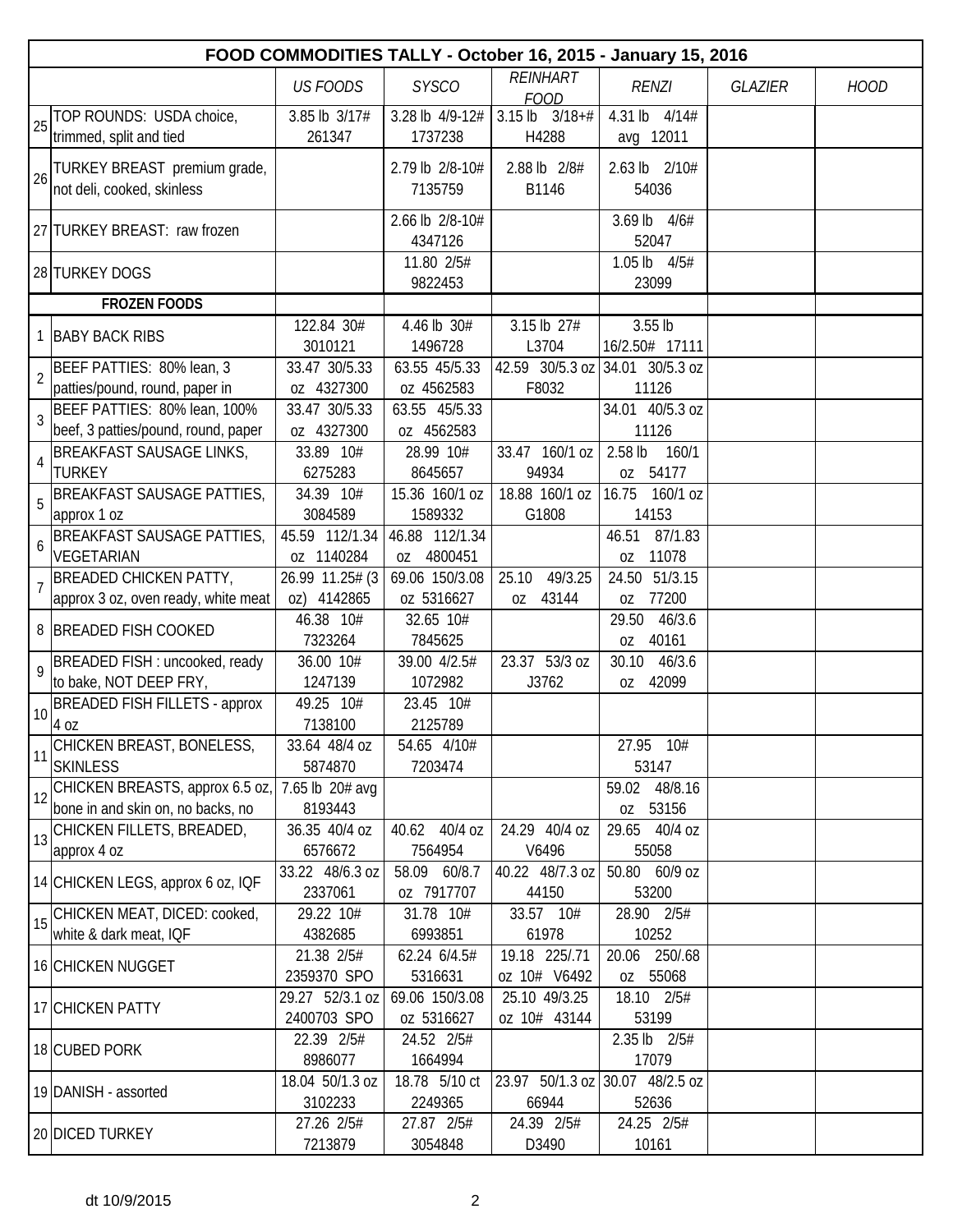|    | FOOD COMMODITIES TALLY - October 16, 2015 - January 15, 2016 |                           |                              |                                |                                |                |             |  |  |  |
|----|--------------------------------------------------------------|---------------------------|------------------------------|--------------------------------|--------------------------------|----------------|-------------|--|--|--|
|    |                                                              | <b>US FOODS</b>           | <b>SYSCO</b>                 | <b>REINHART</b><br><b>FOOD</b> | <b>RENZI</b>                   | <b>GLAZIER</b> | <b>HOOD</b> |  |  |  |
|    |                                                              | 21.31 240/1 oz            | 28.82 8/24 ct                |                                | 20.11 75/1.5 oz 19.43 175/1.25 |                |             |  |  |  |
|    | 21 DINNER ROLLS, 1 oz                                        | 7324973                   | 1576875                      | G2338                          |                                |                |             |  |  |  |
|    | 22 DONUT - assorted                                          | 43.96 240/1.25            | 31.24 144/1.25               | 27.28 48 ct                    | 31.75 144/1.25                 |                |             |  |  |  |
|    |                                                              | oz 7222870                | oz 3000965                   | 68704                          | oz UPC9935                     |                |             |  |  |  |
|    | 23 FISH NUGGETS, approx 1 oz                                 | 67.30 4/5#                | 36.01 10#                    | 35.71 160/1 oz                 | 60.20 4/5#                     |                |             |  |  |  |
|    |                                                              | 7607385 SPO               | 2124709                      | AB428                          | 40157                          |                |             |  |  |  |
|    | 24 FRENCH FRIES                                              | 16.39 6/5#                | 16.63 6/5#                   | 16.68 6/5#                     | 15.30 6/5#                     |                |             |  |  |  |
|    |                                                              | 7327042                   | 8897878                      | 26816                          | 34115                          |                |             |  |  |  |
|    | 25 FRENCH TOAST                                              | 12.92 72/2.55             | 20.37 144/1.5                | 31.30 144/1.5                  | 20.77 144 ct                   |                |             |  |  |  |
|    |                                                              | oz 5734330                | oz 1010222                   | oz 65416                       | 46021                          |                |             |  |  |  |
|    | 26 HASHBROWN - approx 2.25 oz                                | 19.86 6/2.81#             | 20.18 120/2.25               | 20.66 120/2.25                 | 19.85 120/2.25                 |                |             |  |  |  |
|    |                                                              | 2099570                   | oz 0017354                   | oz 93130                       | oz 34388                       |                |             |  |  |  |
|    | 27 HOT DOGS (approx 80 cs)                                   | 11.05 10#                 | 16.51 2/5#                   | 17.14 80/2 oz                  | 1.33 lb 12/1#                  |                |             |  |  |  |
|    |                                                              | 6338784                   | 1073485                      | T3424                          | 23018                          |                |             |  |  |  |
|    | 28 <b>ITALIAN MEATBALLS</b>                                  | 23.42 2/5#                | 17.98 160/1 oz               | 25.68 160/1 oz                 | 23.05 10#                      |                |             |  |  |  |
|    |                                                              | 1329200                   | 5063138                      | 53084                          | 11238 Precooked                |                |             |  |  |  |
| 29 | <b>ITALIAN SAUSAGE CUBES:</b>                                |                           | 47.62 3/5#                   |                                | 2.02 lb 2/5#                   |                |             |  |  |  |
|    | cooked                                                       |                           | 6862298                      |                                | bags 32083                     |                |             |  |  |  |
|    | 30 MANICOTTI - approx 3 oz                                   | 28.75 60/2.75             | 32.73 60/2.75                | 60/2.75<br>30.43               | 29.74 60/2.75                  |                |             |  |  |  |
|    |                                                              | oz 3272580                | oz 1042878                   | oz 20110                       | oz 35243                       |                |             |  |  |  |
|    | 31 MEATBALLS                                                 | 28.93 160/1 oz            | 17.98 160/1 oz               | 25.68 160/1 oz                 | 23.05 10#                      |                |             |  |  |  |
|    |                                                              | 8796344                   | 5063138                      | 53084                          | 11238                          |                |             |  |  |  |
|    | 32 MEATLOAF SLICES                                           |                           | 65.27 76/3.15                |                                | 44.50 75/3.2 oz                |                |             |  |  |  |
|    |                                                              |                           | oz 2138121                   |                                | 33167                          |                |             |  |  |  |
| 33 | MEATLOAF DELUXE,                                             |                           | 65.27 76/3.15                |                                | 44.50 75/3.2 oz                |                |             |  |  |  |
|    | PRECOOKED, SLICED, approx 4 oz                               |                           | oz 2138121                   |                                | 33167                          |                |             |  |  |  |
|    | 34 OMELETS, approx 1 oz                                      |                           | 28.14 200/1 oz               |                                |                                |                |             |  |  |  |
|    |                                                              |                           | 9546797                      |                                |                                |                |             |  |  |  |
|    | 35 OMELETS, approx 3 oz                                      |                           | 41.28 72/3.5 oz              | 40.17 84/3 oz                  | 50.52 84/3 oz                  |                |             |  |  |  |
|    |                                                              |                           | 7360704                      | B7934                          | 27026                          |                |             |  |  |  |
|    | 36 PANCAKES                                                  | 10.91 12/12 ct<br>3853165 | 12.07 144/1.25<br>oz 1010255 |                                |                                |                |             |  |  |  |
|    | PANCAKES - BUTTERMILK -                                      | 10.20 12/12 ct            | 29.09 216/1.25               |                                | 11.95 144/1.20                 |                |             |  |  |  |
| 37 | approx 1.2 oz                                                | 5734553                   | oz 1783935                   |                                | oz 46033                       |                |             |  |  |  |
|    |                                                              | 26.39 10#                 | 52.69 25#                    | 63.27 2/12.5#                  | 24.00 10#                      |                |             |  |  |  |
|    | 38 PEPPERONI: sliced                                         | 6688592                   | 1752062                      | E6054                          | 32067                          |                |             |  |  |  |
|    | 39 PIZZA, CHEESE, 5" ROUND -                                 | 46.04 54/5.2 oz           | 49.18 54/4.98                | 43.05 60/5 oz                  | 44.05 60/5"                    |                |             |  |  |  |
|    | approx 5 oz                                                  | 1019520                   | oz 1676667                   | A6786                          | 80086                          |                |             |  |  |  |
|    |                                                              |                           | 38.77 48/6 oz                |                                | 9.58 12/9"                     |                |             |  |  |  |
|    | 40 PIZZA CRUST, 9" round                                     |                           | 9127358                      |                                | 37804                          |                |             |  |  |  |
|    |                                                              |                           | 38.97 22/24 oz               | 50.83 22/214                   | 20.50 12/24 oz                 |                |             |  |  |  |
|    | 41 PIZZA CRUST, sheet pan, 24 oz                             |                           | 2222545                      | oz 55082                       | 38713                          |                |             |  |  |  |
|    |                                                              | 37.25 10/44 oz            |                              |                                | 37.00 10/43 oz                 |                |             |  |  |  |
|    | 42 PIZZA CRUST, sheet pan, 44 oz                             | 7988561                   |                              |                                | 37807                          |                |             |  |  |  |
|    |                                                              | 34.44 3/5#                | 17.34 2/5#                   | 22.02 2/5#                     | 2.02 lb 2/5#                   |                |             |  |  |  |
|    | 43 PIZZA TOPPING, SAUSAGE                                    | 2991800                   | 8131443                      | 53070                          | bags 32083 CKD                 |                |             |  |  |  |
|    | POLLOCK POTATO CRUNCH                                        |                           | 28.38 10#                    | 35.71 160/1 oz                 | 56.00 4/5#                     |                |             |  |  |  |
| 44 | NUGGET - approx 1 oz                                         |                           | 7828510                      | AB428                          | 40157                          |                |             |  |  |  |
| 45 | PORK BBQ RIBETTES, cooked,                                   | 30.90 52/3.1 oz           | 32.13 53/3 oz                | 34.47 52/3.1 oz                | 47.65 75/3.2                   |                |             |  |  |  |
|    | approx 3-4 oz                                                | 3076460                   | 7154263                      | K5714                          | oz 33024                       |                |             |  |  |  |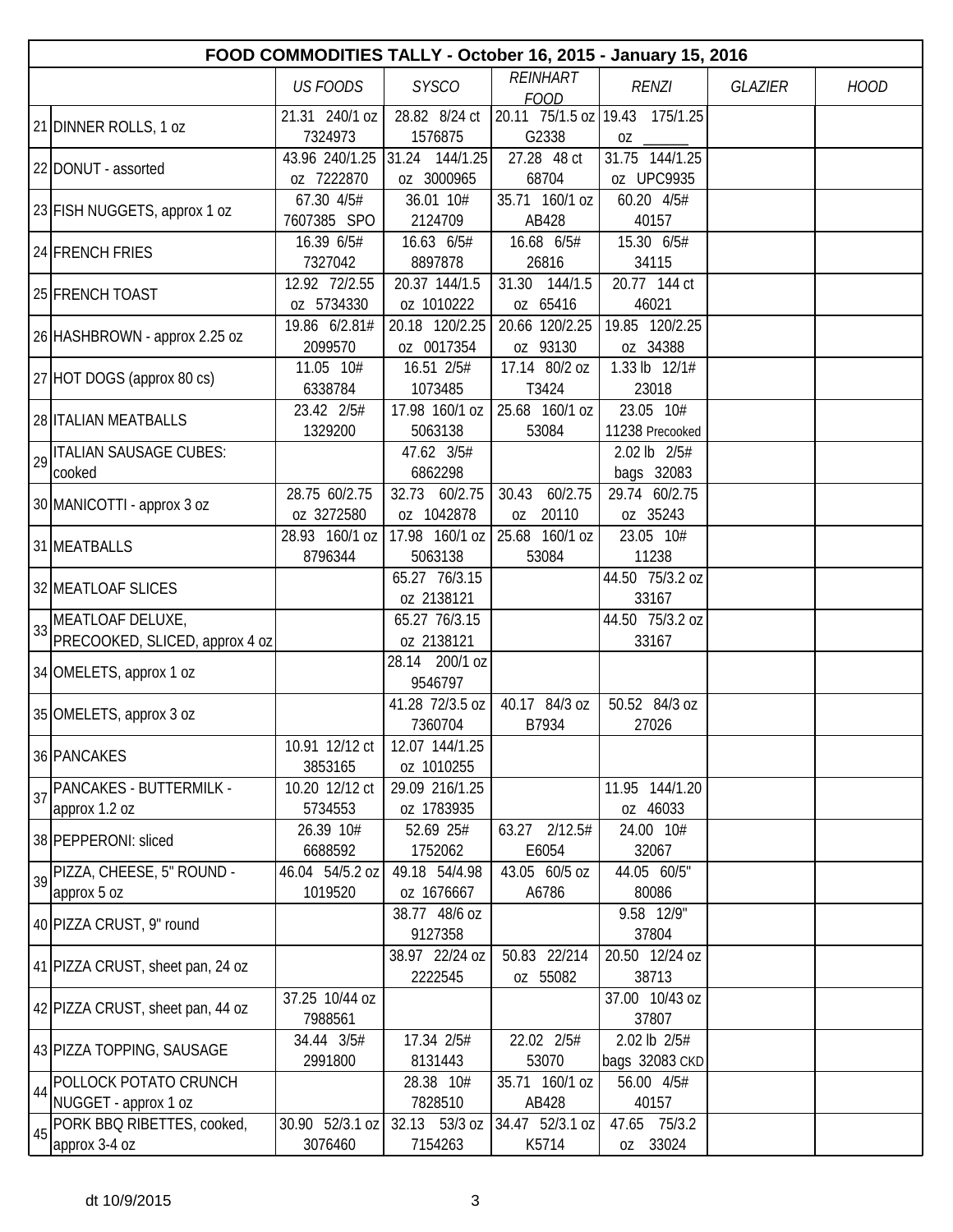| FOOD COMMODITIES TALLY - October 16, 2015 - January 15, 2016 |                          |                                                 |                                                  |                                 |                |             |  |  |  |
|--------------------------------------------------------------|--------------------------|-------------------------------------------------|--------------------------------------------------|---------------------------------|----------------|-------------|--|--|--|
|                                                              | <b>US FOODS</b>          | <b>SYSCO</b>                                    | <b>REINHART</b>                                  | <b>RENZI</b>                    | <b>GLAZIER</b> | <b>HOOD</b> |  |  |  |
|                                                              | 35.22 6/5#               | 33.84 6/5#                                      | <b>FOOD</b><br>37.65 6/5#                        | 22.29 4/5#                      |                |             |  |  |  |
| 46 POTATOES, CUBED (to pan fry)                              | 4395265                  | 3644036                                         | G2448                                            | 34109                           |                |             |  |  |  |
|                                                              |                          | 46.63 10#                                       | 36.53 10#                                        | 42.00 2/5#                      |                |             |  |  |  |
| 47 PULLED TURKEY                                             |                          | 7497217                                         | J5504                                            | 52031 white                     |                |             |  |  |  |
| 48 RAVIOLI                                                   | 29.99 136 ct             | 20.48 3/3#                                      | 24.82 360/.44                                    | 25.50 300/.65                   |                |             |  |  |  |
|                                                              | 8329120                  | 2467637                                         | oz 60068                                         | oz 86212 preckd                 |                |             |  |  |  |
| 49 STEAK UM                                                  | 32.33 10#                | 40.29 40/4 oz                                   |                                                  | 32.15 56/3 oz                   |                |             |  |  |  |
|                                                              | 6189591                  | 7161395                                         |                                                  | 33168                           |                |             |  |  |  |
| 50 SWEET POTATO FRIES                                        | 23.27 3/5#               | 23.65 6/2.5#                                    | 28.76 6/2.5#                                     | 22.00 6/2.5#                    |                |             |  |  |  |
|                                                              | 7693799<br>44.61 4/92 oz | 3419199<br>47.91 4/5.5#                         | 59686                                            | 34087                           |                |             |  |  |  |
| 51 STUFFED CABBAGE W/SAUCE                                   | 1326305                  | 2516995                                         |                                                  |                                 |                |             |  |  |  |
|                                                              | 67.98 4/83 oz            | 39.22 4/5#                                      |                                                  |                                 |                |             |  |  |  |
| 52 STUFFED PEPPERS W/SAUCE                                   | 6001655                  | 2517001                                         |                                                  |                                 |                |             |  |  |  |
|                                                              | 37.95 96/2.75            | 35.93 96/2 oz                                   | 52.53 96/2.75                                    | 43.95 120/2 oz                  |                |             |  |  |  |
| 53 STUFFED SHELLS - approx 2 oz                              | oz 8333155               | 1948512                                         | oz 20852                                         | 35249                           |                |             |  |  |  |
|                                                              | 21.60 6/5#               | 35.65 6/5#                                      | 23.82 6/5#                                       | 20.50 6/5#                      |                |             |  |  |  |
| 54 TATOR TOT - approx 1 oz                                   | 68106                    | 1050954                                         | <b>BL642</b>                                     | 34040                           |                |             |  |  |  |
| 55 UNBREADED FISH FILLETS -                                  | 24.57 10#                | 30.55 10#                                       | 19.63 40/4oz                                     |                                 |                |             |  |  |  |
| approx 4 oz                                                  | 5102751                  | 2375228                                         | J3757                                            |                                 |                |             |  |  |  |
| 56 UNBREADED VEAL PATTY -                                    | 40.60 40/4 oz            | 30.71 10 #                                      | 36.01 40/4 oz                                    | $3.35$ lb ____                  |                |             |  |  |  |
| approx 4 oz                                                  | 2188803                  | 2590222                                         | 99418                                            |                                 |                |             |  |  |  |
| 57 VEGGIE BURGER, regular                                    | 52.66 48/3.5 oz          | 47.70 48/3.4 oz                                 |                                                  | 48.76 48/3.4 oz 44.70 48/3.4 oz |                |             |  |  |  |
|                                                              | 3242195                  | 2023125                                         | 51536                                            | 11100                           |                |             |  |  |  |
| 58 VEGGIE BURGER, southwestern                               |                          | 9349960                                         | 45.67 48/3.4 oz 38.59 50/3.4 oz<br>H0870         | 48.56 48/4.25<br>oz 11095       |                |             |  |  |  |
|                                                              | 10.95 144/1.27           | 10.66 144/.83                                   | 16.63 12/12 ct                                   | 10.86 144 ct                    |                |             |  |  |  |
| 59 WAFFLES                                                   | oz 5734496               | oz 1010297                                      | 55762                                            | 46037                           |                |             |  |  |  |
|                                                              | 22.43 6/12 ct            | 21.21 6/12 ct                                   | 27.00 12/12 ct                                   | 13.40 6/12 ct                   |                |             |  |  |  |
| 60 WRAPS                                                     | 5366539                  | 6291595                                         | 66060                                            | 60048                           |                |             |  |  |  |
| <b>FISH</b>                                                  |                          |                                                 |                                                  |                                 |                |             |  |  |  |
| 1  TUNA FISH, 12 oz                                          |                          | 56.71 24/12 oz   43.43 24/12 oz   67.66 24/12.5 |                                                  | 76.21 24/12.5                   |                |             |  |  |  |
|                                                              | 2091072                  | 8524357                                         | oz J3248                                         | oz 43133                        |                |             |  |  |  |
| 2   TUNA FISH, 66.5 oz                                       | 60.20 6/66.5 oz          |                                                 | 36.74 6/66.5 oz 40.98 6/66.5 oz                  | 38.95 6/66.5                    |                |             |  |  |  |
|                                                              | 2010403                  | 7519285                                         | 36646                                            | oz 64025                        |                |             |  |  |  |
| <b>EGGS</b>                                                  |                          |                                                 |                                                  |                                 |                |             |  |  |  |
| 1 EGG PATTIES, 1 oz - frozen                                 |                          |                                                 | 28.14 200/1 oz   16.90 144/1 oz   19.64 144/1 oz |                                 |                |             |  |  |  |
|                                                              |                          | 9546797                                         | G6244                                            | 27062                           |                |             |  |  |  |
| 2 EGG PATTIES, 1.75 oz - frozen                              |                          | 31.77 144/1.75<br>oz 7360530                    |                                                  | 36.57 144/1.75<br>oz 27053      |                |             |  |  |  |
|                                                              |                          |                                                 | 25.39 100/2 oz 24.87 100/2 oz                    |                                 |                |             |  |  |  |
| 3 EGG PATTIES, 2 oz - frozen                                 |                          | 2738623                                         | J3444                                            |                                 |                |             |  |  |  |
|                                                              |                          | 67.66 30 doz                                    | 28.16 15 doz                                     | 62.10 30 doz                    |                |             |  |  |  |
| 4 FRESH EGGS                                                 |                          | 2105773                                         | L3694                                            | 28028                           |                |             |  |  |  |
| 5   PASTEURIZED EGGS                                         |                          | 33.80 15/2#                                     | 42.02 15/2#                                      | 69.10 15/2#                     |                |             |  |  |  |
|                                                              |                          | 2366607                                         | A6998                                            | 27022                           |                |             |  |  |  |
| 6 PEELED HARD COOKED                                         |                          | 40.39 25#                                       | 27.19 12/12 ct                                   |                                 |                |             |  |  |  |
|                                                              |                          | 8847491                                         | 25460                                            |                                 |                |             |  |  |  |
| <b>PASTA &amp; GRAINS</b>                                    |                          |                                                 |                                                  |                                 |                |             |  |  |  |
| 1 BARLEY                                                     | 15.66 24/1#              | 19.40 24/1#                                     | 23.74 24/1#                                      |                                 |                |             |  |  |  |
|                                                              | 5212675                  | 4487633                                         | L6434                                            |                                 |                |             |  |  |  |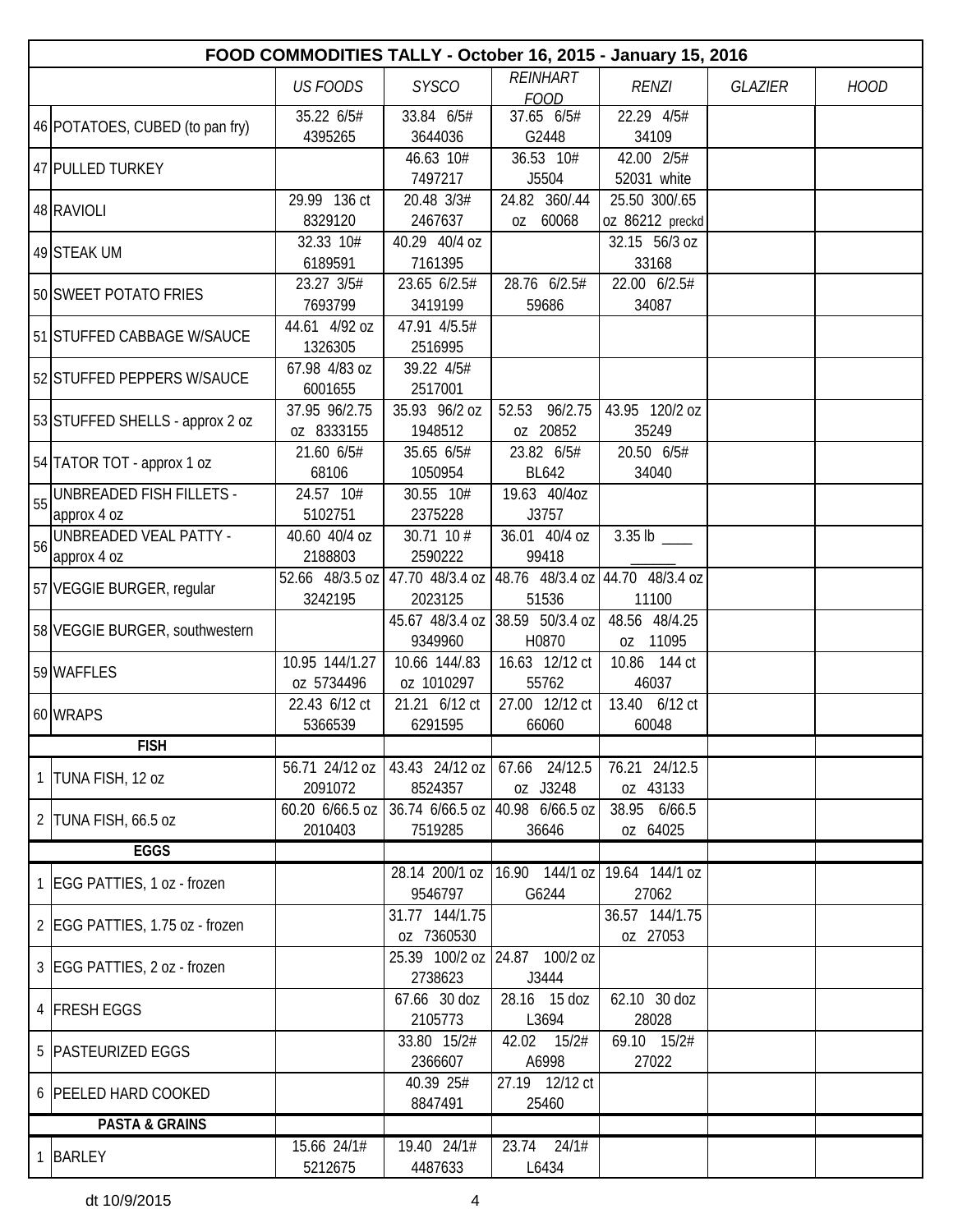| FOOD COMMODITIES TALLY - October 16, 2015 - January 15, 2016 |                           |                            |                                |                             |                |             |  |  |  |
|--------------------------------------------------------------|---------------------------|----------------------------|--------------------------------|-----------------------------|----------------|-------------|--|--|--|
|                                                              | <b>US FOODS</b>           | <b>SYSCO</b>               | <b>REINHART</b><br><b>FOOD</b> | <b>RENZI</b>                | <b>GLAZIER</b> | <b>HOOD</b> |  |  |  |
| 2 EGG NOODLES                                                | 17.56 2/5#<br>7328651     | 12.83 2/5#<br>5588033      | 12.03 2/5#<br>25486            | 10.98 10#<br>84082          |                |             |  |  |  |
| 3 ELBOW MACARONI                                             | 11.98 2/10#<br>993063     | 13.16 2/10#<br>4862702     | $31.41$ $3/10#$<br>24806       | 12.50 20#<br>84073          |                |             |  |  |  |
| 4  LASAGNA NOODLES                                           | 8.53 10#<br>3328127       | 9.05 10#<br>4933164        | 15.88 12/1#<br>24612           | 14.96 12/1#<br>76879        |                |             |  |  |  |
| $5$ RICE - par boil - 25#                                    |                           |                            | 13.53 25#<br>25204             | 13.41 25#<br>6614           |                |             |  |  |  |
| 6   RICE - par boil - $50#$                                  | 20.07 50#<br>2328193      | 25.67 50#<br>4323366       |                                |                             |                |             |  |  |  |
| 7   ROTINI - tricolor                                        | 16.20 2/10#<br>2328805    | 15.00 2/10#<br>5588017     | 2/10#<br>24.80<br>G3046        | 7.39 10#<br>84096           |                |             |  |  |  |
| 8   ROTINI - plain                                           | 12.00 2/10#<br>997627     | 13.23 2/10#<br>5587993     | 18.73 2/10#<br>25490           | 13.05 20#<br>84083          |                |             |  |  |  |
| 9 SPAGHETTI                                                  | 12.00 2/10#<br>997692     | 12.93 2/10#<br>4862983     | 20.90 2/10#<br>30312           | 12.70 20#<br>84072          |                |             |  |  |  |
| $10$  ZITI                                                   | 13.26 2/10#<br>3327681    | 13.39 2/10#<br>4862835     | 21.34 2/10#<br>25868           | 13.05 20#<br>84074          |                |             |  |  |  |
| <b>BAKING PRODUCTS</b>                                       |                           |                            |                                |                             |                |             |  |  |  |
| 1 BAKING POWDER                                              | 53.796/5#<br>8004772      | $47.05$ 6/5#<br>5517701    | 6/5#<br>47.54<br>22142         | 39.95 6/5#<br>68064         |                |             |  |  |  |
| 2 BAKING SODA                                                | 13.63 12/2#<br>1043975    | 12.05 12/24 oz<br>4950598  | 17.55<br>24/1#<br>R1472        | 13.95 24/1#<br>68058        |                |             |  |  |  |
| 3 CANOLA OIL                                                 | 34.69 3/gal<br>1350529    | 20.26 3/gal<br>0325678     | 34.99<br>$6$ /gal<br>J2902     | 34.87 6/gal<br>30088        |                |             |  |  |  |
| 4 COCONUT: unsweetened                                       |                           | 21.04 5/2#<br>4510921      |                                |                             |                |             |  |  |  |
| 5 CORN STARCH                                                | 15.89 24/1#<br>4009908    | 16.48 24/1#<br>4032991     | 17.13 24/1#<br>19702           | 15.83 24/1#<br>91369        |                |             |  |  |  |
| $6$ FLOUR - 25#                                              | 18.96 2/25#<br>2330942    | 13.01 2/25#<br>8379270     | 10.93<br>25#<br>27620          | 7.02 25#<br>10881           |                |             |  |  |  |
| 7 FLOUR - 50#                                                | 13.41 50#<br>8615247      | 14.32 50#<br>4267274       | 17.50 50#<br>27528             | 13.95 50#<br>10865          |                |             |  |  |  |
| 8 PEANUT BUTTER                                              | 37.86 6/5#<br>6756811     | 40.63 6/5#<br>4009189      | 52.50 6/5#<br>31766            | 37.65 6/5#<br>92542         |                |             |  |  |  |
| 9 PEANUT BUTTER CHIPS                                        | 69.12 25#<br>2056323 Spec | 19.11 200/.5 oz<br>6132377 |                                | 65.80 25#<br>75071 Spec Ord |                |             |  |  |  |
| 10 SEMI-SWEET CHOCOLATE CHIPS                                | 39.24 25#<br>8704322      | 44.18 25#<br>5335732       | 60.33 25#<br>25958             | 39.05 25#<br>92210          |                |             |  |  |  |
| 11 SHORTENING                                                | 31.56 50#<br>2880383      | 27.81 50#<br>4003851       | 31.43 50#<br>36916             | 32.95 50#<br>10954          |                |             |  |  |  |
| 12 SUGAR, BROWN - $2#$                                       | 23.33 12/2#<br>855387     | 16.35 12/2#<br>5593702     | 24.15 12/2#<br>J3166           | 16.05 12/2#<br>11183        |                |             |  |  |  |
| 13 SUGAR, BROWN - 50#                                        | 32.65 50#<br>2033744      | 28.32 50#<br>1854926       | 35.58 50#<br>27692             | 27.80 50#<br>67009          |                |             |  |  |  |
| 14 SUGAR, CONFECTIONERY - 2#                                 | 23.56 12/2#<br>1627215    | 16.39 12/2#<br>5593900     | 24.13 12/2#<br>33218           | 16.10 12/2#<br>92205        |                |             |  |  |  |
| 15 SUGAR, CONFECTIONERY - 25#                                | 33.32 50#<br>6418669      | 27.87 50#<br>1854918       | 35.30 50#<br>B1486             | 27.45 50#<br>67007          |                |             |  |  |  |
| 16 SUGAR, GRANULATED                                         | 28.76 50#<br>8383283      | 22.69 50#<br>4782694       | 26.63 50#<br>13054             | 24.26 50#<br>68395          |                |             |  |  |  |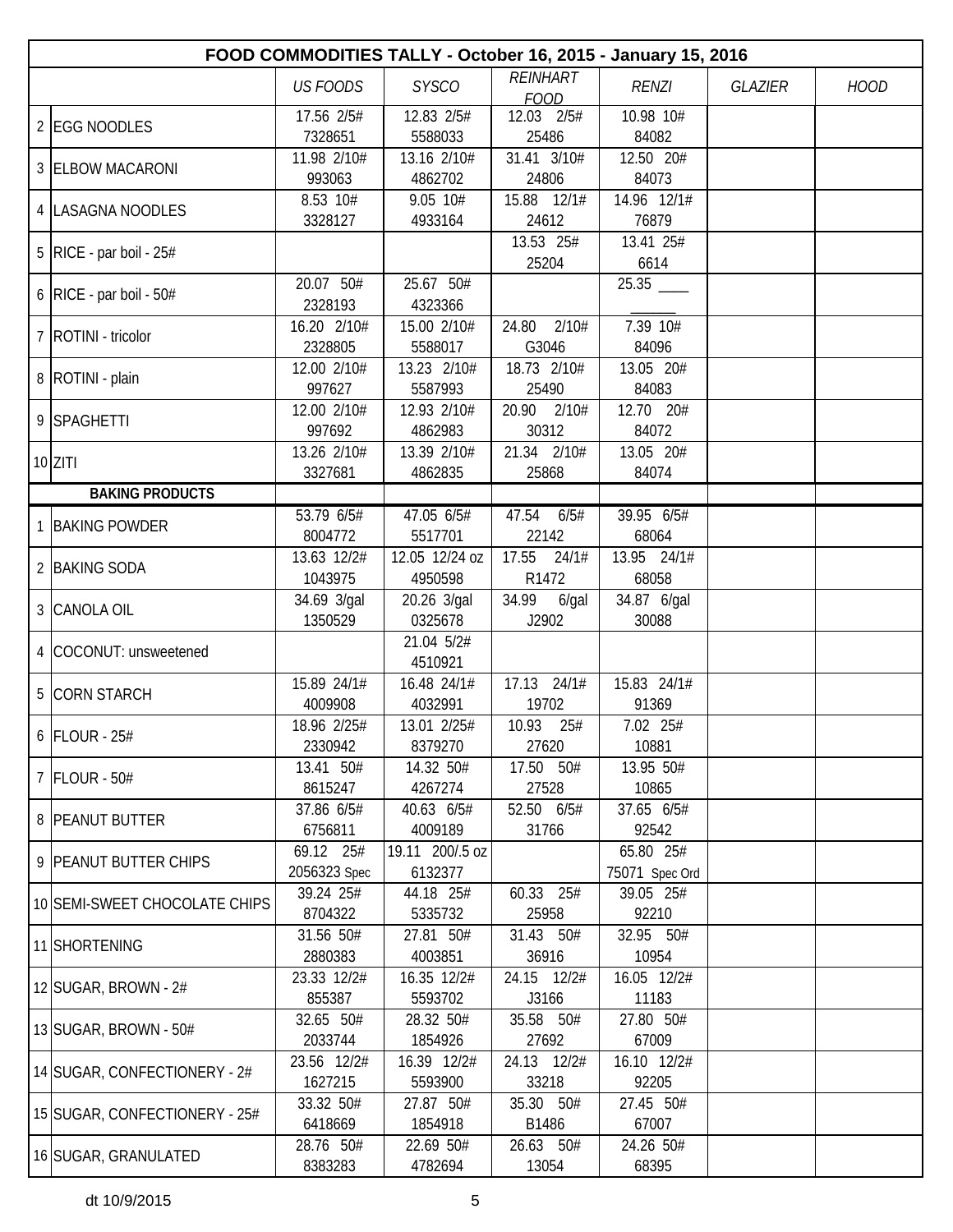| FOOD COMMODITIES TALLY - October 16, 2015 - January 15, 2016 |                            |                            |                               |                          |                |             |  |  |  |
|--------------------------------------------------------------|----------------------------|----------------------------|-------------------------------|--------------------------|----------------|-------------|--|--|--|
|                                                              | <b>US FOODS</b>            | <b>SYSCO</b>               | REINHART                      | <b>RENZI</b>             | <b>GLAZIER</b> | <b>HOOD</b> |  |  |  |
|                                                              | 4.81 gal                   | 44.81 4/gal                | <b>FOOD</b><br>14.52 16 oz    | 19.50 4/gal              |                |             |  |  |  |
| 17 VANILLA EXTRACT                                           | 761346                     | 5239397                    | 23382                         | 96215                    |                |             |  |  |  |
| 18 VEGETABLE OIL                                             | 31.92 6/gal                | 20.26 3/gal                | 31.15 3/gal                   | 30.95 6/gal              |                |             |  |  |  |
|                                                              | 9328691                    | 0325678                    | 75338                         | 30088                    |                |             |  |  |  |
| 19 WALNUTS                                                   | 35.83 5#<br>2634442        | 43.55 3/2#<br>4645404      | 45.33 2/2.5#<br>23044         | 42.45 5#<br>92353        |                |             |  |  |  |
| <b>INDIVIDUAL / BULK CEREALS</b>                             |                            |                            |                               |                          |                |             |  |  |  |
|                                                              | 21.24 96/.88 oz            |                            | 36.28 96/1.25                 | 18.60 84/1 oz            |                |             |  |  |  |
| <b>BRAN FLAKES - Individual</b>                              | 3003084                    |                            | 0Z 25666                      | 92332                    |                |             |  |  |  |
| 2 BRAN FLAKES - Bulk                                         | 38.35 4/43 oz              | 11.81 4/35 oz              | 16.63<br>4/28 oz              | 12.70 4/35 oz            |                |             |  |  |  |
|                                                              | 6000277                    | 6709414                    | K2994                         | 92331                    |                |             |  |  |  |
| 3 CHEERIOS - Individual                                      | 23.26 96/.88 oz            | 15.66 84/1 oz              | 36.15 96/1 oz                 | 16.75 84/1 oz            |                |             |  |  |  |
|                                                              | 7738776                    | 7001082                    | <b>BA940</b>                  | <b>UPC77193</b>          |                |             |  |  |  |
| 4 CHEERIOS - Bulk                                            | 14.53 4/35 oz<br>7176845   | 12.74 4/35 oz<br>6732754   | 33.36 4/29 oz<br>25308        | 13.50 4/35 oz<br>76254   |                |             |  |  |  |
|                                                              | 23.26 96/1 oz              | 18.21 96/1 oz              | 36.20 96/1 oz                 | 16.75 84/1 oz            |                |             |  |  |  |
| 5 CINNAMON TOASTIES - Individual                             | 7373590                    | 4119723                    | 33626                         | <b>UPC77205</b>          |                |             |  |  |  |
|                                                              | 40.13 6/32 oz              | 33.39 4/45 oz              |                               | 18.60 4/35 oz            |                |             |  |  |  |
| 6 CINNAMON TOASTIES - Bulk                                   | 5640628                    | 4396446                    |                               | 92334                    |                |             |  |  |  |
| 7 CORN FLAKES - Individual                                   | 23.20 96/1 oz              | 16.12 84/1 oz              | 36.20 96/1 oz                 | 18.60 96/1 oz            |                |             |  |  |  |
|                                                              | 9266883                    | 2430259                    | 25224                         | 85009                    |                |             |  |  |  |
| 8 CORN FLAKES - Bulk                                         | 12.95 4/35 oz              | 11.52 4/35 oz              | 17.13 4/28 oz                 | 12.05 4/35 oz            |                |             |  |  |  |
|                                                              | 3176849<br>23.81 12/28 oz  | 6709307<br>17.62 12/28 oz  | K3006<br>43.26 12/28 oz       | 76255<br>17.40 12/28 oz  |                |             |  |  |  |
| 9 CREAM OF WHEAT - Bulk                                      | 6000525                    | 8562639                    | 25562                         | 85521                    |                |             |  |  |  |
|                                                              | 47.33 144/1 oz             |                            |                               |                          |                |             |  |  |  |
| 10 CREAM OF WHEAT - Individual                               | 496463                     |                            |                               |                          |                |             |  |  |  |
| 11 FROSTED FLAKES - Individual                               | 21.45 96/1 oz              | 34.34 96/1 oz              | 36.20 96/1 oz                 | 18.60 84/1 oz            |                |             |  |  |  |
|                                                              | 9266883                    | 4044707                    | 25224                         |                          |                |             |  |  |  |
| 12 FROSTED FLAKES - Bulk                                     | 25.16 4/45 oz<br>5621412   | 12.38 4/35 oz<br>6781587   | 17.57 4/28 oz<br>K3022        | 13.95 4/35 oz            |                |             |  |  |  |
|                                                              | 9.49 48 ct                 | 23.85 12/42 oz             | 20.73 10/12 ct                | 9.97 48/1 oz             |                |             |  |  |  |
| 13 OATMEAL - Individual                                      | 1892132                    | 8562621                    | 92336                         |                          |                |             |  |  |  |
|                                                              | 23.52 12/42 oz             | 23.85 12/42 oz             | 28.80 12/42 oz 23.95 12/42 oz |                          |                |             |  |  |  |
| 14 QUICK OATS, approx 42 oz                                  | 4376018                    | 8562621                    | C2468                         | 85522                    |                |             |  |  |  |
| 15 RAISIN BRAN - Individual                                  | 23.26 96/1.25              | 34.35 96/1.25              | 36.28<br>96/1.25              | 20.25 96/1.19            |                |             |  |  |  |
|                                                              | oz 5265707                 | oz 4044624                 | 25666<br>0Z                   | oz 84033                 |                |             |  |  |  |
| 16 RAISIN BRAN - Bulk                                        | 26.44 6/36 oz<br>5622253   | 14.39 4/35 oz<br>6732788   | 17.61<br>4/28 oz<br>K3058     | 14.85 4/35 oz<br>76243   |                |             |  |  |  |
|                                                              | 21.27 96/.6252             | 34.50 96/5 oz              |                               | 21.20 96/1 oz            |                |             |  |  |  |
| 17 SPECIAL K - Individual                                    | oz 7002074                 | 4044699                    |                               | 84026                    |                |             |  |  |  |
|                                                              | 20.04 96/.63 oz            | 34.37 96/5 oz              | 70/.88<br>30.51               | 19.15 96/.75 oz          |                |             |  |  |  |
| 18 RICE CRISPIES - Individual                                | 1265701                    | 4044681                    | oz 57412                      | 84062                    |                |             |  |  |  |
| 19 RICE CRISPIES - Bulk                                      | 15.05 4/35 oz              | 12.93 4/35 oz              | 16.23 4/28 oz                 | 14.15 4/35 ox            |                |             |  |  |  |
|                                                              | 9176843                    | 6709455                    | K3020                         | 76256                    |                |             |  |  |  |
| 20 SHREDDED WHEAT - Individual                               | 25.91 70/1.2 oz<br>3489432 | 32.60 70/1.2 oz<br>6199269 | 35.08 70/1.06<br>oz 56220     | 28.09 70/1.2 oz<br>76599 |                |             |  |  |  |
|                                                              |                            | 44.06 4/56 oz              |                               | 26.50 4/35 oz            |                |             |  |  |  |
| 21 SHREDDED WHEAT - Bulk                                     |                            | 5029087                    |                               | 76253                    |                |             |  |  |  |
|                                                              | 23.26 96/.75 oz            | 34.34 96/1 oz              |                               | 17.75 84/1 oz            |                |             |  |  |  |
| 22 TOOTIE FRUTIES - Individual                               | 7270697                    | 2093431                    |                               | 92335                    |                |             |  |  |  |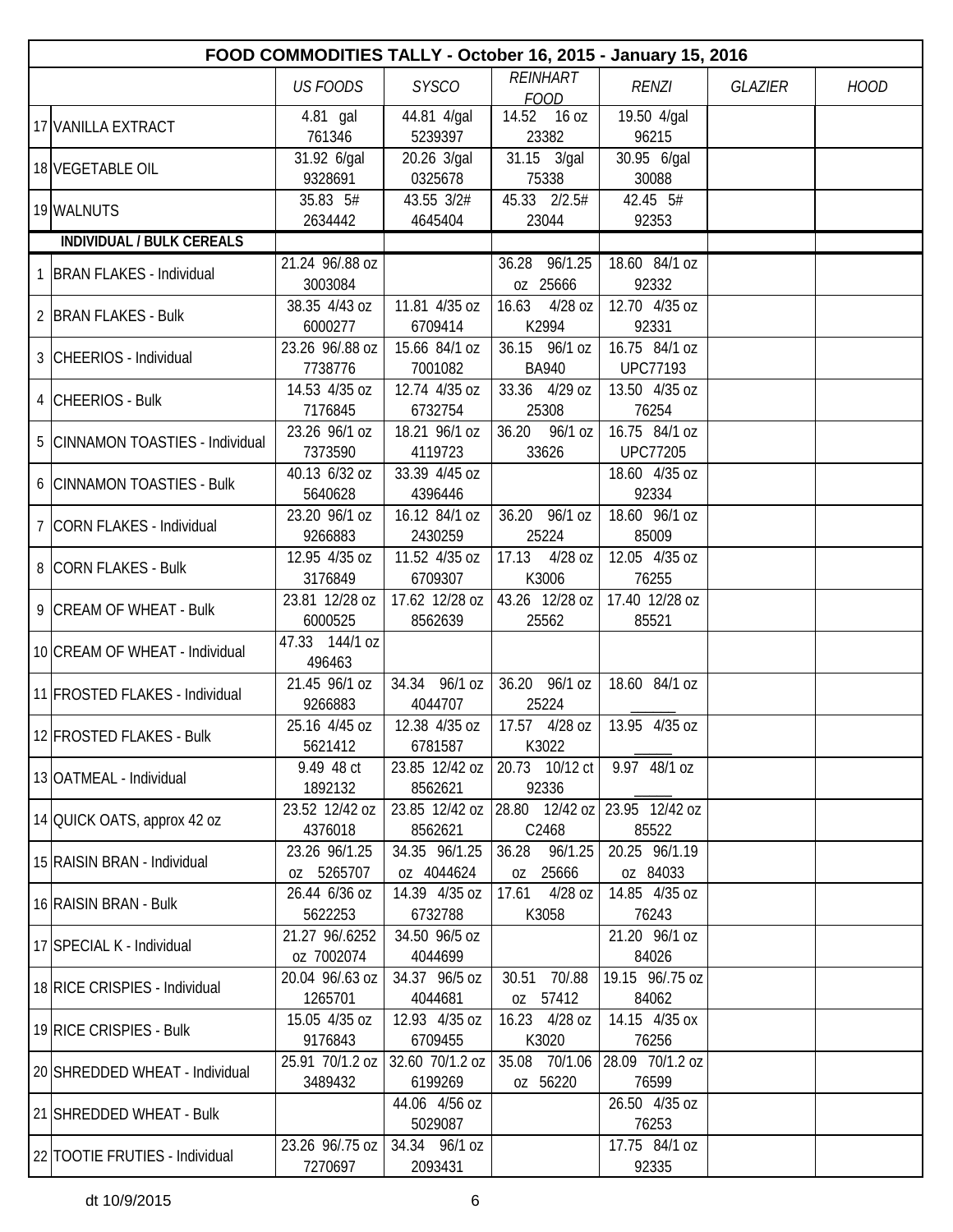|    | FOOD COMMODITIES TALLY - October 16, 2015 - January 15, 2016 |                                 |                          |                              |                                   |                |             |  |  |  |
|----|--------------------------------------------------------------|---------------------------------|--------------------------|------------------------------|-----------------------------------|----------------|-------------|--|--|--|
|    |                                                              | <b>US FOODS</b>                 | <b>SYSCO</b>             | <b>REINHART</b>              | <b>RENZI</b>                      | <b>GLAZIER</b> | <b>HOOD</b> |  |  |  |
|    |                                                              | 16.11 4/35 oz                   | 14.19 4/35 oz            | <b>FOOD</b><br>17.63 4/28 oz | 14.95 4/35 oz                     |                |             |  |  |  |
|    | 23 TOOTIE FRUTIES - Bulk                                     | 4177739                         | 6768436                  | K3034                        | 92336                             |                |             |  |  |  |
|    | <b>DESSERT MIXES</b>                                         |                                 |                          |                              |                                   |                |             |  |  |  |
|    |                                                              | 46.89 12/1#                     | 28.13 6/20 oz            | 51.30 12/16 oz               | 40.75 12/16 oz                    |                |             |  |  |  |
|    | <b>ANGEL FOOD CAKE</b>                                       | 9006636                         | 5357559                  | 27302                        | <b>UPC12007</b>                   |                |             |  |  |  |
|    | 2 APPLE PIE FILLING                                          | 28.98 6/#10<br>3331527          | 30.01 6/#10<br>6348015   |                              |                                   |                |             |  |  |  |
|    | 3 BROWNIE MIX                                                | 27.19 6/5#<br>7316490           | 24.86 6/5#<br>1242439    | 58.17 6/6#<br>29280          | 26.03 6/5#<br>28420               |                |             |  |  |  |
|    | 4  BROWNIE MIX, Sugar Free                                   |                                 |                          |                              |                                   |                |             |  |  |  |
|    | 5 CAKE MIX, CARROT                                           |                                 |                          |                              | 30.45 6/5#<br>28139               |                |             |  |  |  |
|    | 6 CAKE MIX, CARROT, Sugar Free                               |                                 |                          |                              |                                   |                |             |  |  |  |
|    | 7 CAKE MIX, CHOCOLATE                                        | 33.42 6/5#<br>3027174           | 24.19 6/5#<br>1242985    | 57.49 6/5#<br>29272          | 26.07 6/5#<br>28423               |                |             |  |  |  |
| 8  | CAKE MIX, CHOCOLATE, Sugar<br>Free                           | 25.28 6/18.32 oz<br>2195816 SPO |                          |                              |                                   |                |             |  |  |  |
|    | 9 CAKE MIX, SPICE                                            | 53.55 6/5#<br>2000180           | 48.66 6/5#<br>6048904    |                              | 36.70 6/5#<br>28250 Spec Ord      |                |             |  |  |  |
|    | 10 CAKE MIX, YELLOW                                          | 24.04 6/5#<br>9316498           | 21.39 6/5#<br>5301627    | 29236                        | 23.24 6/5#<br>28427               |                |             |  |  |  |
|    | 11 CAKE MIX, WHITE                                           | 24.04 6/5#<br>8316499           | 21.53 6/5#<br>5301601    | 24.83 6/5#<br>G5234          | 23.24 6/5#<br>28426               |                |             |  |  |  |
|    | 12 CAKE MIX, WHITE, Sugar Free                               |                                 |                          |                              |                                   |                |             |  |  |  |
|    | 13 CHEESECAKE                                                | 68.60 6/4#<br>1371756           | 65.02 6/4#<br>1678481    |                              | 60.24 6/4#<br>28216               |                |             |  |  |  |
|    | 14 EGG CUSTARD - No Bake                                     |                                 | 58.87 6/24 oz<br>5586086 |                              |                                   |                |             |  |  |  |
|    | 15 GINGERBREAD MIX                                           | 46.80 6/5#<br>7000177           | 48.66 6/5#<br>6048904    |                              | 34.45 6/5#<br>28114               |                |             |  |  |  |
|    | 16 CING, READY TO SPREAD: MUST<br>BE SHELF STABLE: Chocolate | 46.88 2/11#<br>1008267          | 49.79 2/11#<br>4158929   | 22.42 12#<br>72082           | 21.00 12/16 oz<br><b>UPC20003</b> |                |             |  |  |  |
| 17 | ICING, READY TO SPREAD: MUST<br>BE SHELF STABLE : Vanilla    | 46.88 2/11#<br>1004290 SPO      | 45.91 2/11#<br>4046124   | 20.01 12#<br>38998           | 21.00 12/16 oz<br><b>UPC20001</b> |                |             |  |  |  |
|    | 18 ICING, CHOCOLATE, Sugar Free                              |                                 |                          |                              |                                   |                |             |  |  |  |
|    | 19 ICING, WHITE, Sugar Free                                  |                                 |                          |                              |                                   |                |             |  |  |  |
|    | 20 CING, SMOOTH SPREAD (add<br>water)                        | 31.11 6/5#<br>6509657           |                          |                              |                                   |                |             |  |  |  |
|    | 21 MUFFIN MIX, BANANA NUT                                    |                                 |                          |                              | 50.84 6/5#<br>28014               |                |             |  |  |  |
|    | 22 MUFFIN MIX, BASIC                                         | 24.37 6/5#<br>8117228           | 20.01 6/5#<br>1242425    | 22.23 6/5#<br>J7662          | 22.51 6/5#<br>28418               |                |             |  |  |  |
|    | 23 MUFFIN MIX, BLUEBERRY                                     | 23.62 6/5#<br>4386884           | 57.10 6/78 oz<br>4664504 |                              | 23.25 6/5#<br>28424 Spec Ord      |                |             |  |  |  |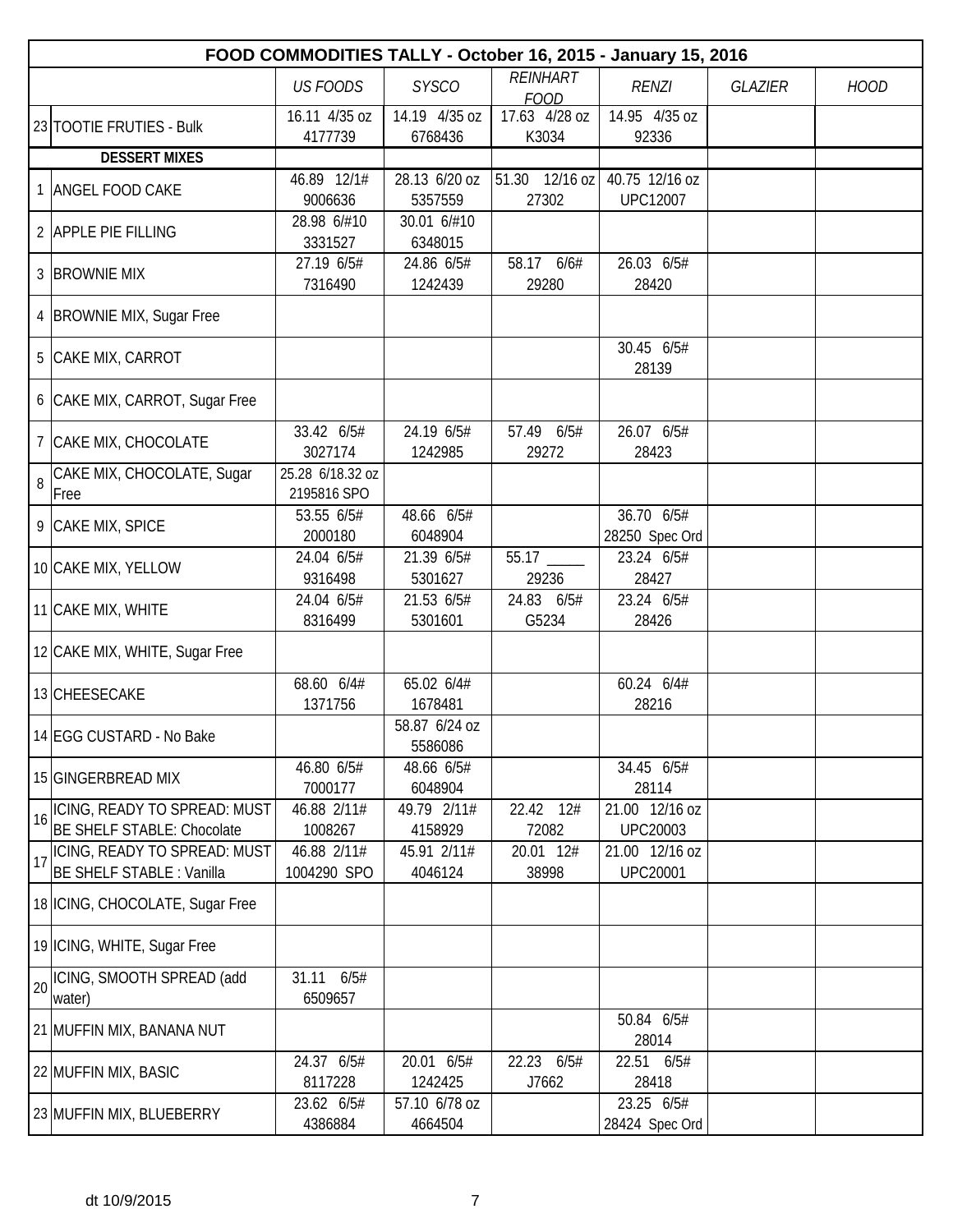|    | FOOD COMMODITIES TALLY - October 16, 2015 - January 15, 2016      |                                    |                            |                                |                                              |                |             |  |  |  |
|----|-------------------------------------------------------------------|------------------------------------|----------------------------|--------------------------------|----------------------------------------------|----------------|-------------|--|--|--|
|    |                                                                   | <b>US FOODS</b>                    | <b>SYSCO</b>               | <b>REINHART</b><br><b>FOOD</b> | <b>RENZI</b>                                 | <b>GLAZIER</b> | <b>HOOD</b> |  |  |  |
|    | 24 MUFFIN MIX, BRAN                                               | 54.06 6/5#<br>7002314              | 44.39 6/5#<br>4044020      |                                | 39.95 6/5#<br>28225 Honey Bran -<br>Spec Ord |                |             |  |  |  |
|    | 25 MUFFIN MIX, CORN                                               | 22.97 6/5#<br>2316503              | 27.11 6/5#<br>2748905      | 56.20 6/5#<br>27468            | 24.50 6/5#<br>28217                          |                |             |  |  |  |
|    | <b>COOKING PRODUCTS</b>                                           |                                    |                            |                                |                                              |                |             |  |  |  |
|    | 1 BEEF BASE                                                       | 12.26 12/1#<br>5328885             | 29.27 12/1#<br>2912715     | 37.05 6/1#<br>22976            | 18.10 12/1#<br>57728                         |                |             |  |  |  |
|    | 2 BEEF BASE, LOW SODIUM                                           | 24.93 6/1#<br>3347044              | 48.53 6/1#<br>5814421      |                                | 49.85 12/1#<br>57716                         |                |             |  |  |  |
|    | 3 BEEF BROTH, LOW SODIUM                                          | 30.52 300/4 gr<br>6300743 not L/S  |                            |                                |                                              |                |             |  |  |  |
|    | 4 BISQUICK MIX                                                    | 36.59 6/5#<br>6002315              | 23.67 6/5#<br>2810392      |                                | 23.35 6/5#<br>28237                          |                |             |  |  |  |
|    | 5 BREAD CRUMBS, ITALIAN                                           | 18.00 4/5#<br>3057114              | 10.52 2/5#<br>5249727      | 38.24 6/5#<br>25012            | 25.00 6/5#<br>29131                          |                |             |  |  |  |
|    | 6 CHICKEN BROTH, LOW SODIUM                                       | 30.52 300/4 gr<br>8008336 not L/S  |                            |                                |                                              |                |             |  |  |  |
|    | 7 CHICKEN GRAVY                                                   | 31.29 12/49 oz<br>82594            | 37.00 12/5#<br>4220364     |                                | 28.95 8/16 oz<br>57708                       |                |             |  |  |  |
|    | 8 CHICKEN GRAVY, LOW SODIUM                                       |                                    |                            |                                | 34.10 8/16 oz<br>57736 Gluten Free           |                |             |  |  |  |
|    | 9 CHICKEN BASE - 1#                                               | 12.79 12/1#<br>3328887             |                            | 33.61 6/1#<br>25124            | 17.95 12/1#<br>57729                         |                |             |  |  |  |
|    | 10 CHICKEN BASE - 5#                                              |                                    | 129.48 4/5#<br>4342770     |                                | 125.00 6/5#<br>57704                         |                |             |  |  |  |
|    | 11 CHICKEN BASE, LOW SODIUM                                       | $\overline{25.02}$ 6/1#<br>1347046 | 20.18 6/1#<br>6213359      |                                | 45.00 12/1#<br>57715 No MSG                  |                |             |  |  |  |
|    | 12 CRISPY ONIONS                                                  | 46.19 6/24 oz<br>9004961 SPO       | 32.87 6/24 oz<br>0435671   | 32.68 6/24 oz<br>W6170         | 32.35 6/24 oz<br>73125 Spec Ord              |                |             |  |  |  |
|    | 13 FALAFEL                                                        | 35.12 2/2.5#<br>7579659            | 20.60 2/5#<br>8022297      | 42.93 100/1.4<br>oz H0892      | 19.50 2/4#<br>37645                          |                |             |  |  |  |
| 14 | <b>INSTANT BROTH &amp; SEASONING -</b><br><b>BEEF, LOW SODIUM</b> | 30.06 300/4 oz<br>5008339 SPO      |                            |                                | 30.30 6/50 ct<br>91235 Spec Ord              |                |             |  |  |  |
| 15 | <b>INSTANT BROTH &amp; SEASONING -</b><br>CHICKEN, LOW SODIUM     | 29.73 300/4 gr<br>8008336          |                            |                                | 30.30 6/50 ct<br>91236 Spec Ord              |                |             |  |  |  |
|    | 16 MINCED GARLIC                                                  | 4.58 23 oz<br>760280               | 15.97 6/32 oz<br>5975289   | 10.47 22 oz<br>25116           | 26.90 6/35 oz<br>68102                       |                |             |  |  |  |
|    | 17 PANCAKE MIX                                                    | 27.79 6/5#<br>4949194              | 19.59 6/5#<br>2810432      | 28.61 6/5#<br>28814            | 19.65 6/5#<br>28085                          |                |             |  |  |  |
|    | 18 PORK GRAVY MIX                                                 | 16.00 6/11.3 oz<br>5603410         | 18.67 6/11.3<br>oz 9829748 |                                | 30.20 8/16 oz<br>57709                       |                |             |  |  |  |
|    | 19 PORK GRAVY MIX, LOW SODIUM                                     | 16.00 6/11.3 oz<br>5603410 not L/S |                            |                                | 30.20 8/16 oz<br>57709                       |                |             |  |  |  |
|    | 20 SAUSAGE GRAVY                                                  | 43.83 6/#10<br>3351475             | 62.96 6/#10<br>4958542     | 55.52 6/10#<br>21744           | 45.56 6/105 oz<br>10625                      |                |             |  |  |  |
|    | 21 SOY SAUCE, LOW SODIUM                                          | 36.67 6/.5 gal<br>5018395          | 36.84 6/.5 gal<br>4897641  | 38.14 6/.5 gal<br>20348        | 36.15 6/.5 gal<br>37300 Spec Ord             |                |             |  |  |  |
|    | 22 STUFFING MIX                                                   | 39.63 12/1.75#<br>6922769          | 51.84 6/3.5#<br>3236429    | 47.54 6/55 oz<br>13034         | 29.37 6/32 oz<br>65035                       |                |             |  |  |  |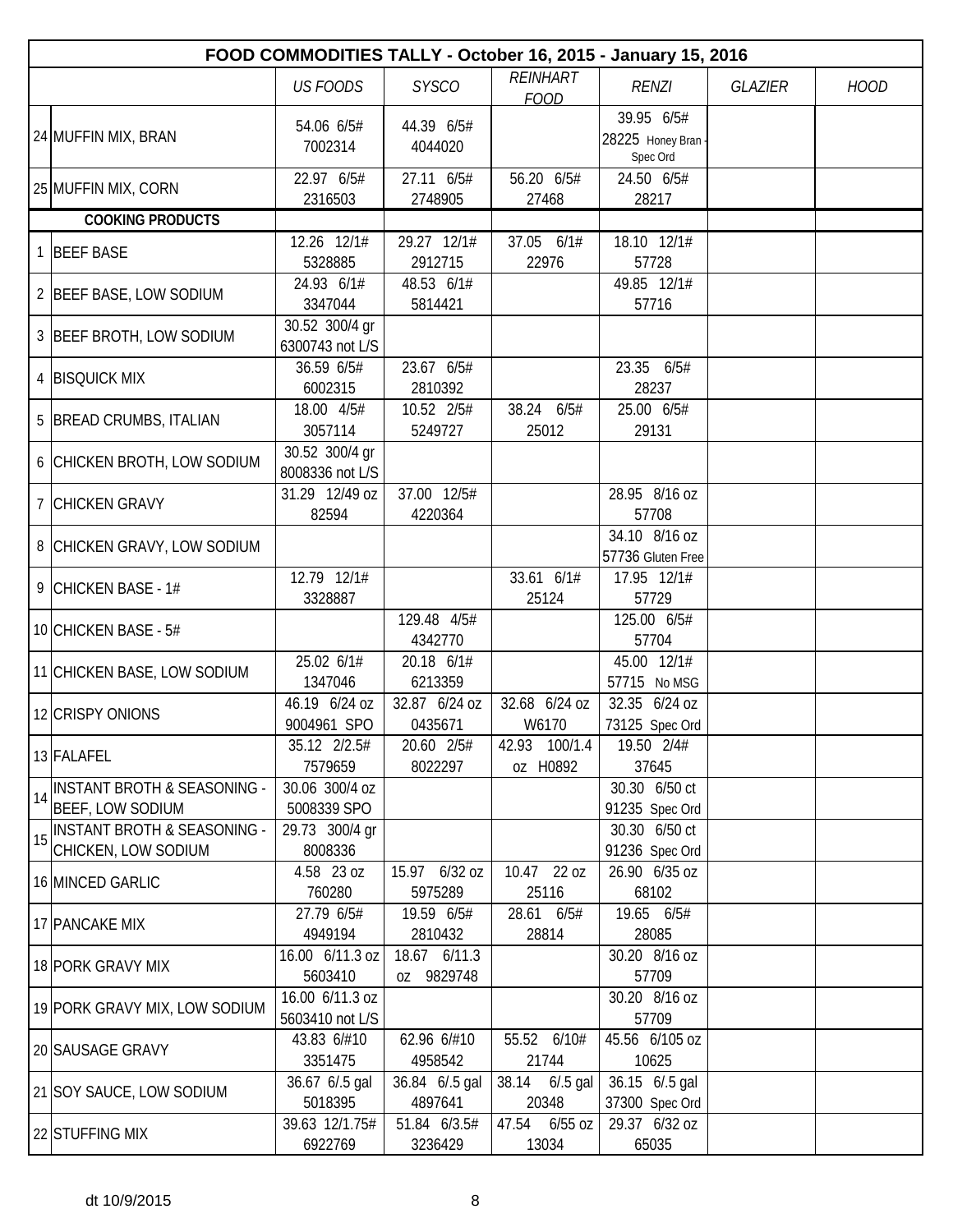|                | FOOD COMMODITIES TALLY - October 16, 2015 - January 15, 2016 |                               |                             |                                         |                           |                |             |  |  |
|----------------|--------------------------------------------------------------|-------------------------------|-----------------------------|-----------------------------------------|---------------------------|----------------|-------------|--|--|
|                |                                                              | <b>US FOODS</b>               | <b>SYSCO</b>                | <b>REINHART</b><br><b>FOOD</b>          | <b>RENZI</b>              | <b>GLAZIER</b> | <b>HOOD</b> |  |  |
|                | 23 STUFFING MIX, CHICKEN                                     | 39.63 12/1.75#<br>6922769     | 43.36 4/3.56#<br>4396404    | 48.42 4/57.5 oz 60.15 12/1.75#<br>31438 | 65049                     |                |             |  |  |
|                | 24 SWEETENED CONDENSED MILK                                  | 36.49 24/14 oz<br>6922793     | 34.34 24/14 oz<br>9312596   | 53.85 24/14 oz<br>59640                 |                           |                |             |  |  |
| 25             | THICK-IT INSTANT HEALTHCARE<br><b>FOOD THICKENER - PC</b>    | 51.71 200/15 gr<br>76737      | 13.37 100/6.5<br>gm 0101758 |                                         | 13.99 100/6.5<br>gr 76723 |                |             |  |  |
| 26             | THICK-IT INSTANT HEALTHCARE<br><b>FOOD THICKENER - Bulk</b>  | 87.79 25#<br>8199564          | 62.78 25#<br>0102194        | 75.03 25#<br>33730                      | 61.03 25#<br>76732        |                |             |  |  |
|                | $27$ TOFU                                                    | 15.16 12/.85#<br>5651765      | 14.85 12/14 oz<br>0684936   | 10.63 6/14 oz<br>19828                  |                           |                |             |  |  |
| 28             | TURKEY GRAVY MIX, LOW<br>SODIUM                              | 34.54 8/1#<br>1203959 not L/S |                             |                                         | 34.50 8/16 oz<br>57698    |                |             |  |  |
|                | 29 VEGETABLE BASE                                            | 13.26 6/1#<br>9333493         | 16.56 6/1#<br>5682935       | 32.50<br>6/1#<br>28138                  | 29.10 6/1#<br>57713       |                |             |  |  |
|                | 30 VINEGAR                                                   | 12.92 4/gal<br>3653852        | 6.60 4/gal<br>5868328       | 7.10 4/gal<br>J2626                     | 6.10 4/gal<br>56100       |                |             |  |  |
| 31             | WORCESTERSHIRE SAUCE, LOW<br>SODIUM                          | 17.89 4/gal<br>5187299 SPO    | 21.64 4/gal<br>4007894      |                                         |                           |                |             |  |  |
|                | <b>SALAD DRESSINGS</b>                                       |                               |                             |                                         |                           |                |             |  |  |
|                | SALAD DRESSING Low Fat French                                | 42.03 4/gal<br>46482          |                             | 35.60 4/gal<br>13652                    | 35.30 4/gal<br>56050      |                |             |  |  |
|                | 2 SALAD DRESSING Low Fat Ranch                               | 40.41 4/gal<br>43554          | 27.33 4/gal<br>4086575      |                                         | 30.37 4/gal<br>56297      |                |             |  |  |
|                | 3 SALAD DRESSING Low Fat Golden<br>Italian                   | 19.65 4/gal<br>8328924        | 20.39 4/gal<br>4488946      |                                         | 20.32 4/gal<br>56295      |                |             |  |  |
| $\overline{4}$ | <b>SALAD DRESSING Low Fat</b><br>Thousand Island             |                               |                             |                                         | 33.10 4/gal<br>56061      |                |             |  |  |
|                | 5 SALAD DRESSING Catalina                                    | 34.73 4/gal<br>43802          |                             | 27.23 2/gal<br>C4362                    | 38.95 4/gal<br>67266      |                |             |  |  |
|                | 6 SALAD DRESSING Italian                                     | 19.02 4/gal<br>4342184        | 23.59 4/gal<br>4003687      | 26.37 4/gal<br>17188                    | 29.50 4/gal<br>56235      |                |             |  |  |
|                | 7 SALAD DRESSING Ranch                                       | 23.17 4/gal<br>8342180        | 30.24 4/gal<br>4003679      | 38.80 4/gal<br>12340                    | 31.54 4/gal<br>57316      |                |             |  |  |
|                | 8 SALAD DRESSING Thousand<br><b>Island</b>                   | 26.13 4/gal<br>9328089        | 25.02 4/gal<br>4069431      | 33.62 4/gal<br>12318                    |                           |                |             |  |  |
| 9              | SALAD DRESSING POWDER MIX,<br>Italian                        | 46.24 12/7.6 oz<br>3004306    | 31.19 18/7.6 oz<br>4847323  | 48.36 12/7.6<br>oz 18934                |                           |                |             |  |  |
|                | <b>SPICES</b>                                                |                               |                             |                                         |                           |                |             |  |  |
|                | 1 BASIL LEAVES                                               | $2.64$ 5 oz<br>2435485        | $44.66$ 3/22 oz<br>8173397  | $6.06$ $5.5$ oz<br>24388                |                           |                |             |  |  |
|                | 2 BASIL, CRUSHED                                             | 5.89 5.5 oz<br>760041         |                             |                                         |                           |                |             |  |  |
|                | 3 BLACK PEPPER                                               | 7.05 18 oz<br>9501156         | 49.64 6/1#<br>5229273       | 7.22 14 oz<br>J2836                     |                           |                |             |  |  |
|                | 4 CELERY SALT                                                | 3.34 35 oz<br>6353429         | 25.79 6/30 oz<br>5228465    | 6.88 32 oz<br>24156                     |                           |                |             |  |  |
|                | 5 CHILI POWDER                                               | 3.64 18 oz<br>760116          | 36.82 6/20 oz<br>9806498    | 7.37 17 oz<br>22890                     |                           |                |             |  |  |
|                | 6 CHIVES, DRIED                                              | 10.92 5.5 oz<br>8691891       | 24.14 6/#10<br>5096490      | 5.14 1 oz<br>24012                      |                           |                |             |  |  |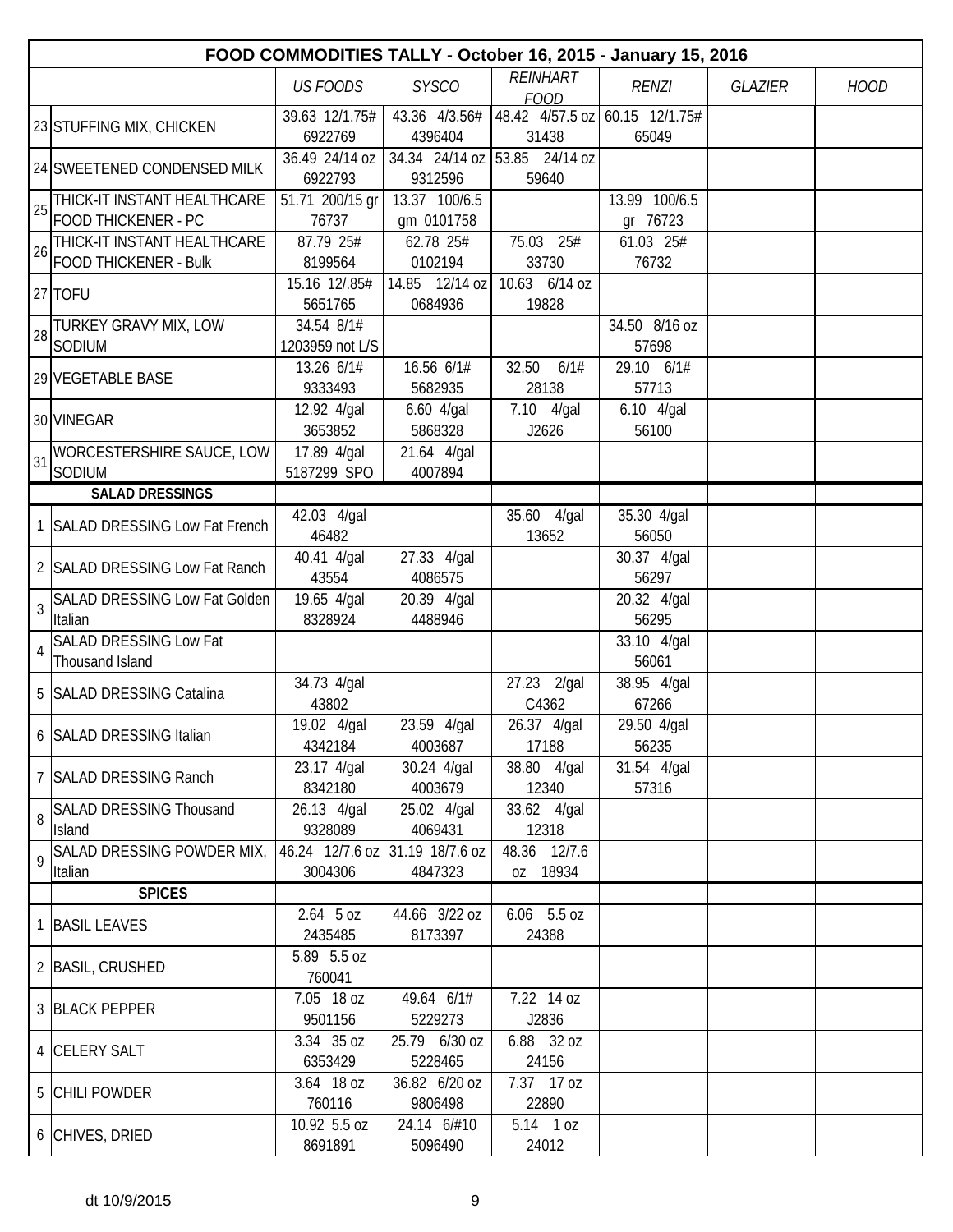|                | FOOD COMMODITIES TALLY - October 16, 2015 - January 15, 2016 |                               |                 |                  |                  |                |             |  |  |  |
|----------------|--------------------------------------------------------------|-------------------------------|-----------------|------------------|------------------|----------------|-------------|--|--|--|
|                |                                                              | <b>US FOODS</b>               | <b>SYSCO</b>    | <b>REINHART</b>  | <b>RENZI</b>     | <b>GLAZIER</b> | <b>HOOD</b> |  |  |  |
|                |                                                              |                               |                 | <b>FOOD</b>      |                  |                |             |  |  |  |
|                | 7 CINNAMON                                                   | 3.43 18 oz                    | 32.32 6/18 oz   | 4.71 15 oz       |                  |                |             |  |  |  |
|                |                                                              | 5353115                       | 6639512         | J2754            |                  |                |             |  |  |  |
|                | 8 CRUSHED RED PEPPER                                         | 2.91 12 oz                    | 30.88 6/13 oz   | 7.48 12 oz       |                  |                |             |  |  |  |
|                |                                                              | 760462                        | 9806423         | 24018            |                  |                |             |  |  |  |
|                |                                                              | 4.67 5.5 oz                   | 42.00 6/5 oz    | 10.81 5 oz       |                  |                |             |  |  |  |
|                | 9 DILL WEED                                                  | 778423                        | 5228770         | 10512            |                  |                |             |  |  |  |
|                |                                                              |                               | 57.30 4/5#      | 28.50 5#         |                  |                |             |  |  |  |
|                | 10 GARLIC, Fresh                                             |                               | 1396746         | C7881            |                  |                |             |  |  |  |
|                |                                                              | 4.09 21 oz                    | 39.19 6/21 oz   | 6.99 19 oz       |                  |                |             |  |  |  |
|                | 11 GARLIC POWDER                                             | 2501161                       | 9806449         | J2786            |                  |                |             |  |  |  |
|                |                                                              | 5.35 15 oz                    | 55.43 6/1#      | 13.76 16 oz      |                  |                |             |  |  |  |
|                | 12 GROUND GINGER                                             | 760306                        | 5228887         | 24054            |                  |                |             |  |  |  |
|                |                                                              | 4.44 28 oz                    | 43.85 6/28 oz   | 11.34 28 oz      |                  |                |             |  |  |  |
|                | 13 LEMON PEPPER                                              | 6501159                       | 9806480         | 28588            |                  |                |             |  |  |  |
|                |                                                              |                               |                 |                  |                  |                |             |  |  |  |
|                | 14 MONTREAL STEAK SEASONING                                  | 10.72 29 oz                   | 42.44 6/29 oz   | 12.68 29 oz      |                  |                |             |  |  |  |
|                |                                                              | 8331506                       | 6639553         | 25446            |                  |                |             |  |  |  |
|                | 15 MRS. DASH SALT SUBSTITUTE                                 | 33.39 500/6 gr                | 13.67 300/.3 oz |                  |                  |                |             |  |  |  |
|                |                                                              | 8870750                       | 1116052         |                  |                  |                |             |  |  |  |
|                | 16 NUTMEG                                                    | 6.14 16 oz                    | 60.86 6/1#      | 15.56 16 oz      |                  |                |             |  |  |  |
|                |                                                              | 760355                        | 5229067         | 24084            |                  |                |             |  |  |  |
|                |                                                              | 15.32 3.5#                    | 38.69 6/2#      | 57.63 6/3#       | 61.50 4/5#       |                |             |  |  |  |
|                | 17 ONIONS, dehydrated                                        | 6820492                       | 5865498         | 31642            | 29130 will split |                |             |  |  |  |
|                |                                                              | 2.57 20 oz                    | 26.67 6/20 oz   | 6.56 20 oz       |                  |                |             |  |  |  |
|                | 18 ONION POWDER                                              | 4353280                       | 5229125         | 24400            |                  |                |             |  |  |  |
|                |                                                              | 9.01 24 oz                    | 44.06 3/1.5#    | 22.76 24 oz      | 50.17 12/12 oz   |                |             |  |  |  |
|                | 19 OREGANO                                                   | 760850                        | 5264320         | 24252            | 68233 will split |                |             |  |  |  |
|                |                                                              | 3.98 18 oz                    | 32.30 6/18 oz   | 9.68 18 oz       |                  |                |             |  |  |  |
|                | 20 PAPRIKA                                                   | 760405                        | 5229174         | 24186            |                  |                |             |  |  |  |
|                |                                                              | 5.53 11 oz                    | 23.63 3/10 oz   | 13.06<br>11 oz   |                  |                |             |  |  |  |
|                | 21 PARSLEY FLAKES                                            | 760868                        | 5229265         | 24198            |                  |                |             |  |  |  |
|                |                                                              |                               |                 |                  |                  |                |             |  |  |  |
|                | 22 POULTRY SEASONING                                         | 3.91 10 oz                    | 43.36 6/12 oz   | 9.20 10 oz       |                  |                |             |  |  |  |
|                |                                                              | 760595                        | 5229562         | 24132            |                  |                |             |  |  |  |
|                | 23 TACO SEASONING                                            | 13.53 5#                      | 13.74 5#        | 23.51 5#         | 13.25 5#         |                |             |  |  |  |
|                |                                                              | 1624485                       | 0822611         | 11604            | 56683            |                |             |  |  |  |
|                | SOUP                                                         |                               |                 |                  |                  |                |             |  |  |  |
|                | 1 CHICKEN NOODLE LO-SO, 7.5 oz                               | 16.15 24/7.25                 | 17.77 24/7.25   | 24/7.25<br>21.39 |                  |                |             |  |  |  |
|                |                                                              | oz 4007951                    | oz 4104469      | oz 22576         |                  |                |             |  |  |  |
|                | 2 CHICKEN NOODLE LO-SO, 50 oz                                | 32.85 12/50 oz                |                 |                  |                  |                |             |  |  |  |
|                |                                                              | 3016912                       |                 |                  |                  |                |             |  |  |  |
|                |                                                              |                               |                 |                  |                  |                |             |  |  |  |
|                | 3 CREAM OF CELERY, 7.5 oz                                    |                               |                 |                  |                  |                |             |  |  |  |
|                | CREAM OF CELERY,                                             | 27.62 12/50 oz 27.05 12/50 oz |                 |                  |                  |                |             |  |  |  |
| $\overline{4}$ | CONDENSED, 50 oz                                             | 3001948                       | 4040317         |                  |                  |                |             |  |  |  |
|                | CREAM OF CHICKEN, LO-SO, 7.5                                 | 15.93 24/7.25 oz              |                 |                  |                  |                |             |  |  |  |
| 5              | 0Z                                                           | 2007953 Not L/S               |                 |                  |                  |                |             |  |  |  |
|                |                                                              | 15.93 24/7.25                 | 28.77 12/50 oz  |                  |                  |                |             |  |  |  |
|                | 6 CREAM OF MUSHROOM, 7.5 oz                                  | oz 2001972                    | 4040382         |                  |                  |                |             |  |  |  |
|                | CREAM OF MUSHROOM LO-SO,                                     | 35.59 12/49.5                 | 16.83 24/7.25   |                  |                  |                |             |  |  |  |
| $\overline{1}$ | #5                                                           | oz 7007941                    | oz 4013041      |                  |                  |                |             |  |  |  |
|                |                                                              |                               |                 |                  |                  |                |             |  |  |  |
|                | 8 TOMATO, 7.5 oz                                             | 14.82 24/7.25                 | 22.28 12/50 oz  |                  |                  |                |             |  |  |  |
|                |                                                              | oz 3001989                    | 4040390         |                  |                  |                |             |  |  |  |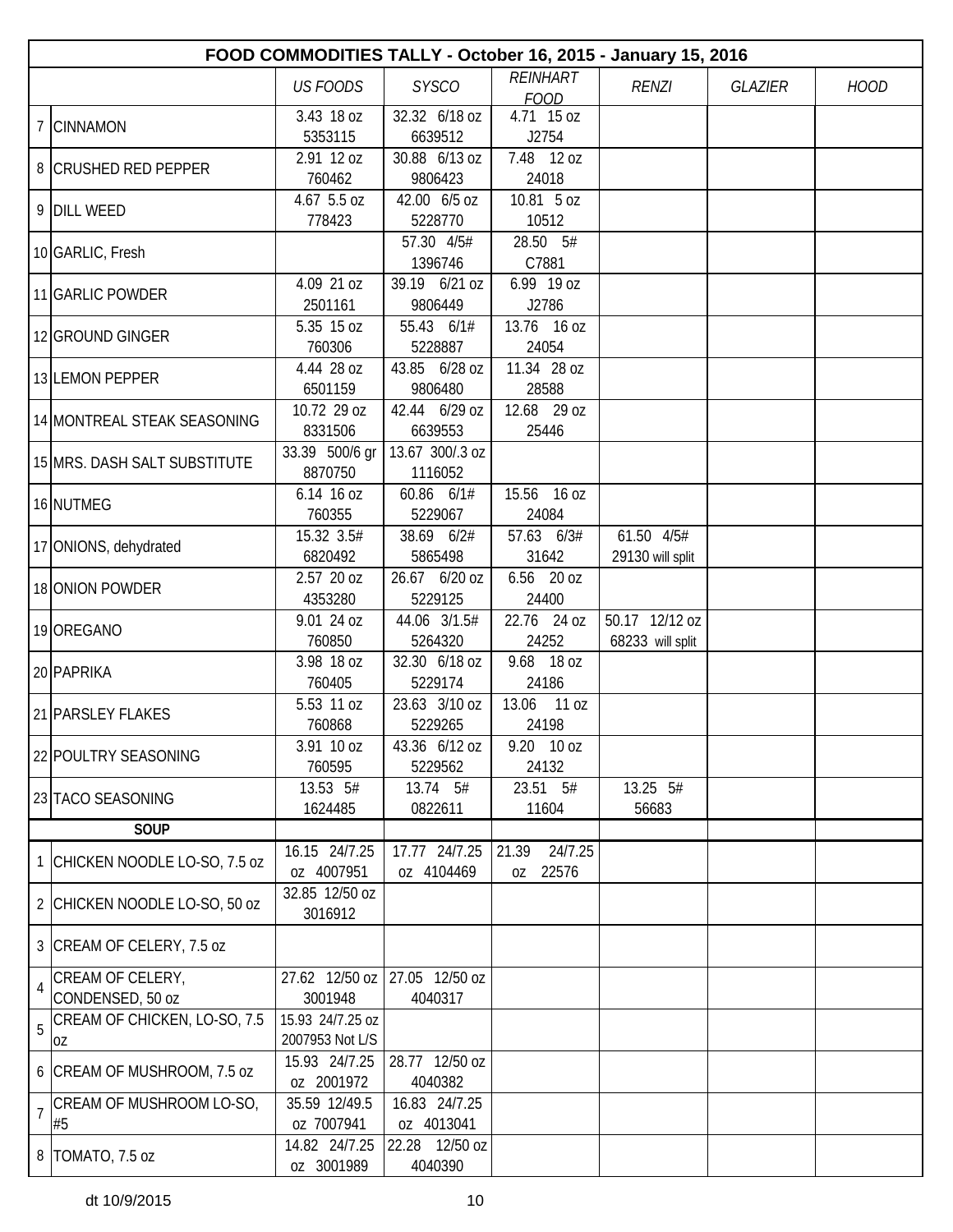|    | FOOD COMMODITIES TALLY - October 16, 2015 - January 15, 2016 |                             |                             |                              |                       |                |             |  |  |
|----|--------------------------------------------------------------|-----------------------------|-----------------------------|------------------------------|-----------------------|----------------|-------------|--|--|
|    |                                                              | <b>US FOODS</b>             | <b>SYSCO</b>                | REINHART                     | <b>RENZI</b>          | <b>GLAZIER</b> | <b>HOOD</b> |  |  |
|    | 9   TOMATO, CONDENSED, 50 oz                                 | 22.23 12/50 oz<br>9001934   |                             | <b>FOOD</b>                  |                       |                |             |  |  |
|    | 10 TOMATO LO-SO - #5                                         | 40.80 12/50 oz<br>1005149   | 28.78 12/50 oz<br>4146445   |                              |                       |                |             |  |  |
|    | 11 TOMATO LO-SO - 7.5 oz                                     | 15.05 24/7.25<br>oz 7007958 | 16.41 24/7.25<br>oz 4013066 | 20.09 24/7.25<br>29300<br>OZ |                       |                |             |  |  |
|    | 12 VEGETABLE LO-SO, 7.5 oz                                   | 15.69 24/7.25<br>oz 8007957 |                             | 20.87 24/7.25<br>oz 22574    |                       |                |             |  |  |
|    | <b>FROZEN DESSERTS</b>                                       |                             |                             |                              |                       |                |             |  |  |
|    | 1 APPLE PIE RAW                                              | 26.36 6/46 oz<br>4568846    | 21.90 6/46 oz<br>1972744    | $31.40$ 6/44 oz<br>H8706     |                       |                |             |  |  |
|    | 2 APPLE PIE BAKED                                            | 34.64 6/38 oz<br>4568689    | 25.92 6/48 oz<br>9787748    |                              |                       |                |             |  |  |
|    | 3 APPLE PIE SUGAR FREE                                       | 32.83 6/46 oz<br>1164151    | 35.29 4/49 oz<br>1647940    |                              |                       |                |             |  |  |
|    | 4 BERRY MEDLEY                                               | 36.99 6/42 oz<br>4983730    | 57.06 20#<br>6647606        |                              |                       |                |             |  |  |
|    | 5 BLUEBERRY PIE RAW                                          | 43.09 6/46 oz<br>4571121    | 31.37 6/46 oz<br>1972728    | $6/42$ oz<br>44.87<br>R2520  |                       |                |             |  |  |
| 6  | BLUEBERRY PIE, DIET SUGAR<br><b>FREE</b>                     | 48.95 6/46 oz<br>2164150    |                             |                              |                       |                |             |  |  |
|    | 7 BOSTON CREAM PIE                                           | 36.01 6/33 oz<br>4571899    | 27.78 6/33 oz<br>1972090    | 40.60 6/33 oz<br>B5370       |                       |                |             |  |  |
|    | 8 CARROT CAKE premade                                        | 68.01 6/96 oz<br>2029734    | 42.99 4/59 oz<br>1285113    | 73.99 4/96 oz<br>62366       | 45.99 4/10"<br>50010  |                |             |  |  |
|    | 9 CHERRY PIE RAW                                             | 52.42 6/47 oz<br>7012966    | 29.74 6/46 oz<br>1972702    | 40.95 6/45 oz<br>E9240       |                       |                |             |  |  |
|    | 10 CHERRY PIE, DIET SUGAR FREE                               | 49.15 6/46 oz<br>8164147    |                             |                              |                       |                |             |  |  |
|    | 11 CREAM PIE: Banana Cream                                   | 29.75 6/27 oz<br>1037225    | 20.44 6/27 oz<br>9788936    |                              |                       |                |             |  |  |
|    | 12 CREAM PIE: Chocolate                                      | 30.51 6/27 oz<br>4037222    | 22.02 6/27 oz<br>9789686    | 4/38 oz<br>39.84<br>63708    |                       |                |             |  |  |
|    | 13 CREAM PIE: Coconut Cream                                  | 33.17 6/96 oz<br>2184315    | 21.41 6/27 oz<br>9809294    | 37.68<br>4/43 oz<br>71612    |                       |                |             |  |  |
|    | 14 FRUIT OF THE FOREST PIE                                   | 44.93 6/48 oz<br>7145782    | 37.99 6/48 oz<br>9785601    | 54.25 6/48 oz<br>65254       |                       |                |             |  |  |
|    | 15 ICE CREAM, CHOCOLATE, approx<br>4 oz                      | 15.37 48/4 oz<br>9118234    | 21.08 96/4 oz<br>2220226    | 15.54<br>$2/24$ ct<br>A5094  | 6.05 24/4 oz<br>71012 |                |             |  |  |
| 16 | ICE CREAM, STRAWBERRY,<br>approx 4 oz                        | 15.37 48/4 oz<br>4863590    | 21.08 96/4 oz<br>7140122    | 15.54<br>2/24 ct<br>A5120    | 6.05 24/4 oz<br>71013 |                |             |  |  |
|    | 17 ICE CREAM, VANILLA, approx 4 oz                           | 15.37 48/4 oz<br>3550342    | 20.99 96/4 oz<br>2220200    | 14.42 2/24 ct<br>74394       | 6.05 24/4 oz<br>71011 |                |             |  |  |
|    | 18   ICE CREAM, VANILLA -LACTOSE,<br>approx 4 oz             |                             | 8.03 24/4 oz<br>1819242     |                              |                       |                |             |  |  |
|    | 19 ICE CREAM, NSA CHOCOLATE,<br>approx 4 oz                  | 20.47 48/4 oz<br>3346903    | 5.57 24/4 oz<br>7769383     |                              | 6.60 24/4 oz<br>71002 |                |             |  |  |
| 20 | ICE CREAM, NSA VANILLA, approx<br>4 oz                       | 19.26 48/4 oz<br>5574828    | 5.57 24/4 oz<br>2376770     |                              | 6.60 24/4 oz<br>71009 |                |             |  |  |
|    | 21 LEMON PIE                                                 | 26.08 4/46 oz<br>9260779    | 26.35 6/36 oz<br>9788522    | 46.76 6/42 oz<br>W8678       |                       |                |             |  |  |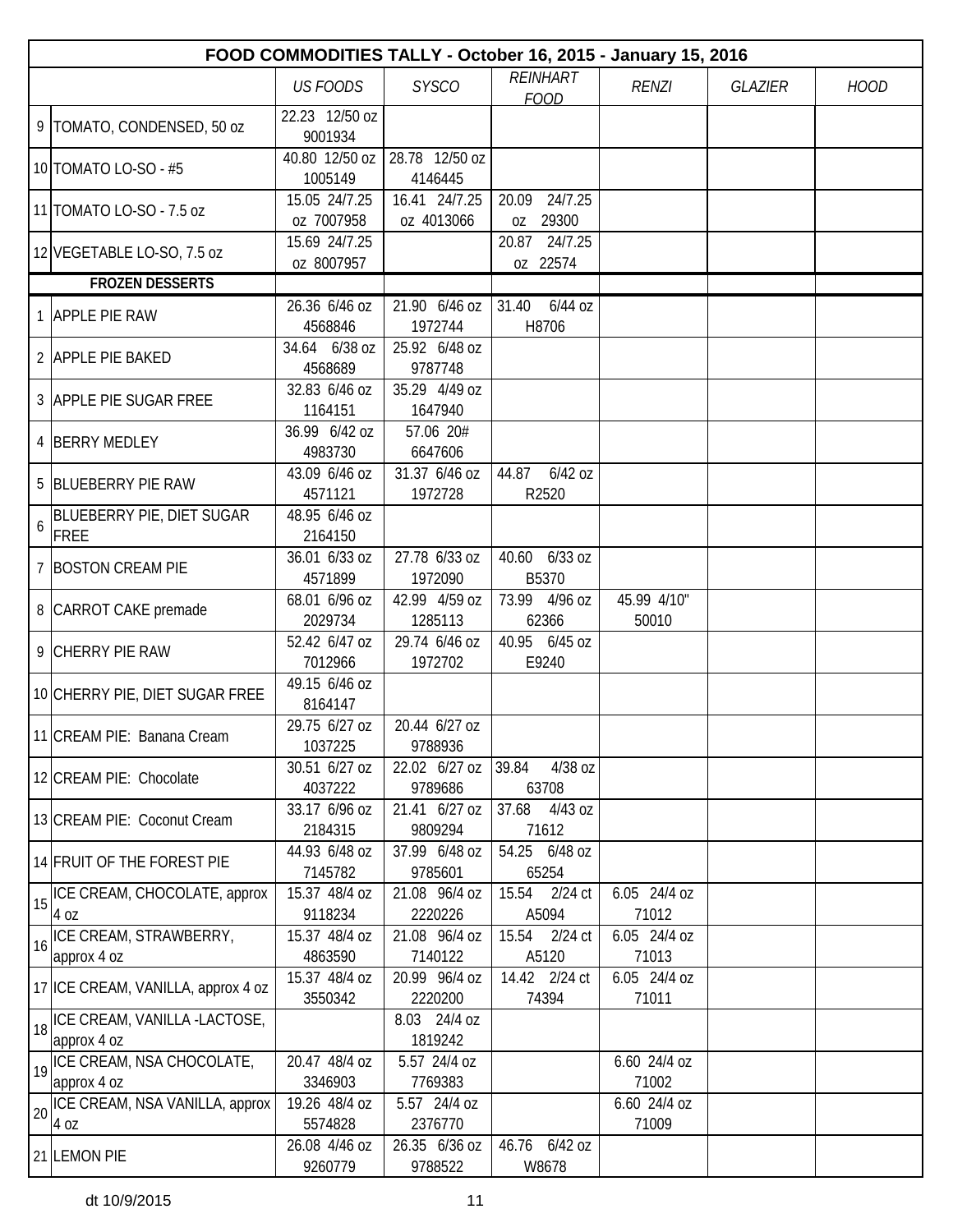|          | FOOD COMMODITIES TALLY - October 16, 2015 - January 15, 2016                                             |                                      |                                            |                                                                       |                                  |                |             |  |  |
|----------|----------------------------------------------------------------------------------------------------------|--------------------------------------|--------------------------------------------|-----------------------------------------------------------------------|----------------------------------|----------------|-------------|--|--|
|          |                                                                                                          | <b>US FOODS</b>                      | <b>SYSCO</b>                               | <b>REINHART</b>                                                       | <b>RENZI</b>                     | <b>GLAZIER</b> | <b>HOOD</b> |  |  |
|          |                                                                                                          | 33.77 6/43 oz                        | 26.36 6/46 oz                              | <b>FOOD</b><br>36.05 6/43 oz                                          |                                  |                |             |  |  |
|          | 22 STRAWBERRY RHUBARB PIE                                                                                | 4983342                              | 9785312                                    | R2478                                                                 |                                  |                |             |  |  |
|          | 23 WHIP TOPPING                                                                                          | 34.11 12/16 oz                       |                                            | 36.25 12/32 oz 51.83 12/32 oz 25.08 12/15 oz                          |                                  |                |             |  |  |
|          |                                                                                                          | 180638                               | 1060375                                    | H3354                                                                 | 70896                            |                |             |  |  |
|          | <b>JUICES / DRINK MIX</b>                                                                                |                                      |                                            |                                                                       |                                  |                |             |  |  |
|          | 1 APPLE - 46 oz                                                                                          | 15.25 12/46 oz<br>5327762            | 0475448                                    | 23.02 12/46 oz 22.10 8/64 oz 15.57 12/46 oz<br>14812                  | 47067                            |                |             |  |  |
|          |                                                                                                          | 29.62 12/46 oz                       |                                            | 15.02 12/46 oz   21.01 8/64 oz   24.50 12/46 oz                       |                                  |                |             |  |  |
|          | 2 CRANBERRY - 46 oz                                                                                      | 3327871                              | 0477194                                    | 14814                                                                 | 47052                            |                |             |  |  |
|          | 3 GRAPE JUICE - 46 oz                                                                                    | 22.61 12/46 oz                       |                                            | 23.78 12/46 oz 28.13 12/46 oz 24.25 12/46 oz                          |                                  |                |             |  |  |
|          |                                                                                                          | 5327408                              | 0475465                                    | K3544                                                                 | 47051                            |                |             |  |  |
|          | 4 ORANGE - 64 oz                                                                                         | 14.19 8/64 oz                        |                                            | 23.37 12/46 oz   28.98 12/46 oz                                       | 18.60 12/46 oz                   |                |             |  |  |
|          |                                                                                                          | 285189<br>19.32 12/46 oz             | 6050124<br>23.02 12/46 oz                  | 14780<br>27.29 12/46 oz                                               | 47066<br>29.00 12/46 oz          |                |             |  |  |
|          | 5 PINEAPPLE - 46 oz                                                                                      | 3327749                              | 0475448                                    | 14790                                                                 | 47058                            |                |             |  |  |
|          |                                                                                                          | 13.17 12/46 oz                       |                                            | 14.97 12/46 oz   17.62 12/46 oz   13.85 12/46 oz                      |                                  |                |             |  |  |
|          | 6 TOMATO - 46 oz                                                                                         | 5327788                              | 4081584                                    | 13272                                                                 | 47060                            |                |             |  |  |
|          | 7 APPLE EZO, 5.5 oz                                                                                      |                                      |                                            | 15.42 48/5.5 oz   17.30 48/5.5 oz   21.02 48/5.5 oz   17.56 48/5.5 oz |                                  |                |             |  |  |
|          |                                                                                                          | 4469870                              | 4164034                                    | C9180                                                                 | 47046                            |                |             |  |  |
|          | 8 CRANBERRY EZO, 5.5 oz                                                                                  |                                      |                                            | 17.58 48/5.5 oz   19.52 48/5.5 oz   20.72 48/5.5 oz                   |                                  |                |             |  |  |
|          |                                                                                                          | 5002415 SPO                          | 4036315                                    | 14840<br>16.97 48/5.5 oz   18.43 48/5.5 oz   28.13 48/5.5 oz          |                                  |                |             |  |  |
|          | 9 GRAPE EZO, 5.5 oz                                                                                      | 4470142                              | 4164497                                    | K3544                                                                 |                                  |                |             |  |  |
|          |                                                                                                          | 14.37 48/5.5 oz                      | 18.43 48/5.5 oz                            | 21.57 48/5.5                                                          | 18.50 48/5.5 oz                  |                |             |  |  |
|          | 10 GRAPEFRUIT EZO, 5.5 oz                                                                                | 3470119                              | 4164497                                    | oz C9178                                                              | 47047                            |                |             |  |  |
|          | 11 ORANGE JUICE EZO, 5.5 oz                                                                              |                                      |                                            | 15.30 48/5.5 oz   16.88 48/5.5 oz   22.16 48/5.5 oz   18.50 48/5.5 oz |                                  |                |             |  |  |
|          |                                                                                                          | 285379                               | 4164018                                    | C9182                                                                 | 47049                            |                |             |  |  |
|          | 12 ORANGE/PINEAPPLE EZO, 5.5 oz                                                                          |                                      |                                            |                                                                       |                                  |                |             |  |  |
|          |                                                                                                          | 15.24 48/5.5 oz   17.67 48/6 oz      |                                            | 21.47<br>48/5.5                                                       | 19.08 48/6 oz                    |                |             |  |  |
|          | 13 PINEAPPLE EZO, 5.5 oz                                                                                 | 4470019                              | 4121950                                    | oz P3392                                                              | 47048                            |                |             |  |  |
|          |                                                                                                          |                                      | 31.41 96/4 oz                              | 27.78 96/4 oz                                                         | 32.06 96/4 oz                    |                |             |  |  |
|          | 14 PRUNE EZO, 4 oz                                                                                       |                                      | 9857319                                    | C4130                                                                 | 47375                            |                |             |  |  |
|          | 15 PRUNE EZO, 5.5 oz                                                                                     | 30.60 48/5.5                         |                                            |                                                                       |                                  |                |             |  |  |
|          |                                                                                                          | oz 5015862                           |                                            |                                                                       |                                  |                |             |  |  |
|          | 16 TOMATO EZO, 5.5 oz                                                                                    | 3470143                              | 13.50 48/5.5 oz 15.27 48/5.5 oz<br>0533683 | 19.93<br>48/5.5<br>oz 14872                                           |                                  |                |             |  |  |
|          |                                                                                                          |                                      | 20.33 48/5.5 oz 23.27 48/5.5 oz            |                                                                       | 23.50 48/5.5 oz                  |                |             |  |  |
|          | 17 V-8 EZO LO SO, 5.5 oz, low sodium                                                                     | 7020548                              | 5142187                                    |                                                                       | 47331                            |                |             |  |  |
|          | 18 NO SUGAR ADDED - APPLE, 5.5                                                                           |                                      |                                            |                                                                       |                                  |                |             |  |  |
|          | OZ                                                                                                       |                                      |                                            |                                                                       |                                  |                |             |  |  |
|          | 19 NO SUGAR ADDED - GRAPE, 5.5                                                                           |                                      |                                            |                                                                       |                                  |                |             |  |  |
|          | OZ                                                                                                       |                                      |                                            |                                                                       |                                  |                |             |  |  |
| 20       |                                                                                                          |                                      |                                            |                                                                       |                                  |                |             |  |  |
|          |                                                                                                          |                                      |                                            |                                                                       |                                  |                |             |  |  |
|          | 5.5 oz                                                                                                   |                                      |                                            |                                                                       |                                  |                |             |  |  |
|          | <b>GRAPE DRINK MIX - POWDER, 24</b>                                                                      | 16.20 12/24 oz                       | 20.47 12/21.6                              |                                                                       | 16.00 12/24 oz                   |                |             |  |  |
|          | l0Z                                                                                                      |                                      |                                            |                                                                       |                                  |                |             |  |  |
| 23       |                                                                                                          |                                      |                                            |                                                                       |                                  |                |             |  |  |
| 21<br>22 | NO SUGAR ADDED - ORANGE, 5.5<br>OZ<br>NO SUGAR ADDED - PINEAPPLE,<br>ORANGE DRINK MIX - POWDER,<br>24 oz | 1328020<br>16.20 12/24 oz<br>6328033 | oz 6851604<br>20.47 12/21.6<br>oz 6851570  |                                                                       | 27529<br>16.00 12/24 oz<br>27530 |                |             |  |  |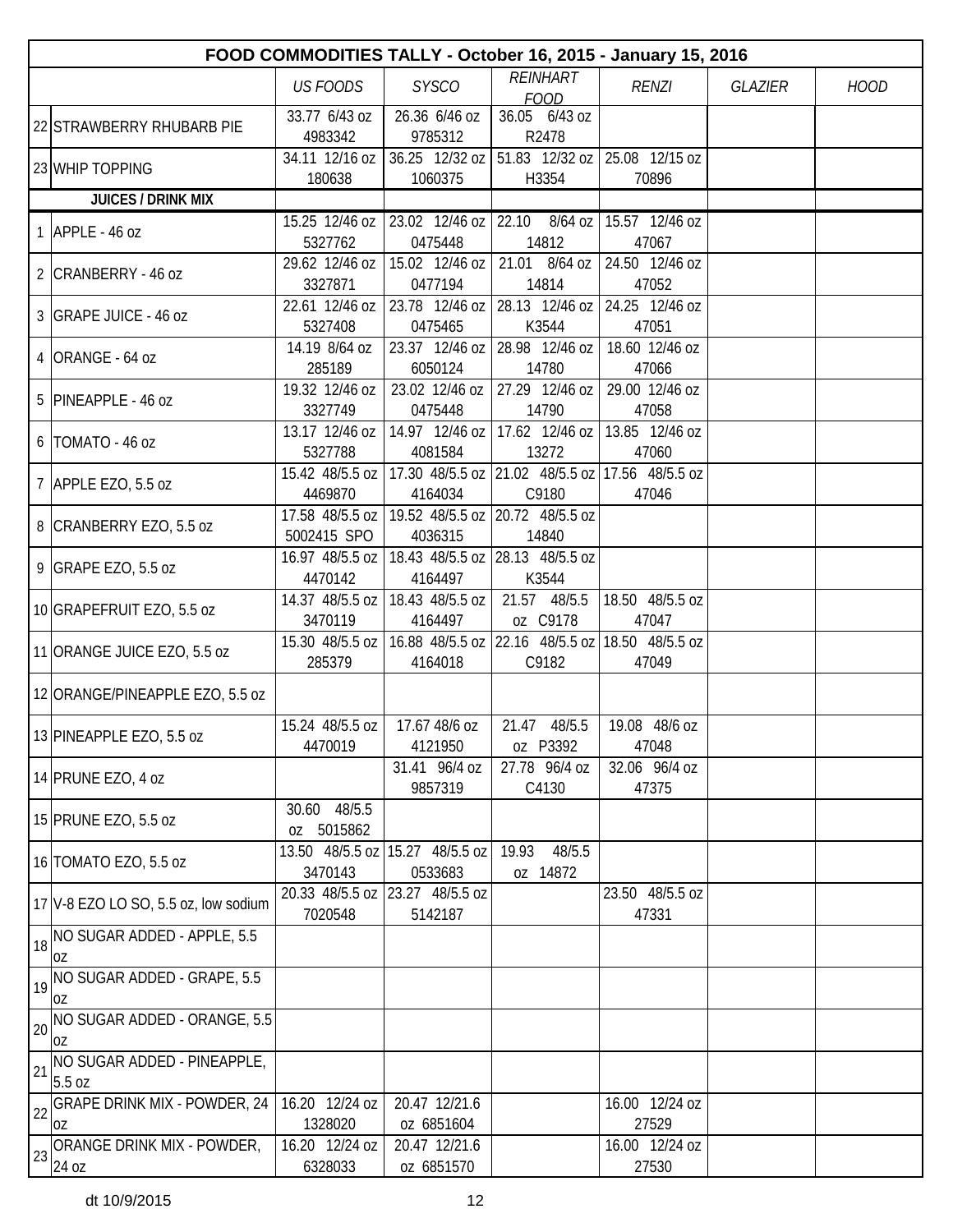|    | FOOD COMMODITIES TALLY - October 16, 2015 - January 15, 2016 |                                |                                           |                                                |                      |                |             |  |  |  |
|----|--------------------------------------------------------------|--------------------------------|-------------------------------------------|------------------------------------------------|----------------------|----------------|-------------|--|--|--|
|    |                                                              | <b>US FOODS</b>                | <b>SYSCO</b>                              | REINHART                                       | <b>RENZI</b>         | <b>GLAZIER</b> | <b>HOOD</b> |  |  |  |
|    | LEMONADE DRINK MIX -                                         |                                | 16.20 12/24 oz   22.33 12/24 oz           | <b>FOOD</b><br>21.33 12/24 oz   16.00 12/24 oz |                      |                |             |  |  |  |
| 24 | POWDER, 24 oz                                                | 1328038                        | 4138632                                   | 14522                                          | 27527                |                |             |  |  |  |
| 25 | PINK LEMONADE DRINK MIX -                                    | 16.20 12/24 oz                 |                                           |                                                |                      |                |             |  |  |  |
|    | POWDER, 24 oz                                                | 3328044                        |                                           |                                                |                      |                |             |  |  |  |
| 26 | ICE TEA DRINK MIX - POWDER,                                  | 16.20 12/24 oz                 | 23.03 12/23.4                             |                                                |                      |                |             |  |  |  |
|    | 24 oz<br><b>BULK PRODUCTS / OTHER</b>                        | 4371761                        | oz 9742602                                |                                                |                      |                |             |  |  |  |
|    |                                                              | 42.67 6/2.25#                  | 44.39 6/2.25#                             | 49.83<br>6/2.54#                               | 45.20 12/20.35       |                |             |  |  |  |
|    | 1 AU GRATIN POTATOES                                         | 6329866                        | 4703567                                   | N8382                                          | oz 34161             |                |             |  |  |  |
|    |                                                              | 40.58 6/#10                    | 41.22 6/#10                               |                                                | 40.76 6/#10          |                |             |  |  |  |
|    | 2   BAKED BEANS (Gramma Brown)                               | 1057868                        | 5123724                                   |                                                | 66045                |                |             |  |  |  |
|    | 3 BEETS, SLICED                                              | 24.75 6/#10                    | 18.48 6/#10                               | 6/10#<br>21.97                                 | 18.90 6/#10          |                |             |  |  |  |
|    |                                                              | 8330094                        | 0173740                                   | 10930                                          | 62064                |                |             |  |  |  |
|    | 4 BEETS, DICED                                               | 16.55 6/#10                    | 17.39 6/#10                               | 26.43<br>6/10#                                 | 22.50 6/#10          |                |             |  |  |  |
|    |                                                              | 6329270                        | 4109328                                   | 10922                                          | 62067                |                |             |  |  |  |
|    | 5 BEEF STEW                                                  | 67.01 6/108 oz<br>8327165      | 41.27 2/5#<br>4883435                     |                                                | 60.82 6/#10<br>66067 |                |             |  |  |  |
|    |                                                              | 40.13 6/#10                    | 30.56 6/#10                               | 38.33 6/10#                                    | 29.95 6/#10          |                |             |  |  |  |
|    | 6 BLACK OLIVES                                               | 5332986                        | 8609644                                   | 32088                                          | 59012                |                |             |  |  |  |
|    |                                                              | 31.05 12/#5                    |                                           |                                                |                      |                |             |  |  |  |
|    | 7 BROWN GRAVY, LOW SODIUM                                    | 3007150                        |                                           |                                                |                      |                |             |  |  |  |
|    | 8 CANNONBALL BBQ SAUCE                                       | 29.85 4/gal                    | 17.98 4/gal                               | 41.76 4/gal                                    | 17.62 4/gal          |                |             |  |  |  |
|    |                                                              | 3632643                        | 8902134                                   | 24908                                          | 57212                |                |             |  |  |  |
|    | 9 CHEDDAR CHEESE SAUCE                                       | 23.82 6/#10                    | 32.43 6/#10                               | 40.46 6/10#                                    | 30.54 6/10#          |                |             |  |  |  |
|    |                                                              | 6564306                        | 1940725                                   | 21032                                          | 63015                |                |             |  |  |  |
|    | 10 CHILI SAUCE                                               | 20.69 6/#10                    | 35.18 6/#10                               | 25.70 6/10#                                    |                      |                |             |  |  |  |
|    |                                                              | 9328543                        | 4093886<br>109.42 24/14 oz 69.12 24/14 oz | 12150<br>210.19 32/14oz                        | 95.95 24/14 oz       |                |             |  |  |  |
|    | 11 COFFEE, 14 -16 oz                                         | 8565996                        | 4036976                                   | A7446                                          | 71105                |                |             |  |  |  |
|    |                                                              | 108.61 24/12 oz 58.83 18/14 oz |                                           |                                                |                      |                |             |  |  |  |
|    | 12 COFFEE, DECAF, 14 -16 oz                                  | 5245246                        | 6958045                                   |                                                |                      |                |             |  |  |  |
|    | 13 COLESLAW DRESSING                                         | 26.14 4/gal                    | 28.00 4/gal                               | 32.64 4/gal                                    |                      |                |             |  |  |  |
|    |                                                              | 1328608                        | 4002499                                   | 12402                                          |                      |                |             |  |  |  |
|    | 14 CREAM STYLE CORN                                          | 30.00 6/#10                    | 21.00 6/#10                               | 24.04 6/10#                                    | 23.50 6/#10          |                |             |  |  |  |
|    |                                                              | 8330086                        | 0582106                                   | 10816                                          | 62035                |                |             |  |  |  |
|    | 15 GARBANZO BEANS (CHIC PEAS)                                | 16.36 6/#10<br>2499341         | 19.38 6/#10<br>4062337                    | 19.61 6/10#<br>11080                           | 16.36 6/#10<br>62027 |                |             |  |  |  |
|    |                                                              | 38.53 6/#10                    | 36.95 6/#10                               | 29.49 6/4#                                     | 37.51 6/106 oz       |                |             |  |  |  |
|    | 16 GRAPE JELLY                                               | 4327573                        | 3298417                                   | 19888                                          | 91435                |                |             |  |  |  |
|    |                                                              | 18.84 6/#10                    | 20.11 6/#10                               | 20.64 6/10#                                    | 18.35 6/#10          |                |             |  |  |  |
|    | 17 GREEN BEANS, 10#                                          | 4330270                        | 0682486                                   | 24696                                          | 600923               |                |             |  |  |  |
|    | 18 GREEN BEANS, 14 -16 oz                                    |                                |                                           |                                                |                      |                |             |  |  |  |
|    | 19 GREEN PEPPERS                                             |                                |                                           |                                                |                      |                |             |  |  |  |
|    | 20 HOT SAUCE, MONARCH or equal                               | 24.39 4/gal<br>5328182         | 19.13 4/gal<br>5146154                    | 31.53 4/gal<br>10474                           | 18.91 4/gal<br>61004 |                |             |  |  |  |
|    |                                                              | 18.84 6/#10                    | 19.16 6/#10                               | 25.49 6/10#                                    | 18.80 6/#10          |                |             |  |  |  |
|    | 21 KETCHUP                                                   | 4329975                        | 4113361                                   | 12156                                          | 57106                |                |             |  |  |  |
|    | 22 KETCHUP, 12 - 14 oz                                       | 33.16 24/14 oz                 | 24.47 36/14 oz                            |                                                | 29.52 25/20 oz       |                |             |  |  |  |
|    |                                                              | 7002223                        | 4560934                                   |                                                | 28196                |                |             |  |  |  |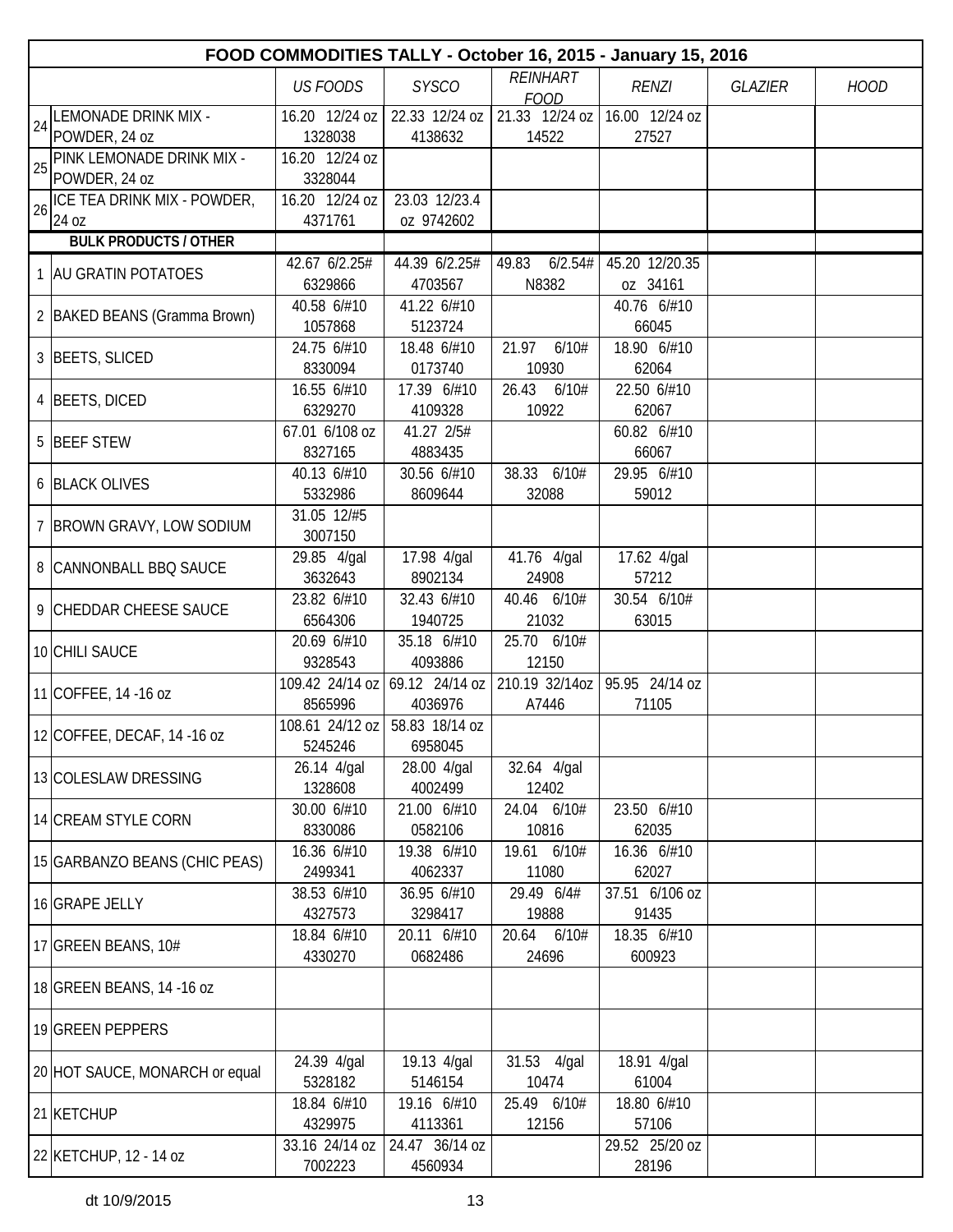|    |                                             |                           |                          | FOOD COMMODITIES TALLY - October 16, 2015 - January 15, 2016 |                             |                |             |
|----|---------------------------------------------|---------------------------|--------------------------|--------------------------------------------------------------|-----------------------------|----------------|-------------|
|    |                                             | <b>US FOODS</b>           | <b>SYSCO</b>             | <b>REINHART</b><br><b>FOOD</b>                               | <b>RENZI</b>                | <b>GLAZIER</b> | <b>HOOD</b> |
|    | 23 KIDNEY BEANS, #10                        | 19.05 6/#10               | 21.00 6/#10              | 23.79 6/10#                                                  | 20.67 6/#10                 |                |             |
|    | 24 KIDNEY BEANS, 14 - 16 oz                 | 2329183                   | 4014973                  | C1646<br>20.38<br>24/15.5<br>oz J2054                        | 62026                       |                |             |
|    | 25 MASHED POTATOES                          | 42.80 6/#10<br>458398     | 34.31 6/#10<br>7955868   | 48.70 6/6#<br>M6588                                          | 35.00 6/#10<br>34139        |                |             |
|    | 26 MAYONNAISE, REGULAR                      | 35.48 4/gal<br>6328157    | 20.17 4/gal<br>4002432   | 20.65 4/gal<br>R9414                                         | 19.00 4/gal<br>56205        |                |             |
|    | 27 MAYONNAISE, LOW FAT                      | 21.69 4/gal<br>5328323    | $32.99$ 4/gal<br>6912735 | 27.92 4/gal<br>35720                                         | 21.73 4/gal<br>56204        |                |             |
|    | 28 MUSHROOMS                                | 43.16 6/#10<br>6862668    | 35.78 6/62 oz<br>5072137 | 46.41 6/10#<br>11082                                         | 36.30 6/#10<br>68024        |                |             |
|    | 29 MUSTARD, 12 oz bottle                    | 16.29 12/12 oz<br>6031363 | 4736070                  | 13.37 12/12 oz 19.02 16/13 oz<br>H9822                       |                             |                |             |
|    | 30 MUSTARD                                  | 17.06 4/gal<br>4364063    | 13.79 4/gal<br>4006797   | 12.98 4/gal<br>L4824                                         | 12.00 4/gal<br>30058        |                |             |
|    | 31 NORTHERN BEAN                            | 21.18 6/#10<br>4330130    | 18.55 6/#10<br>4062360   | 21.13 6/10#<br>10600                                         | 21.96 6/#10<br>62032        |                |             |
|    | 32 PEANUT BUTTER                            | 37.86 6/5#<br>6756811     | 40.63 6/5#<br>4009189    | 52.50 6/5#<br>31766                                          | 37.65 6/5#<br>92542         |                |             |
|    | 33 PEPPERS, RED & GREEN                     | 31.00 6/#10<br>9330010    | 21.21 20#<br>7711179     | 36.80 6/10#<br>C1682                                         | 36.75 6/#10<br>60095        |                |             |
|    | 34 PICKLES, Dill - gal                      | 30.63 4/gal<br>1988450    |                          |                                                              | 14.55 2/gal<br>61040        |                |             |
|    | 35 PICKLES, Dill - 5 gal                    | 23.35 5 gal<br>1956796    | 20.84 5 gal<br>1392943   | 24.28 5/gal<br>D8852                                         | 21.14 5 gal<br>60125        |                |             |
|    | 36 PINTO BEANS                              | 16.49 6/#10<br>6332332    | 18.63 6/#10<br>3362274   | 19.17 6/10#<br>E4836                                         | 20.95 #10<br>62033          |                |             |
|    | 37 PIZZA SAUCE Grade A                      | 18.11 6/#10<br>3328150    | 25.81 6/#10<br>5102660   | 21.73 6/10#<br>C1686                                         | 17.78 6/#10<br>57051        |                |             |
| 38 | POTATOES, DICED, FRESH VAC<br><b>PACKED</b> | 29.24 6/#10<br>3330040    | 12.94 2/10#<br>3009406   | 16.38 2/10#<br>24086                                         |                             |                |             |
| 39 | POTATO PEARL Vitamin C<br>Enriched          | 37.31 6/#5<br>8552663     | 41.67 6/3.55#<br>4675138 | 48.70 6/6#<br>M6588                                          | 35.00 6/#10<br>34139        |                |             |
|    | 40 POTATO - SCALLOPED                       | 51.38 6/#5<br>7329055     | 44.48 6/2.25#<br>7489378 | 53.13 6/2.25#<br>J2554                                       | 44.45 12/20.35<br>oz 34165  |                |             |
| 41 | POTATO - SLICED -<br>DEHYRDATED             |                           | 44.48 6/2.25#<br>7489378 |                                                              | 47.50 4/5#<br>34138         |                |             |
|    | 42 PUMPKIN                                  | 38.31 6/#10<br>1352368    | 38.90 6/#10<br>4111498   | 38.99 6/10#<br>19134                                         | 38.25 6/#10<br>62083        |                |             |
|    | 43 RAISINS                                  | 40.45 30#<br>5080619      | 45.86 30#<br>4010807     | 41.66 30#<br>14588                                           | 40.50 30#<br>92345          |                |             |
|    | 44 RAVIOLI                                  | 34.76 6/#10<br>3007812    | 31.00 6/#10<br>4364568   |                                                              | 31.50 6/#10<br>66065        |                |             |
|    | 45 RED PEPPERS                              | 29.62 6/3 kg<br>8429052   | 26.06 6/#10<br>4534616   | 36.78 6/3kg<br>20062                                         | 28.95 6/#10<br>58997        |                |             |
|    | 46 REFRIED BEANS                            | 25.61 6/#10<br>2332351    | 34.11 6/#10<br>4673984   | 37.42 6/10#<br>19354                                         | 26.68 6/115 oz<br>92603 veg |                |             |
|    | 47 SALSA                                    | 29.32 6/#10<br>53207      | 27.53 6/#10<br>9953068   | 29.61 6/10#<br>12070                                         | 26.97 6/#10<br>57061        |                |             |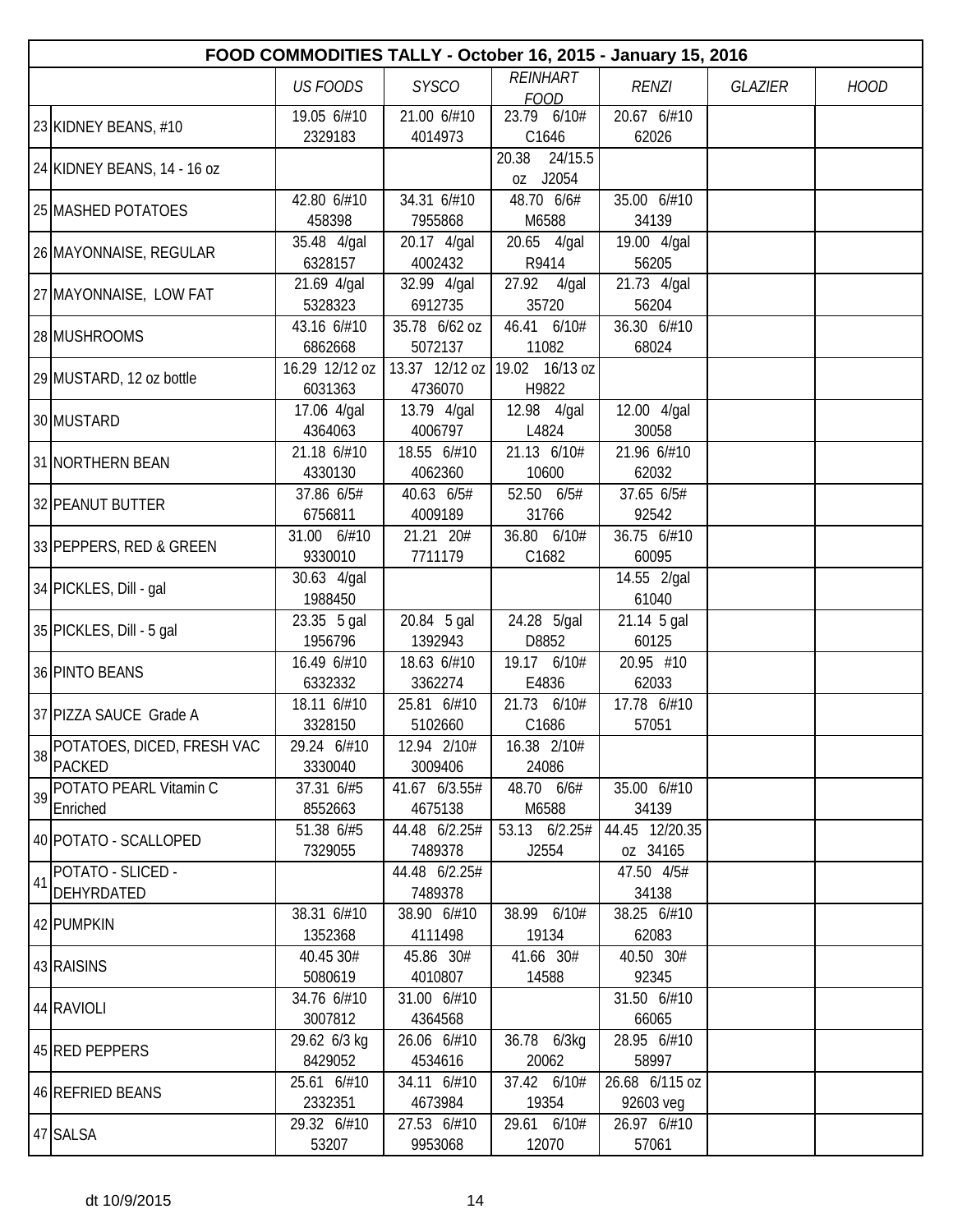|                | FOOD COMMODITIES TALLY - October 16, 2015 - January 15, 2016 |                            |                           |                               |                         |                |             |  |  |  |
|----------------|--------------------------------------------------------------|----------------------------|---------------------------|-------------------------------|-------------------------|----------------|-------------|--|--|--|
|                |                                                              | <b>US FOODS</b>            | <b>SYSCO</b>              | <b>REINHART</b>               | <b>RENZI</b>            | <b>GLAZIER</b> | <b>HOOD</b> |  |  |  |
|                |                                                              | 20.30 6/#10                | 24.26 6/#10               | <b>FOOD</b><br>21.90 6/10#    | 21.62 6/#10             |                |             |  |  |  |
|                | 48 SAUERKRAUT                                                | 9330077                    | 4189171                   | 10870                         | 62082                   |                |             |  |  |  |
| 49             | SPAGHETTI SAUCE, comparable to                               | 25.83 6/#10                | 17.43 6/#10               | 23.28 6/10#                   | 17.23 6/#10             |                |             |  |  |  |
|                | Angela Mia                                                   | 3328168                    | 4189361                   | 17454                         | 57336                   |                |             |  |  |  |
| 50             | SPAGHETTI SAUCE, LOW                                         |                            | 22.06 6/#10               |                               |                         |                |             |  |  |  |
|                | SODIUM comparable to Angela Mia                              |                            | 8201018                   |                               |                         |                |             |  |  |  |
| 51             | STEWED TOMATO, LOW SODIUM<br>Grade A                         |                            |                           |                               |                         |                |             |  |  |  |
|                | 52 STRAWBERRY PRESERVES                                      | 40.27 6/4#<br>6441448      | 35.78 6/4#<br>4184628     | 44.25 6/4#<br>81234           | 40.95 6/4#<br>91424     |                |             |  |  |  |
|                |                                                              | 33.26 6/#10                | 29.77 6/#10               | 40.52 6/10#                   | 28.78 6/#10             |                |             |  |  |  |
|                | 53 SWEET POTATOES, syrup Grade A                             | 2326502                    | 4114625                   | 19086                         | 92369                   |                |             |  |  |  |
|                |                                                              | 28.23 10/100               | 23.25 10/100              | 38.85<br>10/100               | 25.50 10/100 ct         |                |             |  |  |  |
|                | 54 TEA BAGS, Regular                                         | ct 183160                  | ct 4202214                | ct 34024                      | 71451                   |                |             |  |  |  |
|                |                                                              | 17.65 6/#10                | 17.98 6/#10               | 6/10#<br>22.00                | 17.60 6/#10             |                |             |  |  |  |
|                | 55 TOMATOES, CRUSHED                                         | 8328486                    | 4185930                   | 10564                         | 57017                   |                |             |  |  |  |
| 56             | TOMATO PASTE, LOW SODIUM                                     | 29.23 6/#10                |                           |                               | 31.97 6/#10             |                |             |  |  |  |
|                | Grade A                                                      | 3340163 not L/S            |                           |                               | 59084 not L/S           |                |             |  |  |  |
| 57             | TOMATO SAUCE, LOW SODIUM                                     | 19.71 6/#10                | 22.06 6/#10               |                               | 20.07 6/#10             |                |             |  |  |  |
|                | Grade A                                                      | 7328503 not L/S            | 8201018                   |                               | 57055 not L/S           |                |             |  |  |  |
|                | 58 WAX BEANS, 14 - 16 oz                                     |                            |                           |                               |                         |                |             |  |  |  |
|                | 59 WAX BEANS                                                 | 17.02 6/10#                |                           |                               | 19.99 6/#10             |                |             |  |  |  |
|                |                                                              | 6330260                    |                           |                               | 63103                   |                |             |  |  |  |
|                | 60 VEGETARIAN BEAN                                           | 34.97 6/#10<br>8056053     | 22.50 6/#10               |                               | 22.10 6/#10             |                |             |  |  |  |
|                |                                                              | 25.92 6/#10                | 4110177<br>30.17 6/#10    | 28.53 6/10#                   | 60097                   |                |             |  |  |  |
|                | 61 3-BEAN SALAD                                              | 9330283                    | 4000782                   | 56124                         |                         |                |             |  |  |  |
|                |                                                              |                            | 30.83 6/#10               |                               | 30.31 6/#10             |                |             |  |  |  |
|                | 62 4-BEAN SALAD                                              |                            | 4097598                   |                               | 10974                   |                |             |  |  |  |
|                | <b>INDIVIDUAL SERVING ITEMS</b>                              |                            |                           |                               |                         |                |             |  |  |  |
|                | 1 FRITOS - Corn                                              | 28.45 104/1 oz             | 25.85 64/2 oz             | 28.10 64/2 oz                 | 25.80 64/2 oz           |                |             |  |  |  |
|                |                                                              | 5513429                    | 6743437                   | J1804                         | 78506                   |                |             |  |  |  |
| $\overline{2}$ | HOT CHOCOLATE, SUGAR FREE                                    | 32.98 150/.53              | 15.47 6/24 ct             |                               | 18.91 6/25 ct           |                |             |  |  |  |
|                | <b>PACKET</b>                                                | oz 911925                  | 4250775                   |                               | 27106                   |                |             |  |  |  |
|                | 3   POTATO CHIP - regular                                    | 29.69 104/1 oz<br>9315128  | 28.89 104/1 oz<br>5511175 | 18.32 120/.50<br>oz 19264     | 28.00 104/1 oz<br>77542 |                |             |  |  |  |
|                |                                                              | 29.69 104/1 oz             |                           | 28.89 104/1 oz 31.76 104/1 oz | 28.00 104/1 oz          |                |             |  |  |  |
|                | 4   POTATO CHIP - BBQ                                        | 9315094                    | 5511134                   | 74000                         | 77541                   |                |             |  |  |  |
| 5              | POTATO CHIP - Sour Cream &                                   | 26.64 64/1.5 oz            | 28.89 80/1 oz             | 31.76 104/1 oz                | 28.00 104/1 oz          |                |             |  |  |  |
|                | Onion                                                        | 5601729                    | 5511183                   | 74060                         | 77543                   |                |             |  |  |  |
|                | 6 PC APPLESAUCE                                              | 14.58 72/4 oz              | 19.28 72/4 oz             | 22.45 48/4 oz                 | 20.07 72/4 oz           |                |             |  |  |  |
|                |                                                              | 5790316<br>6.83 100/1 oz   | 1484106                   | P6886<br>12.15 100/1 oz       | 88710                   |                |             |  |  |  |
|                | 7 PC BBQ SAUCE                                               | 6329627                    | 9.83 100/1 oz<br>3713567  | 19012                         | 6.84 100/1 oz<br>66218  |                |             |  |  |  |
|                | 8 PC BUTTER cups                                             | 26.19 720/.18<br>oz 568436 | 34.86 8#<br>4136404       | 22.19 720 ct<br>G1358         | 29.80 720/5 gr<br>25313 |                |             |  |  |  |
|                |                                                              | 44.23 500 ct               | 86.34 192/1.25            | 105.40 128/2                  |                         |                |             |  |  |  |
|                | 9 PC COFFEE                                                  | 9009697                    | oz 4659876                | oz 10948                      |                         |                |             |  |  |  |
|                |                                                              | 46.36 5/100 ct             | 49.72 5/100 ct            | 65.16 64/2 oz                 |                         |                |             |  |  |  |
|                | 10 PC COFFEE, DECAF                                          | 6002638                    | 5259346                   | 10462                         |                         |                |             |  |  |  |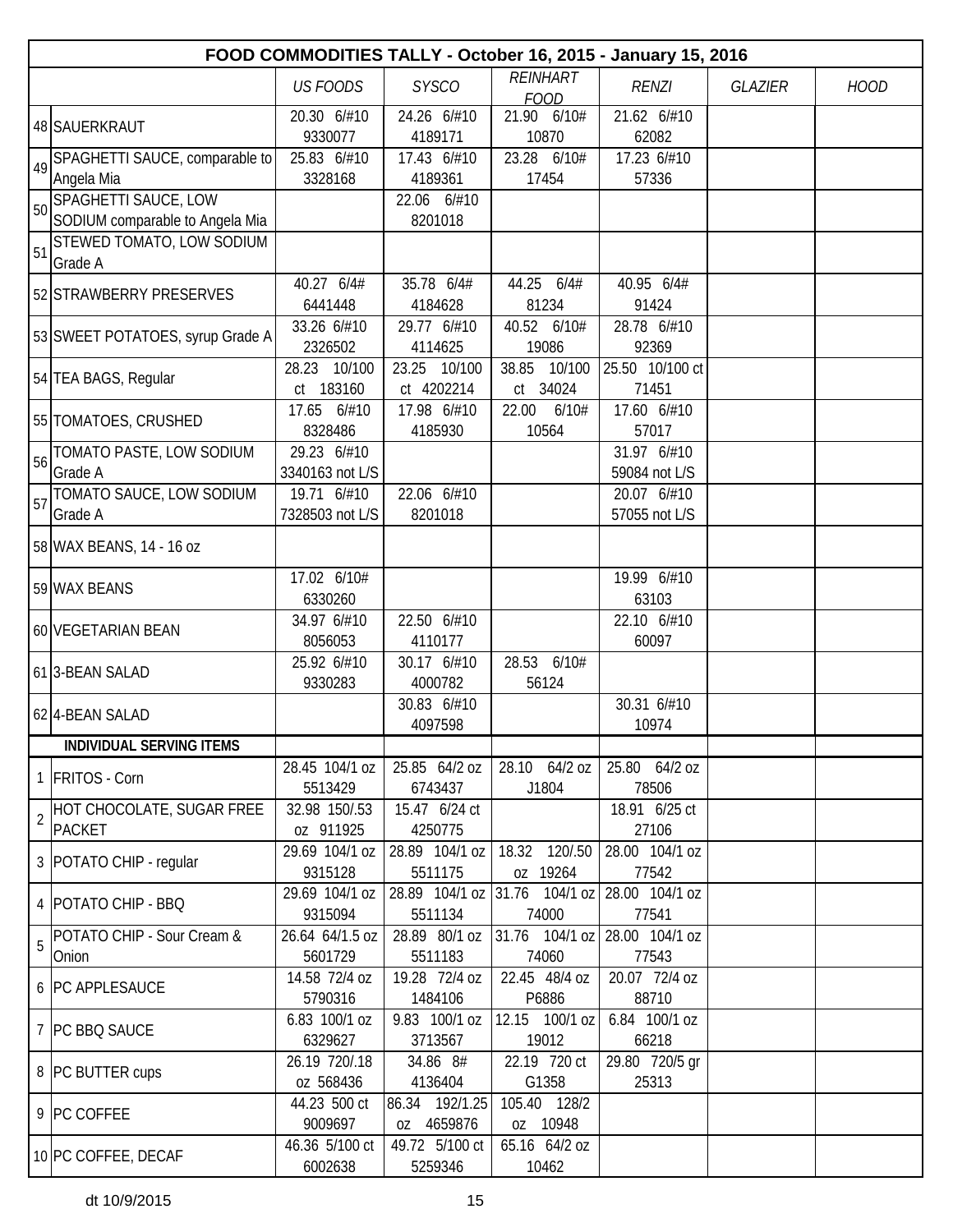|                |                                          |                            |                              | FOOD COMMODITIES TALLY - October 16, 2015 - January 15, 2016 |                                |                |             |
|----------------|------------------------------------------|----------------------------|------------------------------|--------------------------------------------------------------|--------------------------------|----------------|-------------|
|                |                                          | <b>US FOODS</b>            | <b>SYSCO</b>                 | <b>REINHART</b><br><b>FOOD</b>                               | <b>RENZI</b>                   | <b>GLAZIER</b> | <b>HOOD</b> |
|                | 11 PC CREAM CHEESE                       | 20.45 100/1 oz<br>2340875  | 13.80 100/.75<br>oz 4586590  | 17.09 100/1 oz<br>71532                                      | 12.97 100/.75<br>oz 25009      |                |             |
|                | 12 PC DIET CRANBERRY SAUCE               |                            | 19.21 200/.5 oz<br>9278136   |                                                              |                                |                |             |
|                | 13 PC HALF & HALF                        | 7.75 400<br>3365665        | 9.97 390/3/8<br>oz 9095035   | 12.10 400 ct<br>J9342                                        | 12.00 360/3/8<br>oz 67179      |                |             |
|                | 14 PC JELLY - diet                       | 15.42 200/11 gr<br>1428267 | 16.84 200/11 gr<br>0966804   |                                                              | 15.04 200/12<br>gm 66222       |                |             |
|                | 15 PC JELLY - regular                    | 8.80 200/.5 oz<br>3216827  | 13.99 400/10<br>gm 5258835   | 13.00 200/.50<br>18394<br>0Z                                 | 9.96 20/10 gm<br>66572         |                |             |
|                | 16 PC KETCHUP                            | 13.35 1000/9 gr<br>9329384 | 13.26 1000/9<br>gm 4029500   | 18.59 1000/9g<br>15354                                       | 12.96 1000/9gm<br>66238        |                |             |
|                | 17 PC MAPLE SYRUP, Sugar Free            | 7.42 100/1 oz<br>5596937   | 13.67 100/1.1<br>oz 5932280  |                                                              | 7.22 100/1 oz<br>66235         |                |             |
|                | 18 PC MARGARINE cups                     | 15.42 900/5 gr<br>703512   | 15.66 900/5 gm<br>6631123    | 19.80 900/5g<br>71332                                        | 15.85 900/5<br>gm 82114        |                |             |
|                | 19 PC MAYONAISE                          | 18.33 500/12 gr<br>5329404 | 18.36 500/12<br>gm 4219218   | 28.67 500/9g<br>18486                                        | 15.50 500/9gr<br>66585         |                |             |
|                | 20 PC MUSTARD                            | 6.07 500/5.5 gr<br>5329289 | 12.93 1000/5.5<br>gm 5106059 | 7.04<br>200 ct<br>18340                                      | 5.55 500/4.5 gr<br>66223       |                |             |
|                | 21 PC PANCAKE SYRUP                      | 5.94 100/1 oz<br>5329644   | 17.18 200/1.5<br>oz 1696608  | 12.26 100 ct<br>10670                                        | 5.94 100/1.5 oz<br>66229       |                |             |
|                | 22 PC PEANUT BUTTER                      | 19.77 200/.5 oz<br>169243  | 37.03 200/.75<br>oz 4046355  | 39.48<br>200/.75<br>0Z 29388                                 | 20.51 200/.5<br>oz 67168       |                |             |
|                | 23 PC RELISH                             | 6.88 200/9 gr<br>6329213   | 19.13 500/9 gm<br>4667093    | 13.79<br>200/9g<br>11698                                     | 6.75 200/9 gr<br>66219         |                |             |
|                | 24 PC SALAD DRESSING (Italian If)        | 15.19 200/.44<br>oz 63776  | 6.78 60/1.5 oz<br>5954250    |                                                              | 14.75 200/12 gr<br>66225       |                |             |
|                | 25 PC SALT SUBSTITUTE                    | 14.89 2/1000 ct<br>5007919 | 13.67 300/.3 oz<br>1116052   |                                                              |                                |                |             |
|                | 26 PC SPLENDA                            | 22.86 2000 ct<br>2945517   | 10.61 2000/1<br>gm 5817251   | 31.08 2000 ct<br>43502                                       | 13.56 2000<br>67082            |                |             |
|                | 27 PC SUGAR                              | 11.15 2000 ct<br>9327263   | 11.38 3000/1<br>oz 5965850   | 20.73 3000/3g<br>18090                                       | 12.56 2000<br>67001            |                |             |
| 28             | PC SUGAR FREE PANCAKE<br><b>SYRUP</b>    | 16.71 100/1 oz<br>5341607  | 13.67 100/1.1<br>oz 5932280  |                                                              | 7.22 100/1 oz<br>66235         |                |             |
|                | 29 PC SOUR CREAM cups                    | 11.98 100/1 oz<br>6605018  | 14.48 100/1 oz<br>1824465    | 12.59 100 ct<br>27792                                        | 14.85 100/1 oz<br>25321 packet |                |             |
|                | 30 PC SWEET & SOUR                       | 20.95 200/.75<br>oz 65805  | 21.64 200/1 oz<br>3132065    | 13.99 100/1 oz<br>12984                                      | 10.58 100/1 oz<br>66236        |                |             |
|                | FRUITS & VEGETABLES, FRESH and<br>CANNED |                            |                              |                                                              |                                |                |             |
|                | 1 APPLES, fresh                          |                            | 23.32 100 ct                 | 27.48 100 ct                                                 | 24.50 120 ct                   |                |             |
| $\overline{2}$ | APPLES: sliced, juice or water           | 31.67 6/#10                | 1099795<br>37.83 6/#10       | 78282<br>33.81 6/10#                                         | 40# 88320<br>30.95 6/#10       |                |             |
|                | packed, Grade A                          | 1328376                    | 1467968                      | L6200                                                        | 10251                          |                |             |
| $\overline{3}$ | APPLESAUCE Unsweetened,<br>Grade A       | 21.58 6/#10<br>8328510     | 19.56 6/#10<br>7302151       | 18.36 6/10#<br>J2962                                         | 19.75 6/#10<br>65045           |                |             |
|                | 4   APRICOTS - Grade A                   | 41.83 6/#10<br>7577810     | 30.74 6/#10<br>0029078       | 44.83 6/10#<br>10626                                         |                                |                |             |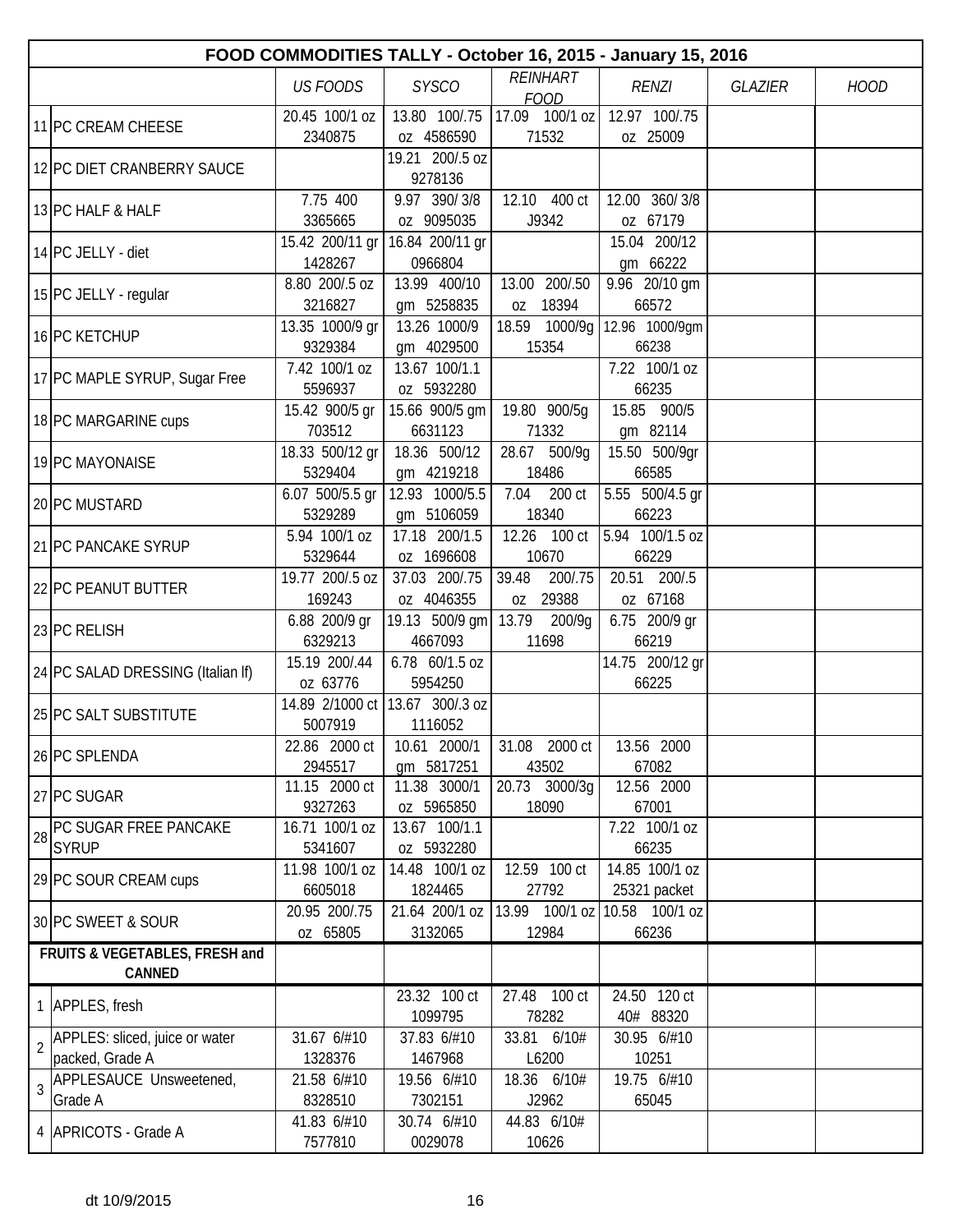|    | FOOD COMMODITIES TALLY - October 16, 2015 - January 15, 2016         |                          |                              |                                |                                |                |             |  |  |  |
|----|----------------------------------------------------------------------|--------------------------|------------------------------|--------------------------------|--------------------------------|----------------|-------------|--|--|--|
|    |                                                                      | <b>US FOODS</b>          | <b>SYSCO</b>                 | <b>REINHART</b><br><b>FOOD</b> | <b>RENZI</b>                   | <b>GLAZIER</b> | <b>HOOD</b> |  |  |  |
|    | 5 BANANAS, fresh                                                     |                          | 17.90 150 ct<br>1007384      | 25.47 40#<br>R1324             | 20.50 150 ct<br>88036          |                |             |  |  |  |
|    | 6 CABBAGE, fresh                                                     |                          | 15.00 50#<br>1269240         | $21.67$ 50 #<br>75006          | 19.05 50#<br>88091             |                |             |  |  |  |
|    | 7 CANTELOPE, fresh                                                   |                          | 17.36 15 ct<br>1000264       | 23.39 15 ct<br>78262           | 23.75 12-15 ct<br>88039        |                |             |  |  |  |
|    | 8 CELERY. Bunch                                                      |                          | 15.58 24 ct<br>1120625       | 7.08 3 ct<br>15998             | 27.95 24/30ct<br>88108         |                |             |  |  |  |
|    | 9 COLE SLAW MIX                                                      |                          | 15.60 4/5#<br>1675701        | 16.89 4/5#<br>G1214            |                                |                |             |  |  |  |
| 10 | CRANBERRY SAUCE Whole,<br>Grade A                                    | 33.97 6/#10<br>4328498   | 42.29 6/#10<br>5729983       |                                |                                |                |             |  |  |  |
| 11 | CRANBERRY SAUCE, Jellied,<br>Grade A                                 | 28.53 6/#10<br>2328490   | 37.03 6/101 oz<br>4608907    | 37.44 6/10#<br>12798           | 36.50 6/101 oz<br>64050        |                |             |  |  |  |
|    | 12 CUCUMBERS, fresh                                                  |                          | 15.93 1/1.9BHL<br>7669528    | 22.16<br>45#<br>67732          | 27.50 40#<br>88109             |                |             |  |  |  |
| 13 | CRUSHED PINEAPPLE: fancy, juice<br>Hawaiian Coarse, Grade A          | 30.74 6/#10<br>3427648   | 26.81 24/15.25<br>oz 3507516 | 33.30 6/10#<br>11062           | 29.95 6/#10<br>64045           |                |             |  |  |  |
| 14 | <b>FROZEN STRAWBERRIES,</b><br><b>UNSWEETENED - Grade A</b>          |                          | 35.03 30#<br>0835625         |                                | 14.95 10#<br>45177             |                |             |  |  |  |
| 15 | <b>FROZEN STRAWBERRIES,</b><br>SWEETENED - Grade A                   | 47.35 30#<br>2327625     | 57.86 6/6.5#<br>7652409      | 37.24 30#<br><b>BA722</b>      | 38.57 30#<br>46214             |                |             |  |  |  |
|    | 16 FRUIT COCKTAIL, Grade A                                           | 38.74 6/#10<br>9333527   | 30.80 6/#10<br>8576284       | 42.97 6/10#<br>10696           | 30.45 6/#10<br>64109           |                |             |  |  |  |
|    | 17 FRUIT CUPS, 4 oz - Grade A                                        | 13.65 36/4 oz<br>6984025 | 17.41 36/4 oz<br>4714663     | 18.30 36/4 oz<br>89826         | 17.95 36/4 oz<br>46233         |                |             |  |  |  |
|    | 18 FRUIT MEDLEY, Festival/Classic,<br>melon pieces, grapes - Grade A |                          | 30.02 2/8#<br>3856507        | 34.88 6/10#<br>11196           | 32.50 18#<br>31203 fresh       |                |             |  |  |  |
|    | 19 GREEN PEPPERS, fresh                                              |                          | 13.55 25#<br>1000397         | 30.32 21#<br>75946             | 17.38 20#<br>88168             |                |             |  |  |  |
|    | 20 LETTUCE, Iceberg, fresh, head                                     |                          | 43.83 24 ct<br>1908318       | 33.92 24 ct<br>75026           | 43.50 24 ct<br>88124           |                |             |  |  |  |
|    | 21 LETTUCE, Iceberg, fresh, bag                                      |                          | 15.87 4/5#<br>1675529        | 20.61 4/5#<br>G1126            | 19.50 4/5#<br>88131            |                |             |  |  |  |
|    | 22 MANDARIN ORANGE, sections,<br>light, Grade A                      | 31.24 6/#10<br>2910131   | 19.63 6/#10<br>3548393       |                                | 19.95 6/10<br>66031            |                |             |  |  |  |
|    | 23 ONIONS, fresh                                                     |                          | 14.10 50#<br>2029668         | 28.17 50#<br>J5844             | 18.95 50#<br>88153             |                |             |  |  |  |
|    | 24 ORANGES, fresh                                                    |                          | 38.83 113 ct<br>7651926      | 34.80 138 ct<br>J5850          | 33.00 113 ct<br>88348          |                |             |  |  |  |
| 25 | PEACHES yellow, light cling halves,<br>Grade A                       | 46.03 6/#10<br>3333523   | 31.81 6/#10<br>4331914       |                                | 27.35 6/10#<br>63043 sliced    |                |             |  |  |  |
|    | 26 PEACHES sliced, light Grade A                                     | 36.54 6/#10<br>1328541   | 27.66 6/#10<br>4218996       | 37.81 6/10#<br>17848           | 27.35 6/10#<br>63043           |                |             |  |  |  |
|    | 27 PEARS halves, light Grade A                                       |                          | 34.96 6/#10<br>3766504       |                                | 27.95<br>6/10#<br>64011 sliced |                |             |  |  |  |
|    | 28 PEARS pieces, light Grade A                                       |                          | 27.55 6/#10<br>6109981       | 39.62 6/10#<br>10712           | 26.10 6/10#<br>64012           |                |             |  |  |  |
|    | 29 PINEAPPLE TIDBITS: light, Grade A                                 | 30.15 6/#10<br>6831705   | 25.00 6/#10<br>6588297       | 34.29 6/10#<br>10858           | 24.71 6/#10<br>64043 in juice  |                |             |  |  |  |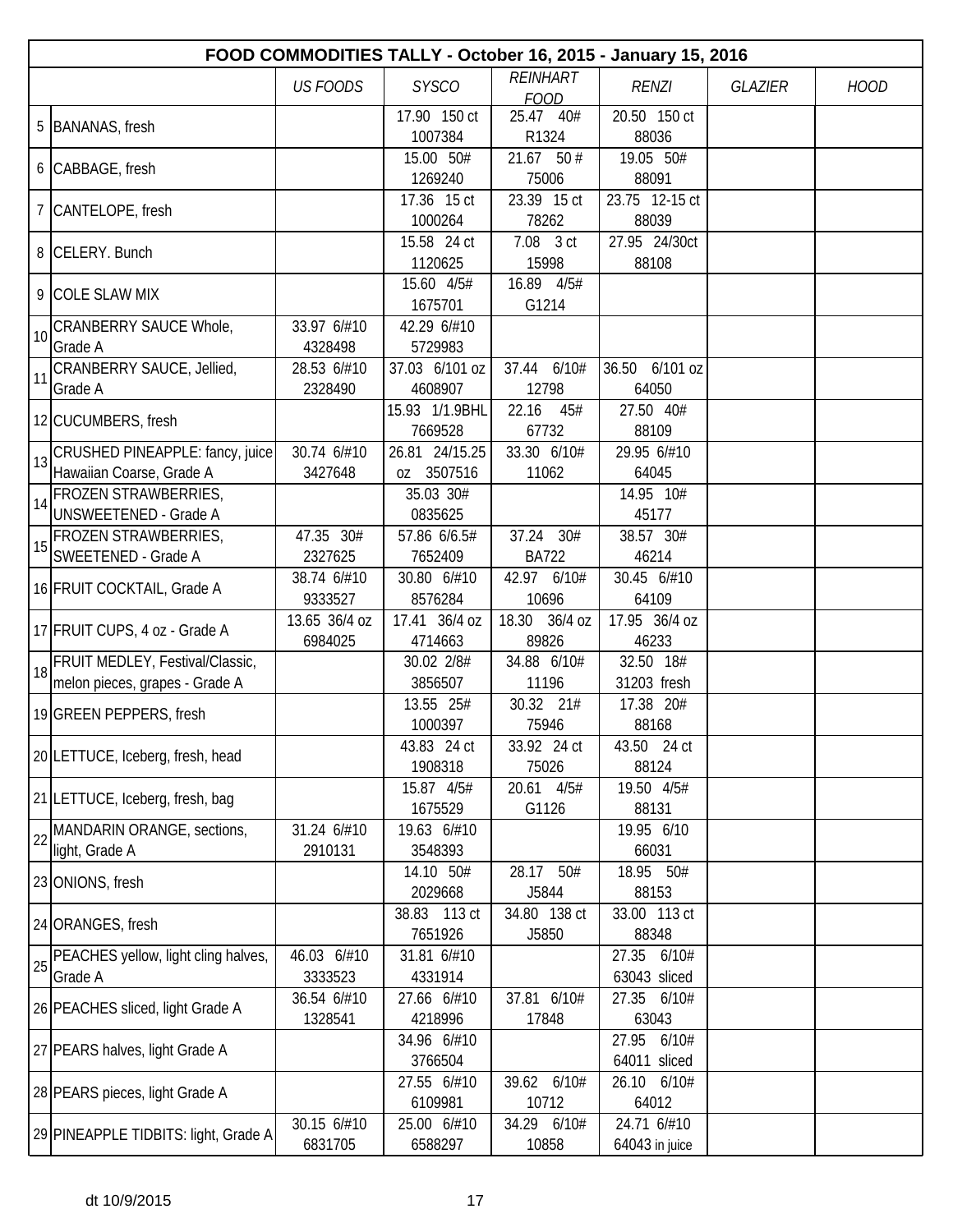|    |                                           |                         |                           | FOOD COMMODITIES TALLY - October 16, 2015 - January 15, 2016 |                       |                |             |
|----|-------------------------------------------|-------------------------|---------------------------|--------------------------------------------------------------|-----------------------|----------------|-------------|
|    |                                           | <b>US FOODS</b>         | <b>SYSCO</b>              | <b>REINHART</b>                                              | <b>RENZI</b>          | <b>GLAZIER</b> | <b>HOOD</b> |
|    | PINEAPPLE, sliced, juice packed,          | 45.54 6/#10             | 26.60 6/#10               | <b>FOOD</b><br>35.36 6/10#                                   | 28.15 6/10#           |                |             |
| 30 | Grade A                                   | 6333785                 | 1097807                   | 10846                                                        | 63037                 |                |             |
|    | 31 PLUMS, fresh                           |                         |                           |                                                              |                       |                |             |
|    | 32 POTATOES, fresh                        |                         | 11.80 50#<br>1313154      | 13.33 50#<br>J5888                                           | 12.00 50#<br>88609    |                |             |
|    | 33 SEEDLESS RAISINS - Grade A             |                         | 45.86 30#<br>4010807      | 41.66 30#<br>14588                                           | 42.48 30#<br>92345    |                |             |
|    | 34 TOMATOES, fresh                        |                         | 31.42 25#<br>4935623      | 30.32 25#<br>78202                                           | 25.50 25#<br>88205    |                |             |
| 35 | TROPICAL FRUIT, papaya, banana<br>Grade A | 38.46 6/1#10<br>3457033 | 40.80 6/#10<br>7763675    |                                                              | 29.95 6/#10<br>64030  |                |             |
|    | <b>VEGETABLES - FROZEN</b>                |                         |                           |                                                              |                       |                |             |
|    | 1 ASPARAGUS, Grade A                      | 27.85 6/2.5#<br>9328212 | 28.85 6/2.5#<br>5124852   | 6/2.5#<br>39.01<br>60148                                     | 28.50 6/2.5#<br>45233 |                |             |
|    | <b>BREAKFAST CUBE POTATOES,</b>           | 31.89 6/5#              | 33.84 6/5#                | 37.65 6/5#                                                   | 31.32 6/5#            |                |             |
| 2  | Grade A                                   | 8275232                 | 3644036                   | G2448                                                        | 34395                 |                |             |
|    | 3 BROCCOLI, CUT, Grade A                  | 12.11 20#<br>7056443    | 19.34 20#<br>8729493      | 22.28 20#<br>G2482                                           | 12.37 20#<br>45131    |                |             |
|    | 4 BROCCOLI SPEARS, Grade A                | 17.42 12/2#<br>1328491  | 21.89 12/2#<br>7288119    | 28.56 12/2#<br>G2478                                         | 20.16 12/2#<br>45229  |                |             |
|    |                                           | 26.25 12/2.5#           | 24.26 12/2#               | 28.59 12/2#                                                  | 19.70 20#             |                |             |
|    | 5 BRUSSEL SPROUTS, Grade A                | 8328536                 | 7288091                   | 61090                                                        | 44984                 |                |             |
|    | 6 CALIFORNIA BLEND, Grade A               | 15.98 20#               | 18.74 12/2#               | 27.32 12/2#                                                  | 15.30 20#             |                |             |
|    |                                           | 4328399                 | 1474964                   | 61072                                                        | 44601                 |                |             |
|    | 7 CAPRI MIX, Grade A                      | 23.09 6/4#              | 18.92 12/2#               | 34.53 30#                                                    | 15.54 20#             |                |             |
|    |                                           | 8365975                 | 1528769                   | 61544                                                        | 45318                 |                |             |
|    | 8 BABY CARROTS, whole Grade A             | 16.40 20#<br>3327848    | 17.78 12/2#<br>1055508    | 24.31 12/2#<br>G2502                                         | 16.50 20#<br>45228    |                |             |
|    |                                           | 10.53 20#               | 17.21 3/10#               | 15.78 12/2#                                                  | 10.62 20#             |                |             |
|    | 9 CARROTS, CUT, Grade A                   | 4328142                 | 3835907                   | 61008                                                        | 45132 sliced          |                |             |
|    | 10 CAULIFLOWER, grade A                   | 18.51 12/2#             | 18.99 12/2#               | 30.47 12/2#                                                  | 18.76 12/2#           |                |             |
|    |                                           | 6328132                 | 3772514                   | G2496                                                        | 45316                 |                |             |
|    | 11 CORN, Grade A                          | 11.00 20#               | 19.23 3/10#               | 14.30 20#                                                    | 13.15 20#             |                |             |
|    |                                           | 4328233                 | 3697481                   | G2508                                                        | 45133                 |                |             |
|    | 12 GREEN BEANS, CUT, Grade A              | 12.06 20#<br>3328226    | 23.26 3/10#<br>3832193    | 14.76 20#<br>61096                                           | 12.28 20#<br>45130    |                |             |
|    | <b>GREEN BEANS, ITALIAN CUT,</b>          | 15.58 12/2#             | 19.92 12/2#               |                                                              | 19.50 12/2#           |                |             |
| 13 | Grade A                                   | 1328269                 | 1389931                   |                                                              | 45254                 |                |             |
|    |                                           | 31.93 12/2#             | 19.99 12/2#               |                                                              | 19.75 12/2#           |                |             |
|    | 14 DICED GREEN PEPPERS, Grade A           | 9328345                 | 1876069                   |                                                              | 45010                 |                |             |
|    | 15 FAJITA STRIPS                          | 20.46 12/2#             | 26.01 2/5#                | 12/2#<br>17.40                                               | 24.00 12/2#           |                |             |
|    |                                           | 8327579                 | 1647353                   | AG676                                                        | 45246                 |                |             |
|    | 16 FRENCH FRIES, Grade A                  | 15.34 6/5#<br>747410    | 27.40<br>6/5#<br>9808262  | 16.68 6/5#<br>26816                                          | 15.25 6/5#<br>34115   |                |             |
|    | 17 FRENCH GREEN BEANS, Grade A            | 16.29 12/2#<br>4328225  | 20.44<br>12/2#<br>2266294 | 25.49 12/32 oz<br>B4344                                      | 16.48 12/2#<br>45253  |                |             |
|    | 18 HUBBARD SQUASH, Grade A                | 48.65 12/4#<br>3328390  | 35.88 12/4#<br>0571240    |                                                              | 35.42 12/4#<br>45174  |                |             |
|    |                                           | 18.15 20#               | 20.76 12/2#               | 27.88 12/2#                                                  | 17.06 20#             |                |             |
|    | 19 ITALIAN MIX, Grade A                   | 8328296                 | 1474998                   | 61458                                                        | 45324                 |                |             |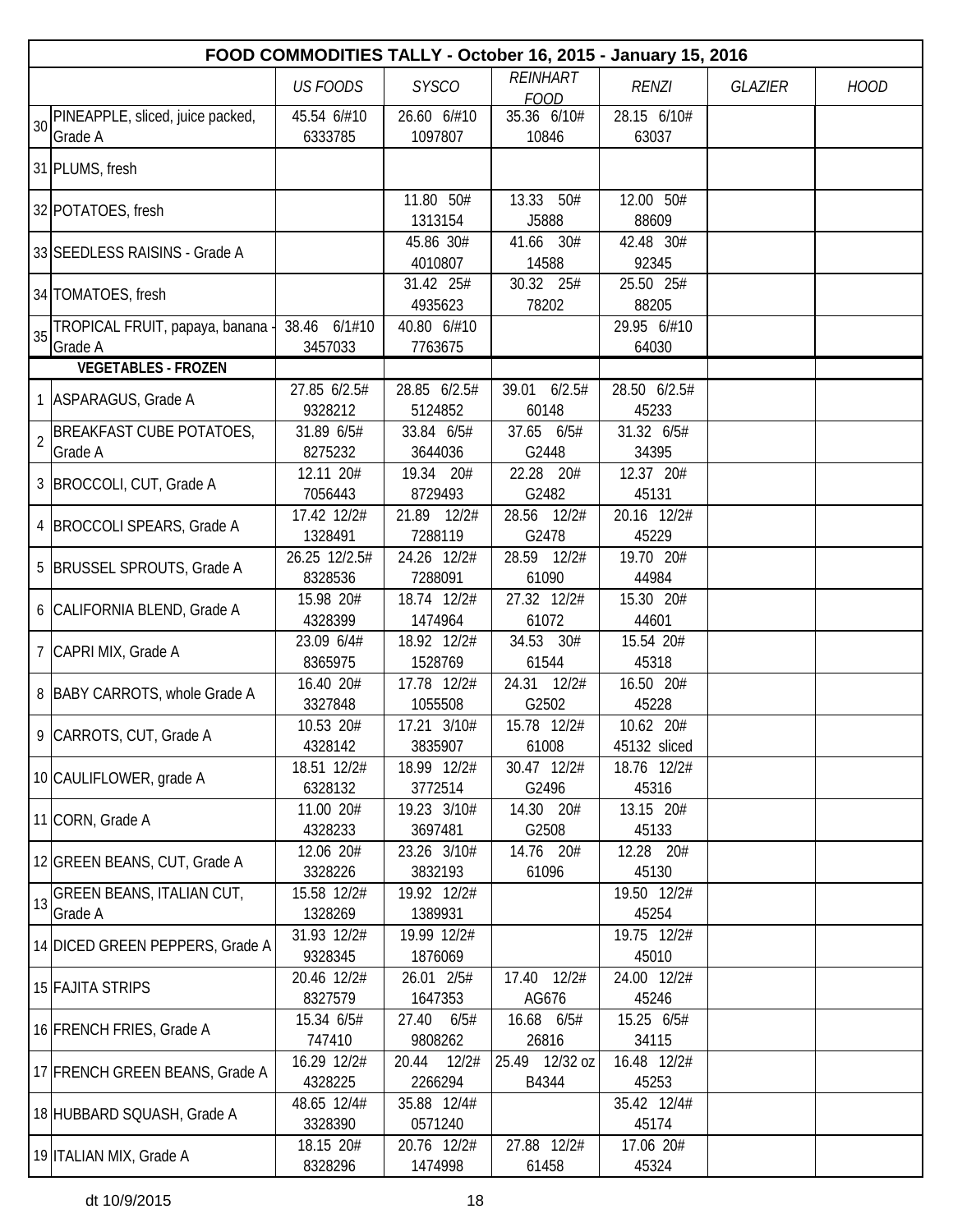|    | FOOD COMMODITIES TALLY - October 16, 2015 - January 15, 2016 |                           |                            |                         |                         |                |             |  |  |  |
|----|--------------------------------------------------------------|---------------------------|----------------------------|-------------------------|-------------------------|----------------|-------------|--|--|--|
|    |                                                              | <b>US FOODS</b>           | <b>SYSCO</b>               | REINHART<br><b>FOOD</b> | <b>RENZI</b>            | <b>GLAZIER</b> | <b>HOOD</b> |  |  |  |
|    | 20 JAPANESE STIR FRY, Grade A                                | 30.04 6/4#<br>742874      | 24.57 6/4#<br>1874817      |                         | 33.60 12/2#<br>45162    |                |             |  |  |  |
|    | 21 LIMA BEANS, Grade A                                       | 38.03 12/2.5#<br>3328176  | 32.44 12/2.5#<br>1440270   |                         |                         |                |             |  |  |  |
| 22 | MIXED VEGETABLES Grade A, 5<br>way mix                       | 21.98 12/2.5#<br>2328276  | 23.31 12/2.5#<br>1263623   | 16.92 20#<br>61120      | 22.89 12/2.5#<br>45126  |                |             |  |  |  |
|    | 23 ONIONS, DICED, Grade A                                    | 7.30 6/2#<br>8327629      | $8.27$ $6/2#$<br>6191712   |                         | 14.60 12/2#<br>45007    |                |             |  |  |  |
|    | 24 ORIENTAL BLEND, Grade A                                   | 18.36 20#<br>7328446      | 19.12 12/2#<br>8491383     | 27.35 12/2#<br>61468    | 15.75 20#<br>45259      |                |             |  |  |  |
|    | 25 PEARL ONIONS. Grade A                                     | 36.65 12/2#<br>4327631    | 12.13 4/2#<br>1719517      | 37.19 12/40 oz<br>G2518 |                         |                |             |  |  |  |
|    | 26 PEAS, Grade A                                             | 32.33 12/2.5#<br>1328285  | 23.47 3/10#<br>3837994     | 18.12 20#<br>61126      | 15.43 20#<br>45136      |                |             |  |  |  |
|    | 27 PEAS/CARROTS, Grade A                                     | 19.68 12/2.5#<br>4328282  | 22.65 30#<br>3959277       | 31.07 12/2.5#<br>G2538  | 19.58 12/2.5#<br>45041  |                |             |  |  |  |
|    | 28 SCAND BLEND, Grade A                                      | 21.21 6/4#<br>7327828     | 21.52 12/2#<br>1474980     |                         | 17.48 20#<br>45124      |                |             |  |  |  |
|    | 29 SPINACH, chopped Grade A                                  | 27.12 12/3#<br>7899602    | 24.53 12/3#<br>7146410     | 27.13 12/3#<br>61144    | 24.25 12/3#<br>45232    |                |             |  |  |  |
|    | 30 SWEET PEAS, Grade A                                       | 23.49 12/2.5#<br>1328285  | 23.47 3/10#<br>3837994     |                         | 15.43 20#<br>45136      |                |             |  |  |  |
|    | 31 WAX BEANS, CUT, Grade A                                   | 17.21 12/2#<br>9328410    | 20.02 12/2#<br>1877026     | 22.93 12/2#<br>G2492    | 20.50 12/2#<br>45256    |                |             |  |  |  |
|    | 32 WINTER BLEND, Grade A                                     | 18.15 20#<br>4328316      | 22.45 30#<br>3890969       | 28.16 12/2#<br>61472    | 18.50 20#<br>45320      |                |             |  |  |  |
|    | 33 ZUCCHINI. Grade A                                         | 26.80 12/3#<br>6328397    | 12/3#<br>27.66<br>1648369  |                         | 18.00 20#<br>45294      |                |             |  |  |  |
|    | <b>PUDDING</b>                                               |                           |                            |                         |                         |                |             |  |  |  |
|    | 1 REGULAR BUTTERSCOTCH                                       | 20.81 6/#10<br>6327316    | 24.78 6/#10<br>4011011     | 32.68<br>6/10#<br>21018 | 27.10 6/#10<br>73149    |                |             |  |  |  |
|    | 2   REGULAR CHOCOLATE                                        | 24.79 6/#10<br>1327337    | 31.41 12/2#<br>5106554     | 33.47 6/10#<br>21040    | 33.05 6/#10<br>73147    |                |             |  |  |  |
| 3  | <b>REGULAR CHOCOLATE POWDER</b><br>MIX                       | 28.25 12/24 oz<br>8370652 | 31.41 12/2#<br>5106554     |                         | 29.00 12/24 oz<br>28450 |                |             |  |  |  |
|    | 4 REGULAR PISTACHIO                                          |                           |                            |                         |                         |                |             |  |  |  |
|    | 5 REGULAR VANILLA                                            | 19.50 6/#10<br>7327323    | 21.17 12/24 oz<br>4010922  | 32.73 6/10#<br>21012    | 29.10 6/#10<br>73148    |                |             |  |  |  |
|    | 6 REGULAR VANILLA POWDER MIX                                 | 29.31 12/24 oz<br>1370667 | 21.17 12/24 oz<br>4010922  |                         | 21.92 12/24 oz<br>28451 |                |             |  |  |  |
|    | 7 TAPIOCA                                                    | 24.75 6/#10<br>3327319    | 25.70 6/#10<br>4011102     | 35.62 6/10#<br>21006    | 28.75 6/#10<br>73207    |                |             |  |  |  |
|    | 8 LEMON                                                      | 22.86 6/#10<br>9327313    | 24.64 6/#10<br>4011052     |                         |                         |                |             |  |  |  |
| 9  | SUGAR FREE - BUTTERSCOTCH,<br>5 oz                           | 15.87 12/5 oz<br>6371660  | 16.55 12/5 oz<br>7184676   |                         |                         |                |             |  |  |  |
|    | 10 SUGAR FREE - CHOCOLATE, 5 oz                              | 15.87 12/5 oz<br>9371667  | 18.52 12/3.5 oz<br>6798658 |                         |                         |                |             |  |  |  |
|    | 11 SUGAR FREE - VANILLA, 5 oz                                | 15.88 12/5 oz<br>7371743  | 18.62 12/3.5 oz<br>6798637 |                         |                         |                |             |  |  |  |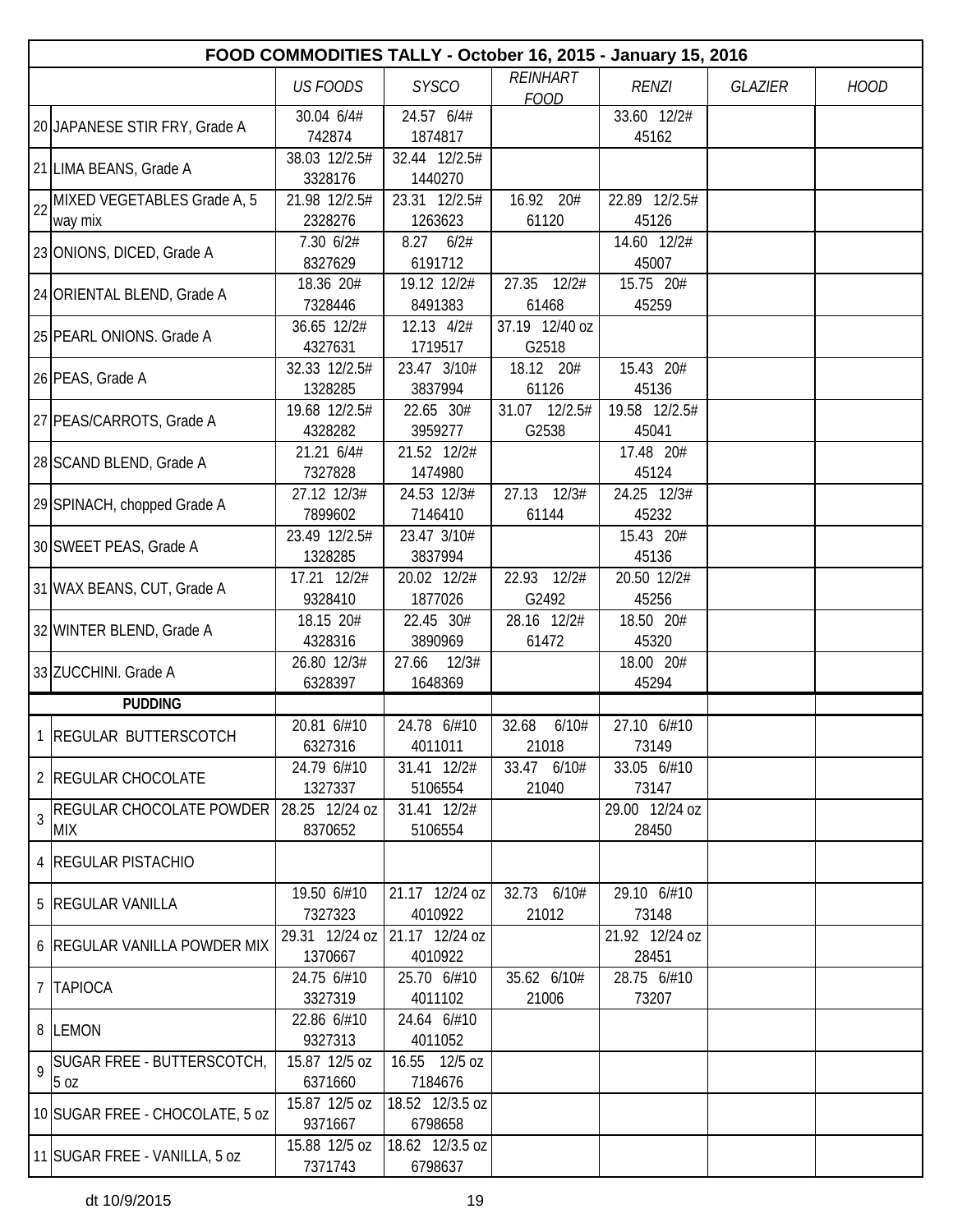|                 | FOOD COMMODITIES TALLY - October 16, 2015 - January 15, 2016 |                            |                            |                                              |                          |                |             |  |  |
|-----------------|--------------------------------------------------------------|----------------------------|----------------------------|----------------------------------------------|--------------------------|----------------|-------------|--|--|
|                 |                                                              | <b>US FOODS</b>            | <b>SYSCO</b>               | <b>REINHART</b>                              | <b>RENZI</b>             | <b>GLAZIER</b> | <b>HOOD</b> |  |  |
|                 |                                                              |                            |                            | <b>FOOD</b>                                  |                          |                |             |  |  |
| 12              | <b>SNACK PACK PUDDINGS,</b>                                  | 15.98 48/3.5 oz            |                            | 19.04 48/3.5                                 | 15.75 48/3.5 oz          |                |             |  |  |
|                 | BUTTERSCOTCH, 3.5 oz                                         | 4189825                    |                            | oz C7350                                     | 88715                    |                |             |  |  |
|                 | SNACK PACK PUDDINGS,                                         | 15.98 48/3.5 oz            | 17.17 48/3.5 oz            | 19.13 48/4 oz                                | 14.20 48/3.5 oz<br>88716 |                |             |  |  |
|                 | CHOCOLATE, 3.5 oz<br><b>SNACK PACK PUDDINGS,</b>             | 5370051<br>15.98 48/3.5 oz | 5661582<br>17.26 48/3.5 oz | C7346<br>19.00 48/3.5                        | 14.20 48/3.5 oz          |                |             |  |  |
| 14              | VANILLA, 3.5 oz                                              | 1370055                    | 5763834                    | oz C7352                                     | 88717                    |                |             |  |  |
|                 | SNACK PACK PUDDINGS,                                         |                            | 19.87 48/4 oz              |                                              |                          |                |             |  |  |
|                 | DIABETIC, RICE, 4 oz                                         |                            | 2496347                    |                                              |                          |                |             |  |  |
|                 | <b>SNACK PACK PUDDINGS,</b>                                  |                            | 22.18 48/4 oz              |                                              |                          |                |             |  |  |
| 16              | DIABETIC, TAPIOCA, 4 oz                                      |                            | 1642362                    |                                              |                          |                |             |  |  |
| 17              | <b>SNACK PACK PUDDINGS,</b>                                  |                            | 22.18 48/4 oz              |                                              | 17.40 48/3.5 oz          |                |             |  |  |
|                 | DIABETIC, VANILLA, 4 oz                                      |                            | 2619500                    |                                              | 88862                    |                |             |  |  |
|                 | <b>JELLO</b>                                                 |                            |                            |                                              |                          |                |             |  |  |
|                 | 1 REGULAR, 24 oz- asst                                       | $30.91$ 12/24 oz           |                            | 22.21 12/24 oz 32.62 12/24 oz 24.50 12/24 oz |                          |                |             |  |  |
|                 |                                                              | 5343371                    | 4010310                    | 21208                                        | 29210                    |                |             |  |  |
|                 | 2 SUGAR FREE RED, 2.75 oz                                    | 33.89 18/2.75              | 26.82 18/2.75              |                                              | 40.50 18/2.75            |                |             |  |  |
|                 |                                                              | 1371590                    | oz 7188711                 |                                              | oz 27521                 |                |             |  |  |
|                 | 3 SUGAR FREE CITRUS, 2.75 oz                                 | 34.15 18/2.75              | 26.85 18/2.75              |                                              | 40.50 18/2.75            |                |             |  |  |
|                 |                                                              | 6371587                    | oz 7188701                 |                                              | oz 27522                 |                |             |  |  |
|                 | <b>DAIRY</b>                                                 |                            |                            |                                              |                          |                |             |  |  |
|                 | CHEESE AMER PROCESSED                                        | 45.43 4/5#                 | $\overline{40.25}$ 4/5#    | 42.29 4/5#                                   | 38.99 4/5#               |                |             |  |  |
|                 | <b>SLICED - Yellow</b>                                       | 1365170                    | 6697890                    | D3108                                        | 25039                    |                |             |  |  |
| $\overline{2}$  | CHEESE AMER PROCESSED                                        | 46.93 4/5#                 | 38.81 4/5#                 | 43.36 4/5#                                   | 38.99 4/5#               |                |             |  |  |
|                 | SLICED - White                                               | 1340504                    | 3212117                    | G1248<br>2.20 <sub>lb</sub>                  | 25038<br>2.65 lb 10#     |                |             |  |  |
|                 | 3 CHEESE, CHEDDAR - Block                                    | 25.49 10#<br>2535433       | 2.26 lb 10#<br>2825010     | $10# +$<br>G1288                             | 25081                    |                |             |  |  |
|                 |                                                              | 26.96 10#                  | 2.43 lb 10#                | $2.64$ lb<br>$10# +$                         | 3.25 lb 10#              |                |             |  |  |
|                 | 4 CHEESE, EXTRA SHARP - Block                                | 5535430                    | 2822312                    | G1298                                        | 25064 NYS                |                |             |  |  |
|                 |                                                              | 46.71 4/5#                 | 47.75 4/5#                 | 42.85 4/5#                                   | 45.21 4/5#               |                |             |  |  |
|                 | 5 CHEESE, MEXICAN - Shredded                                 | 4332656                    | 1829369                    | M4638                                        | 25045                    |                |             |  |  |
|                 | CHEESE, MOZZARELLA -                                         | 46.89 4/5#                 | 46.31 4/5#                 | 63.69 6/5#                                   | 44.06 4/5#               |                |             |  |  |
| 6               | Shredded                                                     | 6382386                    | 2593440                    | G1238                                        | 25155                    |                |             |  |  |
|                 |                                                              | 46.54 4/5#                 | 47.60 4/5#                 |                                              | 47.52 4/5#               |                |             |  |  |
|                 | 7 CHEESE, SHARP - Shredded                                   | 1332642                    | 2818842                    |                                              | 25042                    |                |             |  |  |
| 8               | CHEESE, SHARP, LOW SODIUM -                                  |                            |                            |                                              |                          |                |             |  |  |
|                 | Shredded                                                     |                            |                            |                                              |                          |                |             |  |  |
|                 | 9 CHEESE, SWISS - Block                                      | 66.23 6/5#                 | 2.56 lb 2/8#               | $2.45$ lb $2/8#$ +                           | 2.92 lb 2/8#             |                |             |  |  |
|                 |                                                              | 2336352                    | 2822437                    | D9200                                        | 25076                    |                |             |  |  |
| 10 <sup>1</sup> | CHEESE, SWISS, LOW SODIUM -<br><b>Block</b>                  |                            |                            |                                              |                          |                |             |  |  |
|                 | 11 COTTAGE CHEESE                                            | 30.65 6/5#                 | 32.06 6/5#                 | 24.73 4/5#                                   | 20.25 4/5#               |                |             |  |  |
|                 |                                                              | 3312642                    | 7772296                    | 71772                                        | 25117                    |                |             |  |  |
|                 | 12 COTTAGE CHEESE, 1%                                        | 25.61 6/5#                 | 12.48 2/5#                 |                                              | 30.75 4/5#               |                |             |  |  |
|                 |                                                              | 1685882                    | 5020169                    |                                              | 25109                    |                |             |  |  |
|                 | 13 LIQUID BUTTER                                             | 23.25 3/gal                | 23.34 3/gal                | 33.05 3/gal                                  | 25.25 3/gal              |                |             |  |  |
|                 |                                                              | 698688                     | 4577391                    | 71022                                        | 58470                    |                |             |  |  |
|                 | 14 MAYONNAISE                                                | 24.42 4/gal                | 20.17 4/gal                | 20.65 4/gal                                  | 19.00 4/gal              |                |             |  |  |
|                 |                                                              | 7329113                    | 4002432                    | R9414                                        | 56205                    |                |             |  |  |
|                 | 15 MARGARINE                                                 | 15.73 30/1#                | 15.31 30/1#                | 17.25 30/#                                   | 16.20 30/1#              |                |             |  |  |
|                 |                                                              | 703496                     | 0417527                    | J4226                                        | 29088                    |                |             |  |  |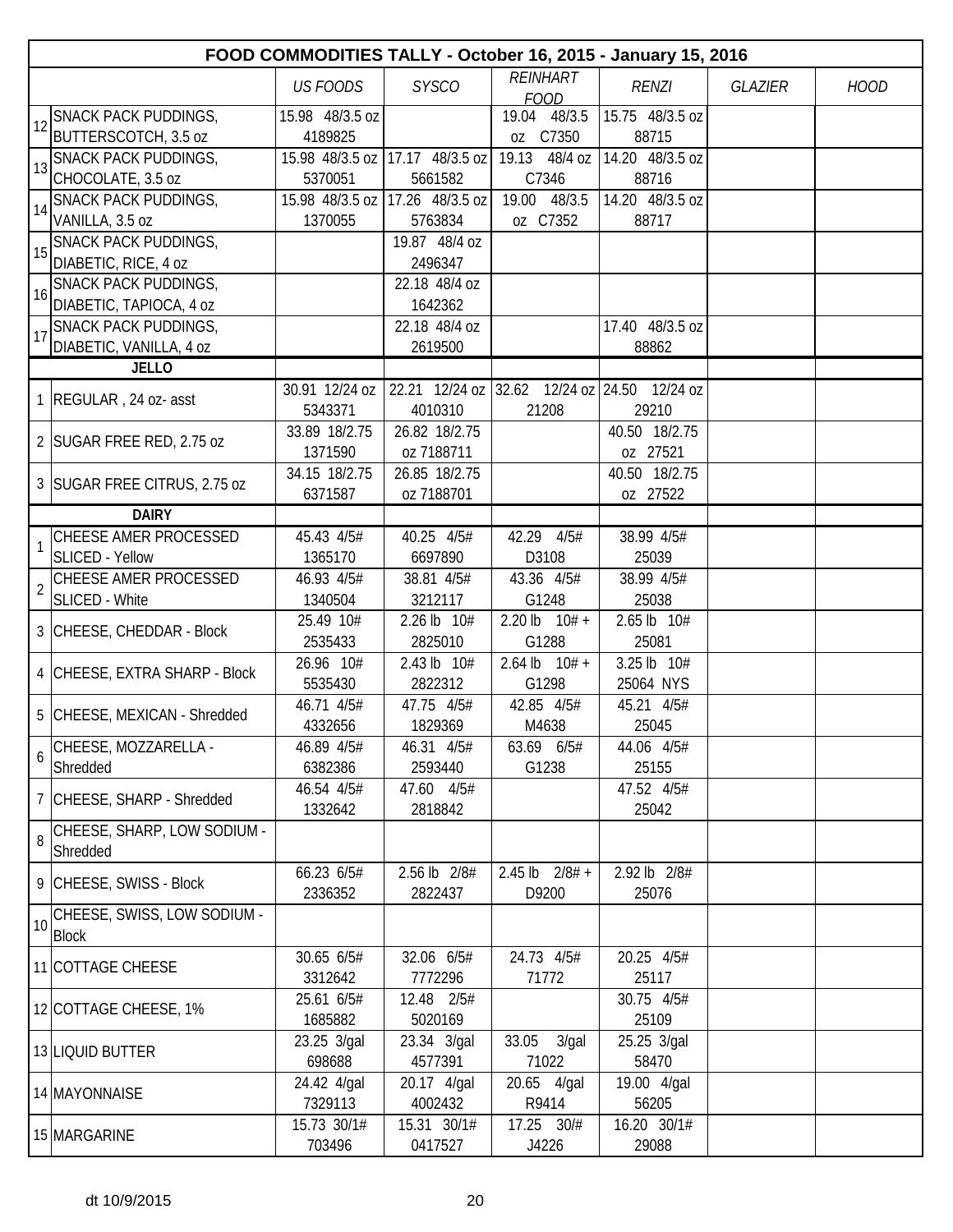|                | FOOD COMMODITIES TALLY - October 16, 2015 - January 15, 2016 |                             |                                            |                                 |                                                 |                |             |  |  |
|----------------|--------------------------------------------------------------|-----------------------------|--------------------------------------------|---------------------------------|-------------------------------------------------|----------------|-------------|--|--|
|                |                                                              | <b>US FOODS</b>             | <b>SYSCO</b>                               | <b>REINHART</b><br><b>FOOD</b>  | <b>RENZI</b>                                    | <b>GLAZIER</b> | <b>HOOD</b> |  |  |
|                | 16 PARMESAN CHEESE                                           | 75.71 4/5#<br>3585031       | 56.18 4/5#<br>6370571                      | 45.00<br>2/5#<br>23032          | 54.78 4/5# bag<br>25330 grated                  |                |             |  |  |
| 17             | PIZZA CRUST, rectangular par<br>baked                        | 37.25 10/44 oz<br>7988561   | 40.18 14/12x16<br>2286482                  | 50.83 22/24 oz<br>55082         | 37.20 10/43 oz<br>37807                         |                |             |  |  |
|                | 18 SOUR CREAM                                                | 19.91 4/5#<br>2739175       | 33.63 6/5#<br>1309194                      | 28.33 6/5#<br>G1372             | 26.37 4/5#<br>25328                             |                |             |  |  |
|                | 19 YOGURT - assorted                                         | 16.17 48/4 oz<br>2512952    | 13.42 24/4 oz<br>8221958                   | 18.79 48/4 oz<br>F4544          | 17.25 48/4 oz<br>28064 / 76782                  |                |             |  |  |
|                | 20 YOGURT, LIGHT - assorted flavors                          | 18.93 48/4 oz<br>3998283    | 18.10 48/4 oz<br>7849706                   |                                 | 12.69 18/6 oz<br>76559                          |                |             |  |  |
|                | 21 YOGURT, VANILLA                                           | 16.29 4/5#<br>7851629       | 8.00 12/6 oz<br>9903576                    | 12.46 6/2#<br>G1378             | 25.35 6/64 oz<br>76474                          |                |             |  |  |
|                | <b>COOKIES &amp; CRACKERS</b>                                |                             |                                            |                                 |                                                 |                |             |  |  |
|                | COOKIES, CHOCOLATE CHIP,<br>frozen ready to bake dough       | 37.80 320/1 oz<br>7201650   | 67.49 240/1.33<br>oz 1412642               | 30.85<br>170/1.5<br>17858<br>OZ | 39.69 384/1 oz<br>39980                         |                |             |  |  |
| $\overline{2}$ | COOKIES, OATMEAL, frozen ready<br>to bake dough              | 40.78 320/1 oz<br>8201659   |                                            |                                 | 31.65 180/1.33<br>oz 28550<br>oatmeal choc chip |                |             |  |  |
| $\overline{3}$ | COOKIES, OATMEAL RAISIN,<br>frozen ready to bake dough       | 40.78 320/1 oz<br>8201659   | 67.53 240/1.33<br>oz 1412667               | 170/1.5<br>30.11<br>17868<br>0Z | 39.69 384/1 oz<br>39971                         |                |             |  |  |
| $\overline{4}$ | COOKIES, PEANUT BUTTER,<br>frozen ready to bake dough        | 42.24 320/1 oz<br>1201664   | 42.07 320/1 oz<br>7040520                  |                                 | 64.53 180/1.33<br>oz 39958                      |                |             |  |  |
| 5              | COOKIES, SUGAR, frozen ready to<br>bake dough                | 36.40 320/1 oz<br>9201658   | 36.43 320/1 oz<br>7040512                  |                                 | 29.26 240/1 oz<br>37439                         |                |             |  |  |
| 6              | COOKIES, WHITE CHIP<br>MACADAMIAN NUT, frozen ready to       | 51.56 213/1.5<br>oz 1247915 | 74.76 240/1.33<br>oz 2094498               | 170/1.5<br>41.54<br>17676<br>0Z | 71.55 240/1.33<br>oz 39952                      |                |             |  |  |
|                | 7 FIG NEWTONS                                                | 46.08 120/2 oz<br>7007545   | 45.57 120/2 pk<br>4221461                  |                                 | 46.05 120/2 oz<br>72051                         |                |             |  |  |
|                | 8 FIG NEWTONS, individual package                            | 38.25 120/1 oz<br>9028655   | 38.48 120/1 oz<br>4220554                  | 49.42<br>120/2 ct<br>25096      | 38.00 120/1 oz<br>72024                         |                |             |  |  |
| $\mathsf{Q}$   | <b>GRAHAM CRACKERS, individual</b><br>package                | 18.28 200/2 ct<br>1004852   | 19.87 200/2 ct<br>5278718                  | 22.16 200/2 ct<br>22796         | 15.50 200/2 ct<br>73053                         |                |             |  |  |
| 10             | LORNA DOONE COOKIE, individual<br>package                    | 32.54 120/4 ct<br>8013021   | 31.98 120/1 oz<br>4125852                  | 28.11 72 ct<br>38092            | 31.95 120/1 oz<br>4 ct 72055                    |                |             |  |  |
| 11             | SALTINE - KRISPY, individual<br>package                      | 8.17 500/2 ct<br>7945967    | 7.29 500/2 pk<br>4204996                   | 14.76 500/2 ct<br>21110         | 8.15 500/2 pk<br>73314                          |                |             |  |  |
| 12             | SALTINES UNSALTED TOPS,<br>individual package                | 12.35 300/2 ct<br>8010951   | 12.19 300/2 pk<br>4114914                  |                                 | 15.07 500/2 pk<br>73312                         |                |             |  |  |
| 13             | SUGAR FREE COOKIE, Chocolate,<br>individual package          | 43.50 120/3 ct<br>3270170   |                                            |                                 | 28.45 106/.75<br>oz 32509                       |                |             |  |  |
| 14             | SUGAR FREE COOKIE, Lemon,<br>individual package              |                             |                                            |                                 | 28.45 106/.75<br>oz 32510                       |                |             |  |  |
| 15             | SUGAR FREE COOKIE, Short<br>Bread, individual package        |                             | 42.07 120/8 ct<br>3294980                  |                                 | 43.54 120/8 ct<br><b>UPC8195</b>                |                |             |  |  |
|                | <b>MISC</b>                                                  |                             |                                            |                                 |                                                 |                |             |  |  |
|                | 1 COFFEE, REGULAR, 2 oz                                      | 52.62 84/2 oz<br>8565913    | 43.55 96/2 oz<br>4116158                   | 105.40<br>128/2<br>oz 10948     |                                                 |                |             |  |  |
|                | 2 COFFEE, DECAF 2 oz                                         | 55.94 84/2 oz<br>8565772    | 52.39 96/2 oz<br>4115739                   | 64.16 64/2 oz<br>10462          |                                                 |                |             |  |  |
| 3              | <b>BLACK PEPPER SHAKER -</b><br>disposable                   | 6492672                     | 38.28 48/1.5 oz 52.26 60/1.5 oz<br>9461716 |                                 | 38.25 48/1.5 oz<br>67161                        |                |             |  |  |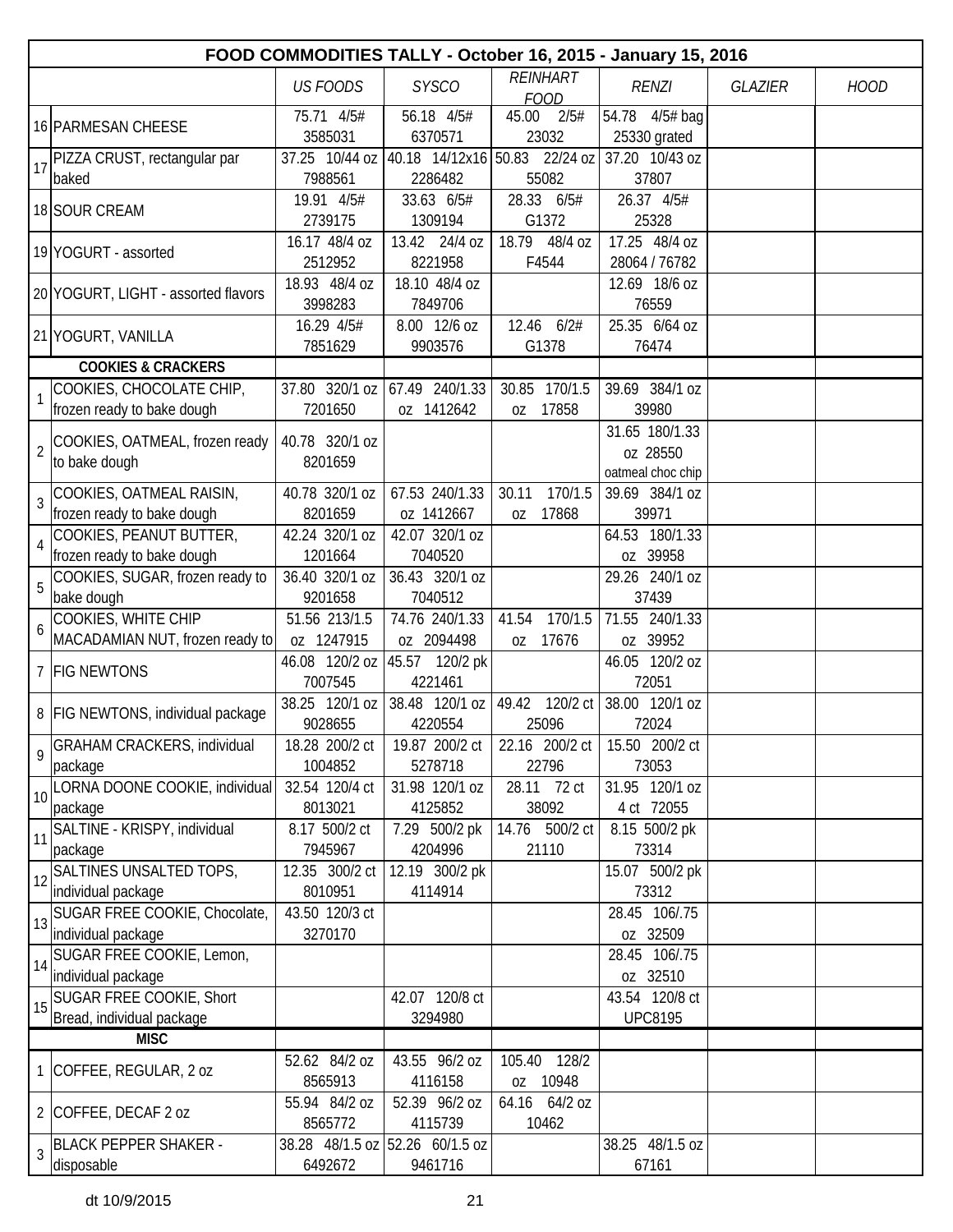|                |                                                       |                                                |                               |                                | FOOD COMMODITIES TALLY - October 16, 2015 - January 15, 2016 |                                   |                     |
|----------------|-------------------------------------------------------|------------------------------------------------|-------------------------------|--------------------------------|--------------------------------------------------------------|-----------------------------------|---------------------|
|                |                                                       | <b>US FOODS</b>                                | <b>SYSCO</b>                  | <b>REINHART</b><br><b>FOOD</b> | <b>RENZI</b>                                                 | <b>GLAZIER</b>                    | <b>HOOD</b>         |
|                | 4 GLUTEN FREE - BAGELS, asst                          |                                                |                               |                                | 27.55 24/3.5 oz<br>51171                                     |                                   |                     |
|                | 5 GLUTEN FREE - BREAD                                 | 31.85 32/3 oz<br>7617848                       | 51.37 6/30 oz<br>0505624      |                                | 47.42 12/14 oz<br>10377                                      |                                   |                     |
|                | 6 GLUTEN FREE - CHEX CEREAL                           |                                                |                               |                                | 29.85 96/1 oz<br>84166                                       |                                   |                     |
| $\overline{1}$ | <b>GLUTEN FREE - FROZEN</b><br>SHERBERT, asst         | 28.20 96/4 oz<br>2519759 lime /<br>7515463 rsp |                               |                                | 28.24 96/4 oz<br>UPC93580-<br>93578                          |                                   |                     |
|                | 8 GLUTEN FREE - MUFFINS, asst                         |                                                |                               |                                | 40.06 36/3 oz<br>51170                                       |                                   |                     |
|                | 9 KOSHER - BREAD                                      |                                                |                               |                                |                                                              |                                   |                     |
|                | 10 KOSHER - CHOW MEIN DINNER                          |                                                |                               |                                |                                                              |                                   |                     |
|                | 11 KOSHER - CHICKEN DINNER                            |                                                | 32.09 6/13 oz<br>5737547      |                                |                                                              |                                   |                     |
|                | 12 KOSHER - CHICKEN LEG DINNER                        |                                                |                               |                                |                                                              |                                   |                     |
|                | 13 KOSHER - COLD CUTS                                 |                                                |                               |                                |                                                              |                                   |                     |
|                | 14 KOSHER - FISH DINNER                               |                                                | 32.02 6/12 oz<br>5735768      |                                |                                                              |                                   |                     |
|                | 15 KOSHER - POT ROAST DINNER                          |                                                | 33.57 6/12 oz<br>5735749      |                                |                                                              |                                   |                     |
| 16             | KOSHER - SALISBURY STEAK<br><b>DINNER</b>             |                                                |                               |                                |                                                              |                                   |                     |
|                | 17 KOSHER - SLICED CHEESE                             |                                                |                               |                                |                                                              |                                   |                     |
|                | KOSHER - SPAGHETTI &<br><sup>18</sup> MEATBALL DINNER |                                                | 32.00<br>$6/13$ oz<br>5574410 |                                |                                                              |                                   |                     |
|                | 19 KOSHER - TURKEY DINNER                             |                                                | 32.02 6/12 oz<br>5735756      |                                |                                                              |                                   |                     |
|                | 20 READY MADE BISCUITS - 3"                           | 25.01 120/2.25<br>oz 8317158                   | 24.02 120/2.25<br>oz 5622873  |                                | 27.96 120/2 oz<br>51003                                      |                                   |                     |
|                | 21 READY MADE BISCUITS - 2"                           | 23.44 175/1 oz<br>3317971                      | 24.02 120/2.25<br>oz 5622873  |                                | 22.90 175/1 oz<br>51004                                      |                                   |                     |
|                | 22 SALT SHAKER - disposable                           | 10.26 48/4 oz<br>5492673                       | 23.46 96/4 oz<br>9461617      |                                | 10.26 48/4 oz<br>67160                                       |                                   |                     |
|                | 23 SPRAY COATING (pan)                                | 7.92 6/16.5 oz<br>8328700                      | 8.27 6/17 oz<br>4135380       |                                | 12.95 6/17 oz<br>66422                                       |                                   |                     |
|                | 24 TORTILLA CHIPS                                     | 11.29 8/16 oz<br>5911201                       | 15.59 6/2#<br>2272690         | 12.79 8/16 oz<br>P6574         | 8.40 3/2#<br>60054                                           |                                   |                     |
|                | 25 TORTILLA SHELLS                                    | 18.34 6/120 ct<br>2091262                      | 17.63 24/12 ct<br>2385748     | 11.40<br>8/25 ct<br>66074      | 12.00 200/5.25"<br>60052                                     |                                   |                     |
|                |                                                       |                                                |                               |                                |                                                              |                                   |                     |
|                | <b>MILK</b>                                           |                                                |                               |                                |                                                              |                                   |                     |
|                | 1 WHOLE MILK, gal                                     |                                                | 17.81 4/ gal<br>2327740       | 14.02 4/gal<br>J4458           |                                                              | $\overline{16.28}$ 4/gal<br>01001 | 15.20 4/gal<br>0320 |